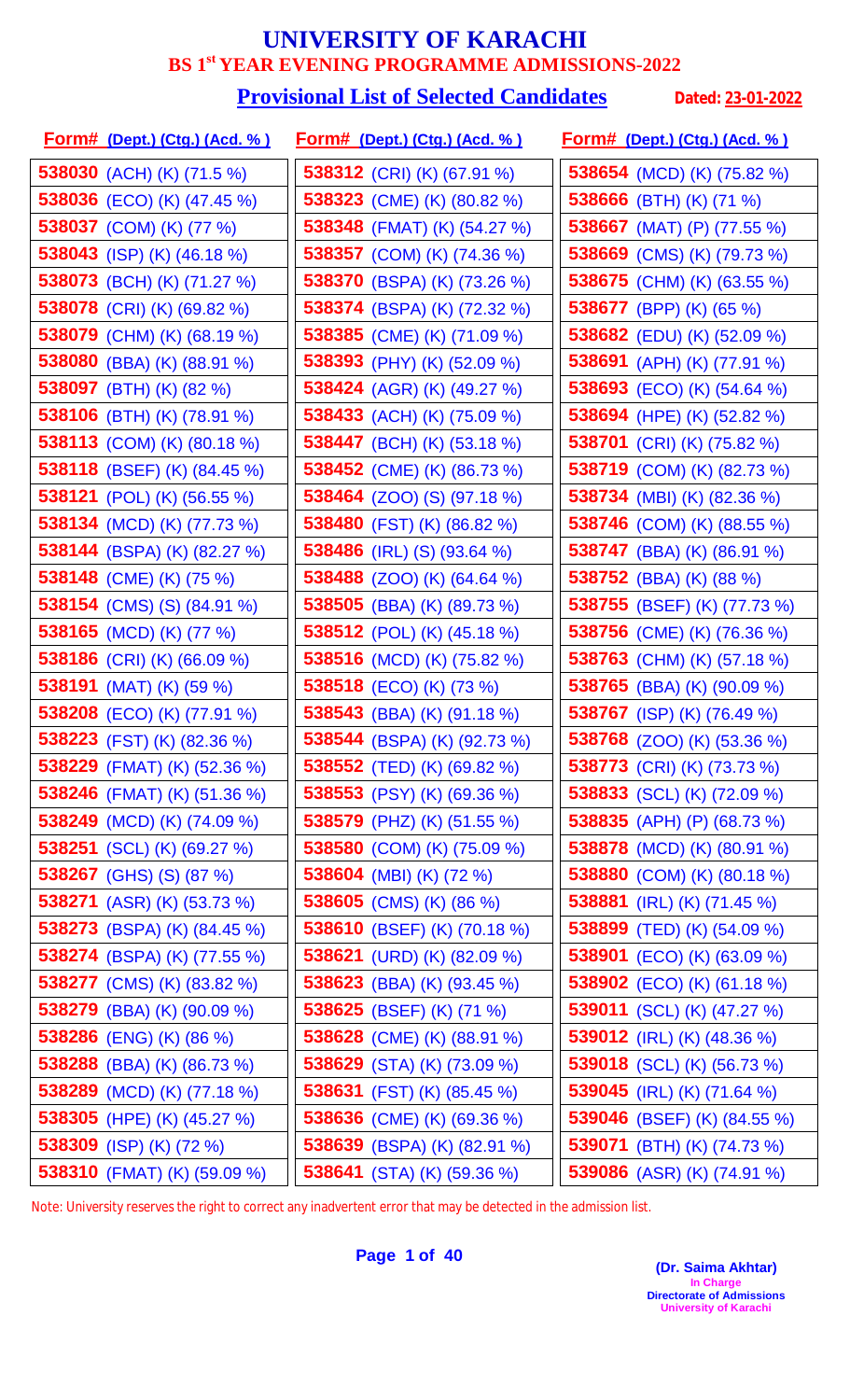#### **Provisional List of Selected Candidates** Dated: 23-01-2022

| <u>Form# (Dept.) (Ctg.) (Acd. %)</u> | <u>Form# (Dept.) (Ctg.) (Acd. %)</u> | <u>Form# (Dept.) (Ctg.) (Acd. %)</u> |
|--------------------------------------|--------------------------------------|--------------------------------------|
| 539114 (ECO) (K) (69.09 %)           | 539296 (FMAT) (K) (56.55 %)          | 539402 (BSEF) (K) (84.09 %)          |
| <b>539129</b> (FMAT) (K) (53.36 %)   | 539300 (BTH) (K) (73 %)              | 539405 (BSPA) (K) (78.09 %)          |
| 539140 (TED) (K) (64.18 %)           | 539303 (BBA) (K) (90.73 %)           | 539406 (ENV) (K) (46.64 %)           |
| 539144 (CME) (K) (77.73 %)           | <b>539305</b> (CRI) (K) (76.17 %)    | 539407 (ENV) (K) (47.27 %)           |
| 539147 (BBA) (K) (86.73 %)           | 539308 (BBA) (K) (86.91 %)           | 539408 (HPE) (K) (46.09 %)           |
| <b>539153</b> (BSEF) (K) (83.27 %)   | 539310 (BCH) (K) (73 %)              | 539415 (CMS) (K) (78.27 %)           |
| 539189 (BSPA) (K) (83.27 %)          | 539311 (STA) (K) $(49.55\%)$         | 539422 (CRI) (K) (74.91 %)           |
| 539204 (CME) (K) (86.73 %)           | 539315 (CMS) (P) (76.18 %)           | 539429 (BOT) (K) (50.27 %)           |
| <b>539206</b> (CMS) (K) (86.91 %)    | 539316 (PHZ) (K) (65.27 %)           | 539431 (MBI) (K) (66.27 %)           |
| 539218 (COM) (K) (75.09 %)           | 539317 (ACH) (K) (64.36 %)           | 539438 (IRL) (K) (71.45 %)           |
| <b>539221</b> (MCD) (K) (76.73 %)    | <b>539323</b> (SCL) (S) (85.82 %)    | 539439 (IRL) (K) (72 %)              |
| <b>539223</b> (COM) (K) (77.45 %)    | 539327 (PHZ) (K) (49.64 %)           | 539440 (MBI) (K) (64 %)              |
| 539226 (CMS) (K) (72.91 %)           | 539329 (STA) (K) (50.09 %)           | 539447 (ENG) (K) (60.73 %)           |
| <b>539228</b> (BSEF) (K) (80.82 %)   | 539330 (BBA) (K) (93.45 %)           | <b>539448</b> (SCL) (K) (52.36 %)    |
| 539230 (COM) (K) (74.91 %)           | 539331<br>$(BTH)$ (K) $(71.36\%)$    | 539458 (FMAT) (K) (71 %)             |
| 539232 (POL) (K) (51.36 %)           | 539332 (BSEF) (K) (66.09 %)          | 539463 (ISP) (K) (56.27 %)           |
| <b>539235</b> (POL) (K) (49.36 %)    | 539335 (PHZ) (K) (59.91 %)           | 539464 (ACH) (K) (76.27 %)           |
| 539237 (MCD) (K) (79.82 %)           | <b>539341</b> (BSPA) (K) (83 %)      | 539465 (APH) (K) $(52.45\%)$         |
| 539239 (FMAT) (K) (61.18 %)          | 539342 (BSPA) (K) (77 %)             | <b>539466</b> (POL) (K) (46.18 %)    |
| 539240 (MCD) (K) (83.82 %)           | 539344 (CMS) (K) (87.64 %)           | 539470 (BSEF) (K) (71.32 %)          |
| 539245 (BSPA) (K) (83.27 %)          | 539347 (GHS) (K) (49.64 %)           | 539473 (BPP) (K) (71.07 %)           |
| 539246 (BTH) (K) (74.82 %)           | 539350 (AGR) (K) (45.45 %)           | 539475 (CRI) (K) (68.37 %)           |
| <b>539247</b> (ACH) (K) (66.27 %)    | 539363 (CME) (K) (79 %)              | <b>539478</b> (FST) (K) (83.64 %)    |
| <b>539254</b> (CMS) (K) (87.91 %)    | <b>539366</b> (TED) (K) (54.64 %)    | <b>539479</b> (HPE) (K) (65.27 %)    |
| <b>539259</b> (BTH) (K) (76.27 %)    | 539367 (COM) (K) (91.82 %)           | <b>539480</b> (COM) (K) (75.91 %)    |
| <b>539260</b> (ACH) (K) (81.55 %)    | <b>539368</b> (POL) (S) (87.64 %)    | 539481 (CMS) (K) (89 %)              |
| 539261 (MCD) (K) (75.09 %)           | 539369 (TED) (K) (52.09 %)           | 539486 (MCD) (K) (73.18 %)           |
| 539262 (BBA) (K) (94 %)              | 539373 (PHZ) (K) $(55.18\%)$         | 539507 (FST) (K) (88 %)              |
| <b>539263</b> (ACH) (K) (86 %)       | <b>539374</b> (ENV) (K) (64 %)       | <b>539513</b> (BCH) (K) (59.64 %)    |
| <b>539266</b> (BTH) (K) (67.09 %)    | 539376 (COM) (K) (77.45 %)           | <b>539515</b> (ECO) (K) (56.45 %)    |
| 539267 (FST) (K) (84.09 %)           | <b>539382</b> (BOT) (S) (72.91 %)    | <b>539517</b> (CMS) (K) (84.91 %)    |
| <b>539270</b> (ENG) (K) (63.27 %)    | 539384 (BBA) (K) (94.36 %)           | 539520 (ISP) (K) $(45.27\%)$         |
| 539273 (BOT) (P) (63.45 %)           | <b>539387</b> (POL) (K) (51.09 %)    | 539522 (FST) (K) (86.91 %)           |
| <b>539275</b> (BCH) (K) (57.18 %)    | <b>539388</b> (BCH) (K) (54.45 %)    | 539524 (MCD) (K) (86.18 %)           |
| <b>539281</b> (TED) (K) (70.18 %)    | 539395 (ACH) (K) (59.09 %)           | 539525 (BSPA) (K) (78.27 %)          |
| 539283 (ACH) (K) (60.36 %)           | 539396 (MLT) (K) (81 %)              | 539528 (COM) (K) (74.36 %)           |
| 539284 (CME) (K) (82.27 %)           | 539398 (CMS) (K) (86.73 %)           | 539530 (MCD) (K) (81.55 %)           |
| 539288 (ENG) (K) (68.27 %)           | 539401 (BBA) (K) (90.09 %)           | 539532 (POL) (K) (63.27 %)           |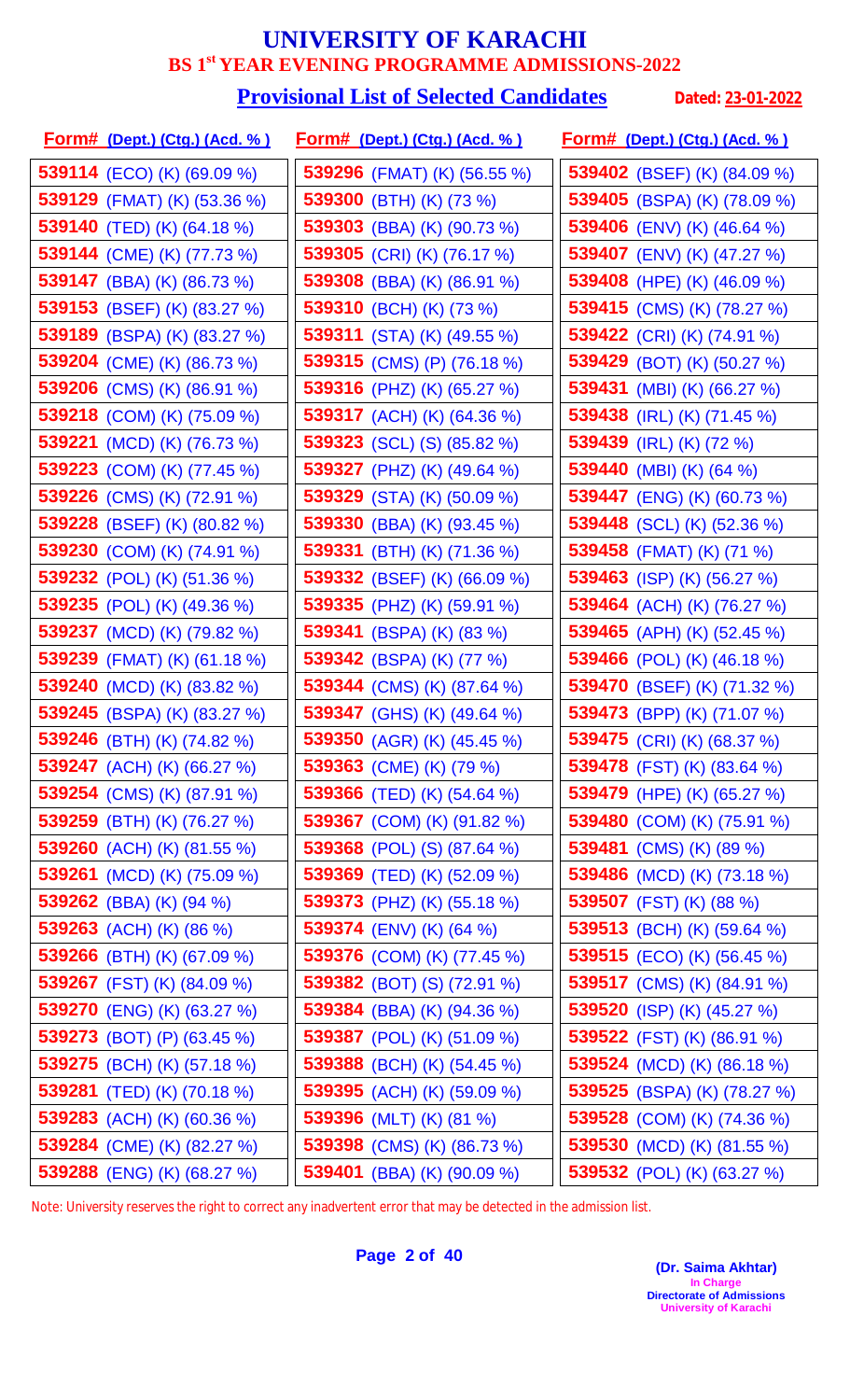#### **Provisional List of Selected Candidates** Dated: 23-01-2022

| <u>Form# (Dept.) (Ctg.) (Acd. %)</u> | <u>Form# (Dept.) (Ctg.) (Acd. %)</u> | <u>Form# (Dept.) (Ctg.) (Acd. % )</u> |
|--------------------------------------|--------------------------------------|---------------------------------------|
| 539533 (COM) (K) (75.09 %)           | 539675 (HPE) (K) (48.18 %)           | 539807 (BCH) (K) (45.27 %)            |
| 539534 (PSY) (K) (70.45 %)           | 539680 (BSPA) (K) (77.55 %)          | 539822 (HPE) (K) (45.36 %)            |
| 539539 (CRI) (K) (70.18 %)           | 539682 (ISP) (K) (89.45 %)           | 539824 (ENG) (K) (71.82 %)            |
| 539543 (MAT) (K) (65.09 %)           | 539683 (MLT) (K) (81.73 %)           | <b>539827</b> (ZOO) (S) (96.73 %)     |
| 539545 (APH) (K) (50.18 %)           | 539687 (PHZ) (K) (53.27 %)           | 539828 (MCD) (K) (73.18 %)            |
| 539550 (PSY) (K) (83.18 %)           | 539689 (BCH) (K) (51.27 %)           | 539829 (MLT) (K) (76.82 %)            |
| <b>539564</b> (BBA) (K) (94.73 %)    | 539694 (AGR) (K) (61.64 %)           | 539830 (ECO) (K) (51.64 %)            |
| 539571 (ENV) (K) (73.09 %)           | 539698 (BTH) (K) (75.09 %)           | 539856 (COM) (K) (81 %)               |
| 539575 (BSEF) (K) (69.82 %)          | 539700 (FMAT) (K) (74.91 %)          | 539857 (CME) (K) (77.91 %)            |
| 539576 (BSPA) (K) (86.18 %)          | 539701 (POL) (K) (60.36 %)           | 539860 (APH) (K) (47.45 %)            |
| 539584 (PHY) (K) (55.36 %)           | 539704 (CRI) (K) (72.27 %)           | 539861 (APH) (K) (71.55 %)            |
| 539585 (MCD) (K) (74.18 %)           | 539706 (ASR) (K) (61.27 %)           | 539862 (COM) (K) (82.27 %)            |
| 539587 (IRL) (K) (71 %)              | 539707 (BBA) (K) (91 %)              | 539873 (CMS) (K) (84.91 %)            |
| 539591 (BBA) (K) $(94.64\%)$         | 539717 (BSPA) (K) (79.73 %)          | 539874 (ZOO) (S) (85.27 %)            |
| 539595 (PSY) (K) (69.09 %)           | 539728 (BPP) (K) (45.18 %)           | <b>539875</b> (BBA) (K) (89.73 %)     |
| 539603 (ECO) (K) (54.45 %)           | 539732 (CME) (K) (87.91 %)           | 539876 (SCL) (K) (45.36 %)            |
| 539604 (MBI) (K) (65.27 %)           | 539737 (MCD) (K) (74.09 %)           | 539879 (CMS) (K) (89 %)               |
| 539606 (CRI) (K) (72.82 %)           | <b>539738</b> (CME) (K) (69.91 %)    | 539880 (EDU) (K) (56.64 %)            |
| <b>539607</b> (ACH) (K) (54.36 %)    | 539739 (MBI) (K) (76.82 %)           | <b>539882</b> (AGR) (S) (86.82 %)     |
| 539615 (URD) (K) (54.55 %)           | 539741 (MLT) (K) (62.18 %)           | 539886 (IRL) (K) (63.82 %)            |
| 539622 (ISP) (K) (62.55 %)           | 539742 (BPP) (K) (70.74 %)           | 539897 (APH) (K) (71.73 %)            |
| 539628 (CRI) (K) (77 %)              | 539745 (BSPA) (K) (83.91 %)          | 539919 (STA) (K) (47.55 %)            |
| 539631 (FMAT) (K) (66.36 %)          | <b>539747</b> (CMS) (S) (76.36 %)    | <b>539922</b> (SCL) (K) (50.45 %)     |
| <b>539632</b> (POL) (K) (49.18 %)    | <b>539751</b> (ASR) (K) (72.18 %)    | <b>539923</b> (CME) (K) (86.82 %)     |
| 539633 (CMS) (K) (80 %)              | <b>539753</b> (PHZ) (K) (50.82 %)    | <b>539925</b> (BOT) (P) (86.82 %)     |
| 539637 (FST) (K) (90.64 %)           | <b>539754</b> (ENG) (K) (84.58 %)    | 539931 (BBA) (K) $(88.82\%)$          |
| 539639 (PHZ) (K) (60 %)              | <b>539756</b> (PHZ) (K) (49.09 %)    | 539936 (AGR) (K) (45.27 %)            |
| 539640 (ACH) (K) (61.82 %)           | <b>539759</b> (FMAT) (K) (54.55 %)   | 539937 (CRI) (K) (69.94 %)            |
| <b>539642</b> (BBA) (K) (90.73 %)    | <b>539762</b> (CHM) (K) (84.73 %)    | 539946 (ACH) (K) (83.09 %)            |
| 539643 (SCL) (K) (58.09 %)           | 539767 (BSEF) (K) (72.27 %)          | 539948 (MAT) (K) (51.27 %)            |
| 539644 (POL) (K) (49.64 %)           | 539771 (PSY) (K) (77.91 %)           | 539950 (CRI) (K) (66.09 %)            |
| 539646 (CRI) (K) (71.21 %)           | 539780 (EDU) (K) (52.09 %)           | 539954 (IRL) (K) (84.09 %)            |
| 539650 (SCL) (K) (45.45 %)           | 539781 (ISP) (K) (73 %)              | <b>539961</b> (SCL) (K) (45.18 %)     |
| <b>539655</b> (ECO) (K) (49 %)       | 539784 (CME) (K) (78.27 %)           | <b>539962</b> (ZOO) (K) (59.09 %)     |
| <b>539658</b> (COM) (K) (74.36 %)    | 539790 (COM) (K) (74.91 %)           | <b>539963</b> (ECO) (K) (65.82 %)     |
| 539660 (COM) (K) (74.91 %)           | 539799 (CMS) (K) (78.64 %)           | 539964 (PHY) (K) (47.45 %)            |
| 539661 (CME) (K) (62.27 %)           | 539804 (BSEF) (K) (75.82 %)          | 539965 (CRI) (K) (72.52 %)            |
| <b>539662</b> (ZOO) (P) (64.91 %)    | 539805 (SCL) (S) (82.82 %)           | 539968 (ECO) (K) (66.18 %)            |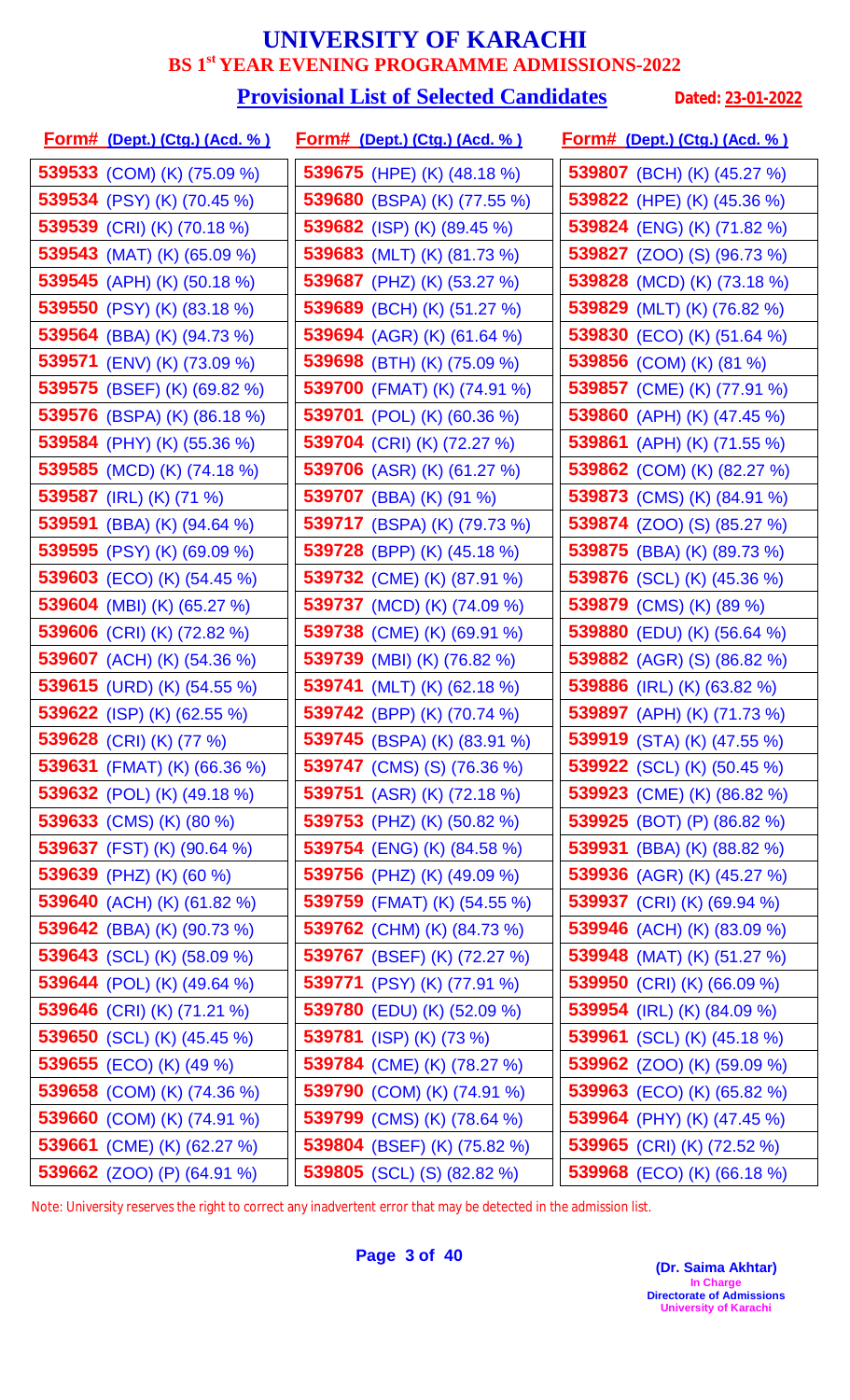# **Provisional List of Selected Candidates** Dated: 23-01-2022

| <u>Form# (Dept.) (Ctg.) (Acd. %)</u> | <u>Form# (Dept.) (Ctg.) (Acd. %)</u> | <u> Form# (Dept.) (Ctg.) (Acd. % )</u> |
|--------------------------------------|--------------------------------------|----------------------------------------|
| 539969 (FST) (K) (87.73 %)           | <b>540204</b> (ECO) (K) (62.55 %)    | 540394 (BBA) (K) (85.64 %)             |
| 539984 (BSPA) (K) (84.09 %)          | <b>540205</b> (FST) (K) (90.73 %)    | 540398 (PHZ) (K) (60.36 %)             |
| 540006 (FMAT) (K) (59.27 %)          | 540207 (SCL) (K) (73 %)              | <b>540400</b> (CMS) (K) (81.36 %)      |
| <b>540009</b> (BCH) (K) (52.36 %)    | <b>540228</b> (MCD) (K) (84.45 %)    | 540404 (COM) (K) (76.27 %)             |
| 540020 (COM) (K) (80.18 %)           | 540237 (BSPA) (K) (82.91 %)          | 540411 (BSEF) (K) (66.18 %)            |
| 540029 (COM) (K) (81 %)              | <b>540241</b> (CRI) (K) (73.18 %)    | <b>540414</b> (PHZ) (K) (67.18 %)      |
| 540047 (POL) (K) (47.09 %)           | <b>540244</b> (EDU) (K) (51.36 %)    | <b>540415</b> (BBA) (K) (88.09 %)      |
| 540048 (ECO) (K) (64.36 %)           | 540247 (CME) (K) (80.09 %)           | 540420 (BSEF) (K) (71 %)               |
| <b>540050</b> (ECO) (K) (61.09 %)    | <b>540248</b> (GHS) (P) (64.66 %)    | 540422 (BCH) (K) (92.36 %)             |
| 540065 (URD) (K) (48.09 %)           | 540252 (IRL) (S) $(95.73\%)$         | <b>540423</b> (MCD) (K) (74.09 %)      |
| <b>540069</b> (TED) (S) (66.64 %)    | 540255 (EDU) (K) (74.73 %)           | 540425 (CRI) (K) (81.91 %)             |
| 540073 (TED) (K) (50.82 %)           | <b>540264</b> (EDU) (K) (53.27 %)    | <b>540428</b> (ASR) (K) (63.45 %)      |
| 540079 (BCH) (K) (76.27 %)           | 540265 (CMS) (K) (82.82 %)           | 540429 (IRL) (K) (72.27 %)             |
| <b>540083</b> (PHY) (P) (82.55 %)    | <b>540267</b> (BSPA) (K) (85.82 %)   | <b>540432</b> (ECO) (K) (63.18 %)      |
| 540084 (BCH) (K) (53.73 %)           | 540273 (ENV) (K) (60.12 %)           | 540437 (BSPA) (K) (82.91 %)            |
| 540095 (CMS) (K) (87.91 %)           | 540275 (ECO) (K) (60.45 %)           | 540440 (PHZ) (K) (55.09 %)             |
| <b>540097</b> (AGR) (S) (95.91 %)    | <b>540277</b> (ACH) (K) (75 %)       | <b>540441</b> (SCL) (K) (55.18 %)      |
| 540099 (BTH) (K) (69.27 %)           | <b>540287</b> (PHZ) (S) (81 %)       | <b>540442</b> (SCL) (K) (55 %)         |
| 540100 (SCL) (K) (45.82 %)           | 540290 (BBA) (K) (84.91 %)           | <b>540457</b> (ASR) (K) (62.55 %)      |
| <b>540105</b> (ENV) (K) (46.73 %)    | 540291 (MLT) (K) (72 %)              | 540458 (PHZ) (K) (57.18 %)             |
| 540108 (SCL) (K) (45.73 %)           | <b>540292</b> (ZOO) (K) (56.09 %)    | 540464 (CME) (K) (86.82 %)             |
| 540117 (HPE) (P) (76.73 %)           | 540293 (CRI) (K) (77 %)              | 540465 (CME) (K) (89.36 %)             |
| <b>540118</b> (BSPA) (K) (78.45 %)   | <b>540295</b> (ENV) (K) (45.45 %)    | <b>540466</b> (COM) (K) (77.27 %)      |
| 540120 (IRL) (K) $(46.18\%)$         | <b>540303</b> (BSPA) (K) (78.91 %)   | <b>540475</b> (BCH) (K) (72.18 %)      |
| 540122 (IRL) (K) (62 %)              | <b>540319</b> (ZOO) (K) (45.91 %)    | <b>540478</b> (APH) (P) (77.82 %)      |
| <b>540123</b> (SCL) (K) (63.27 %)    | 540323 (SCL) (K) $(49.18\%)$         | 540480 (ASR) (K) $(58.55\%)$           |
| <b>540130</b> (ENG) (K) (69.18 %)    | <b>540326</b> (ECO) (K) (59.09 %)    | <b>540481</b> (FMAT) (P) (85.82 %)     |
| <b>540133</b> (FMAT) (K) (55.18 %)   | <b>540335</b> (EDU) (K) (54.36 %)    | <b>540483</b> (BTH) (K) (69.45 %)      |
| <b>540143</b> (CMS) (K) (81.55 %)    | <b>540336</b> (EDU) (K) (70.36 %)    | <b>540485</b> (CRI) (K) (70.58 %)      |
| <b>540147</b> (ECO) (K) (73.18 %)    | <b>540337</b> (HPE) (K) (46.55 %)    | 540489 (ACH) (K) (79.82 %)             |
| <b>540149</b> (AGR) (K) (65.91 %)    | 540342 (SCL) (P) (80.73 %)           | 540491 (HPE) (K) (72 %)                |
| 540180 (IRL) (K) (64.27 %)           | <b>540345</b> (ECO) (K) (62.55 %)    | <b>540497</b> (BBA) (K) (92.36 %)      |
| 540183 (BSEF) (K) (82.36 %)          | <b>540358</b> (CME) (K) (85.45 %)    | <b>540500</b> (MBI) (K) (64.27 %)      |
| <b>540189</b> (ZOO) (K) (49.64 %)    | 540360 (BSPA) (K) (81 %)             | <b>540501</b> (MAT) (K) (63.91 %)      |
| <b>540194</b> (HPE) (K) (45.64 %)    | 540363 (ENG) (K) (75.91 %)           | 540503 (BSPA) (K) (78.27 %)            |
| 540195 (PSY) (K) (72.06 %)           | 540371 (TED) (K) (52.45 %)           | 540504 (GHS) (P) (75.64 %)             |
| <b>540199</b> (ZOO) (K) (55.55 %)    | 540384 (FMAT) (K) (51 %)             | <b>540507</b> (BBA) (K) (90.73 %)      |
| 540202 (COM) (K) (75.82 %)           | 540388 (BTH) (K) (69.36 %)           | 540510 (BBA) (K) (87.91 %)             |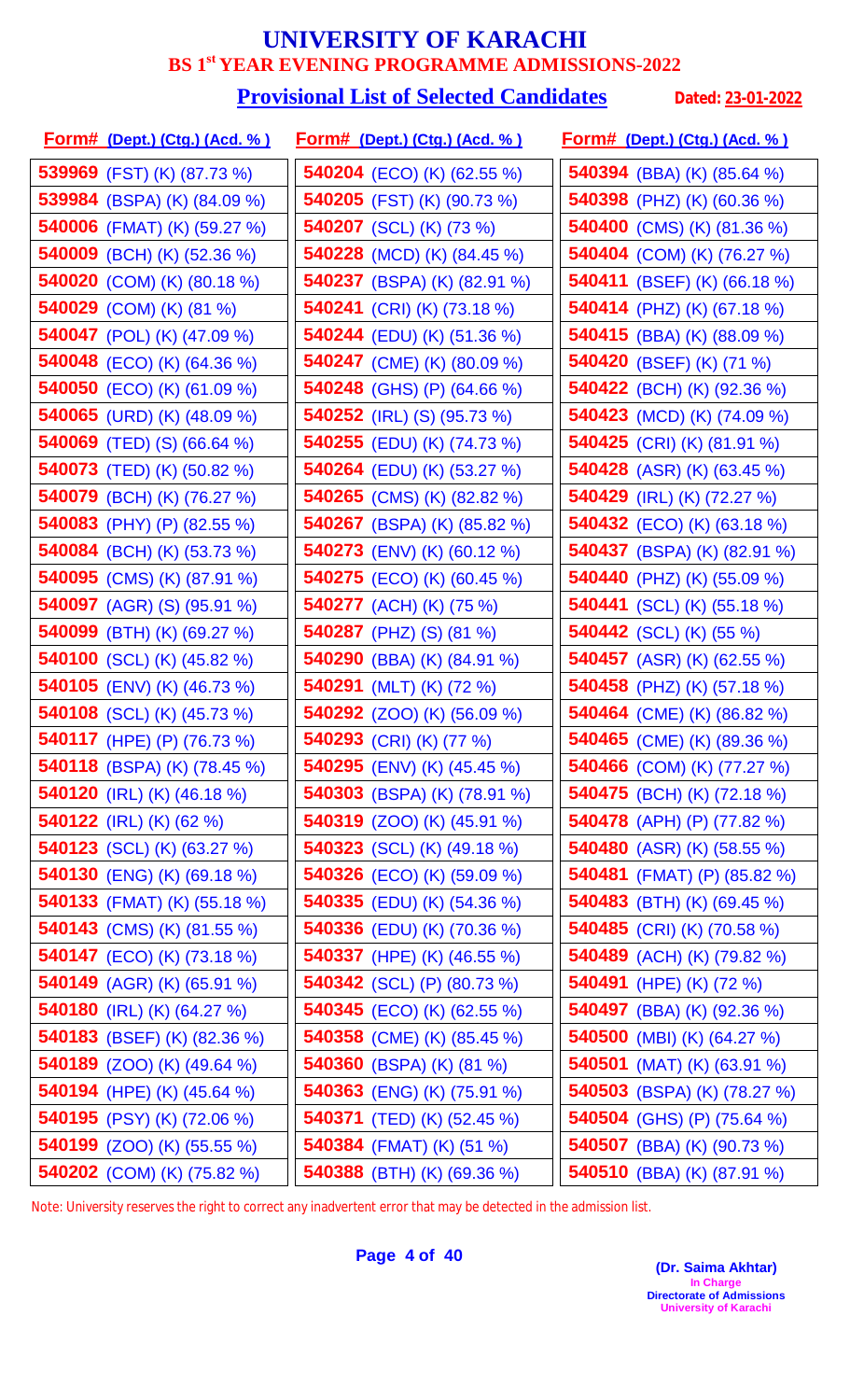#### **Provisional List of Selected Candidates** Dated: 23-01-2022

| <u>Form# (Dept.) (Ctg.) (Acd. %)</u> | <u>Form# (Dept.) (Ctg.) (Acd. %)</u> | <u>Form# (Dept.) (Ctg.) (Acd. % )</u> |
|--------------------------------------|--------------------------------------|---------------------------------------|
| 540513 (BOT) (S) $(54.45\%)$         | <b>540598</b> (CMS) (K) (84.82 %)    | 540702 (CRI) (K) (68.55 %)            |
| 540514 (ECO) (K) (58 %)              | 540601 (BSEF) (K) (75.58 %)          | 540704 (CME) (K) (78.64 %)            |
| <b>540518</b> (ASR) (S) (96.91 %)    | <b>540603</b> (SCL) (S) (55.82 %)    | 540705 (COM) (K) (74.09 %)            |
| 540520 (SCL) (K) (60.82 %)           | <b>540605</b> (FST) (K) (83.82 %)    | <b>540706</b> (SCL) (K) (50.27 %)     |
| <b>540521</b> (BOT) (K) (54.55 %)    | 540610 (TED) (K) (61 %)              | 540710 (HPE) (K) (48.18 %)            |
| <b>540522</b> (HPE) (K) (67.18 %)    | <b>540613</b> (CME) (K) (83.09 %)    | <b>540712</b> (BBA) (K) (90.09 %)     |
| 540525 (EDU) (K) (48.64 %)           | 540615 (COM) (K) (82.27 %)           | 540713 (CMS) (K) (83 %)               |
| 540530 (BSPA) (K) (82.91 %)          | 540618 (BSEF) (K) (72.09 %)          | <b>540714</b> (MCD) (K) (89.45 %)     |
| 540531 (BSPA) (K) (81.55 %)          | 540619 (BSEF) (K) (71.09 %)          | 540716 (CME) (K) (83.45 %)            |
| 540533 (FMAT) (K) (58.18 %)          | 540622 (PHZ) (K) (49.73 %)           | <b>540719</b> (BSEF) (K) (67.36 %)    |
| 540537 (MAT) (K) (61.82 %)           | <b>540624</b> (PHZ) (K) (52.18 %)    | 540720 (BCH) (K) (65.27 %)            |
| <b>540538</b> (AGR) (K) (48.45 %)    | 540627 (CME) (K) (72 %)              | <b>540723</b> (ASR) (K) (80.91 %)     |
| 540540 (IRL) (K) (71.27 %)           | <b>540628</b> (CME) (K) (72.18 %)    | <b>540724</b> (STA) (K) (47.27 %)     |
| 540541 (CHM) (K) (67.09 %)           | 540642 (IRL) (K) $(83.45\%)$         | <b>540726</b> (IRL) (K) (83.27 %)     |
| 540545 (MBI) (K) (64 %)              | 540644 (PHY) (K) (57.55 %)           | 540727 (EDU) (K) (57.36 %)            |
| 540548 (ENV) (K) (61.18 %)           | 540646 (CMS) (K) (86.73 %)           | 540728 (CRI) (K) (77.73 %)            |
| 540549 (BCH) (K) (61.73 %)           | 540649 (CME) (K) (82.27 %)           | 540729 (COM) (K) (75.09 %)            |
| <b>540550</b> (ECO) (K) (63.18 %)    | 540653 (MBI) (K) (63.36 %)           | 540732 (GHS) (K) (57.91 %)            |
| 540553 (CRI) (K) (67 %)              | <b>540656</b> (CME) (K) (87.91 %)    | 540733 (ACH) (K) (59.27 %)            |
| 540554 (TED) (K) (61.18 %)           | 540657 (BCH) (K) (60.45 %)           | <b>540734</b> (CME) (K) (86.73 %)     |
| 540556 (BBA) (K) (92.27 %)           | 540665 (PSY) (K) (74.09 %)           | 540737 (IRL) (S) (89.82 %)            |
| <b>540561</b> (BSPA) (K) (81.64 %)   | 540666 (BSPA) (K) (83.91 %)          | 540738 (TED) (K) (57.73 %)            |
| 540563 (FMAT) (K) $(64\%)$           | <b>540669</b> (SCL) (S) (55.91 %)    | 540739 (BCH) (K) (61.27 %)            |
| <b>540564</b> (PSY) (K) (75.73 %)    | 540674 (STA) (P) $(51.82\%)$         | <b>540740</b> (BSPA) (K) (82.27 %)    |
| <b>540566</b> (EDU) (K) (65.27 %)    | 540678 (MCD) (K) (74.77 %)           | 540741 (CHM) (K) (74.72 %)            |
| <b>540568</b> (CMS) (K) (84.91 %)    | 540679 (IRL) (K) $(72.27\%)$         | 540742 (CRI) (K) (74.73 %)            |
| <b>540571</b> (BCH) (K) (64.82 %)    | <b>540681</b> (CHM) (K) (55.18 %)    | <b>540745</b> (CME) (K) (86.91 %)     |
| <b>540576</b> (AGR) (P) (71.82 %)    | <b>540682</b> (SCL) (S) (55.18 %)    | <b>540750</b> (ECO) (K) (63.09 %)     |
| <b>540578</b> (CMS) (K) (78.64 %)    | <b>540683</b> (CME) (K) (89 %)       | <b>540751</b> (MBI) (K) (66.27 %)     |
| <b>540579</b> (ENG) (K) (61.82 %)    | <b>540685</b> (SCL) (K) (67.97 %)    | 540752 (SCL) (K) (51 %)               |
| <b>540585</b> (BTH) (K) (77.09 %)    | 540687 (ISP) (K) $(59.45\%)$         | <b>540767</b> (BSEF) (K) (67.18 %)    |
| 540586 (SCL) (K) (54.45 %)           | <b>540688</b> (ECO) (K) (65.27 %)    | <b>540768</b> (ECO) (K) (64.73 %)     |
| 540587 (CMS) (K) (85.82 %)           | 540691 (CRI) (K) (71.45 %)           | 540774 (CRI) (K) (67.09 %)            |
| <b>540589</b> (IRL) (S) (93.91 %)    | 540695 (CRI) (K) (65.45 %)           | <b>540776</b> (ENV) (S) (60 %)        |
| <b>540590</b> (BSPA) (K) (81 %)      | <b>540696</b> (MLT) (K) (62.36 %)    | <b>540779</b> (ZOO) (K) (49.73 %)     |
| 540591 (ECO) (K) (67 %)              | 540698 (ENG) (K) (68.09 %)           | <b>540780</b> (TED) (S) (80.09 %)     |
| <b>540593</b> (ENV) (K) (63.36 %)    | 540699 (CMS) (K) (84.18 %)           | 540783 (PSY) (K) (79 %)               |
| 540596 (CHM) (K) (87.91 %)           | 540700 (COM) (K) (78.27 %)           | 540784 (CMS) (K) (86.73 %)            |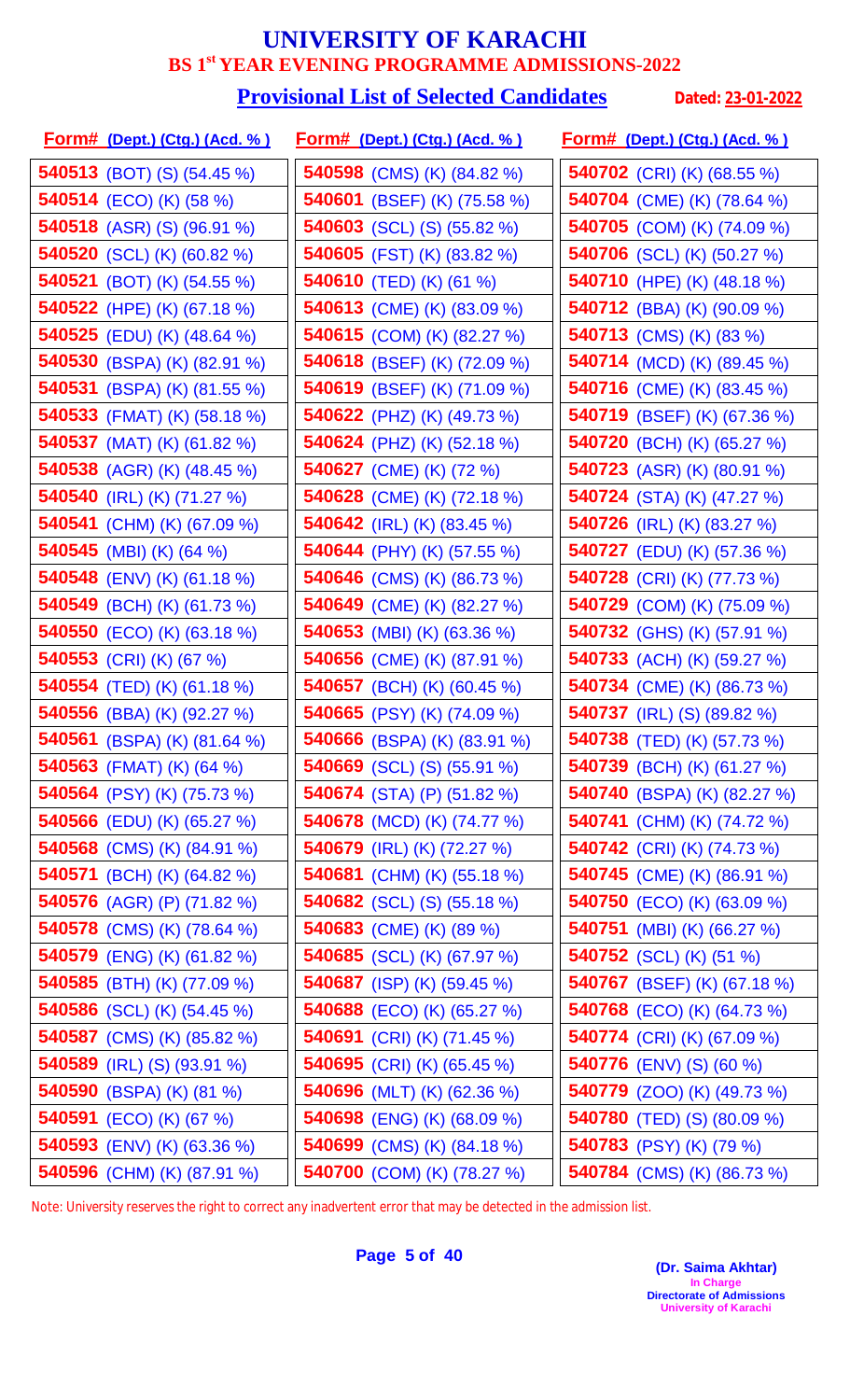# **Provisional List of Selected Candidates** Dated: 23-01-2022

| <u>Form# (Dept.) (Ctg.) (Acd. % )</u> | <u>Form# (Dept.) (Ctg.) (Acd. %)</u> | <u> Form# (Dept.) (Ctg.) (Acd. % )</u> |
|---------------------------------------|--------------------------------------|----------------------------------------|
| 540785 (HPE) (K) (47.27 %)            | <b>540863</b> (CMS) (K) (74.91 %)    | 540939 (CMS) (K) (82.27 %)             |
| 540786 (BBA) (K) (89 %)               | <b>540865</b> (MCD) (K) (84.09 %)    | 540940 (CME) (K) (85.82 %)             |
| 540787 (BSEF) (K) (73.42 %)           | <b>540866</b> (BSPA) (K) (80.09 %)   | 540946 (BSPA) (K) (81.55 %)            |
| 540788 (CMS) (K) (75.09 %)            | <b>540867</b> (BSPA) (K) (83.91 %)   | 540948 (ENV) (K) (47.27 %)             |
| <b>540789</b> (TED) (K) (84.91 %)     | 540870 (APH) (K) (58.09 %)           | 540949 (APH) (K) (89.09 %)             |
| <b>540792</b> (BSEF) (K) (67 %)       | 540874 (MLT) (K) (63 %)              | <b>540950</b> (CME) (K) (66.27 %)      |
| 540794 (MLT) (K) (80.45 %)            | <b>540877</b> (MAT) (S) (81.73 %)    | <b>540952</b> (COM) (K) (75 %)         |
| 540796 (CME) (K) (69.36 %)            | 540879 (BSPA) (K) (80.27 %)          | 540954 (PHZ) (K) (55.09 %)             |
| <b>540799</b> (POL) (K) (46.55 %)     | 540880 (CHM) (K) (69.53 %)           | 540955 (FMAT) (K) (73 %)               |
| 540800 (TED) (K) (52.55 %)            | 540881 (MAT) (S) (80 %)              | <b>540956</b> (BBA) (K) (85.09 %)      |
| <b>540803</b> (ECO) (K) (62.55 %)     | 540884 (APH) (K) (47.45 %)           | 540959 (PHZ) (K) (57.73 %)             |
| <b>540806</b> (ISP) (K) (73.92 %)     | 540885 (PHZ) (K) (58.64 %)           | 540960 (AGR) (K) (67.09 %)             |
| 540807 (PHZ) (P) (67.27 %)            | 540889 (CME) (K) (85.45 %)           | 540964 (POL) (P) (53.55 %)             |
| <b>540808</b> (ENV) (S) (60 %)        | 540893 (ASR) (K) (60 %)              | <b>540966</b> (HPE) (S) (54.91 %)      |
| 540815 (COM) (K) (82.82 %)            | 540899 (PHY) (S) (86 %)              | 540968 (PHZ) (K) (53.45 %)             |
| <b>540817</b> (BOT) (K) (45.91 %)     | 540901 (CHM) (K) (84.82 %)           | 540970 (CMS) (K) (92.91 %)             |
| <b>540818</b> (TED) (K) (54.09 %)     | 540902 (CHM) (K) (92.82 %)           | <b>540971</b> (CME) (K) (89 %)         |
| 540819 (TED) (K) (53.91 %)            | <b>540904</b> (FMAT) (K) (69.18 %)   | <b>540972</b> (PHZ) (K) (52 %)         |
| 540826 (FMAT) (K) (75.09 %)           | 540908 (FMAT) (K) (78.91 %)          | 540973 (CRI) (K) (81 %)                |
| 540827 (APH) (K) (81.55 %)            | 540909 (CHM) (K) (75.06 %)           | 540974 (FST) (K) (85.91 %)             |
| 540831 (BBA) (K) (88.82 %)            | 540910 (BSPA) (K) (82 %)             | <b>540975</b> (IRL) (S) (88.55 %)      |
| <b>540832</b> (ISP) (K) (55 %)        | 540911 (BTH) (K) (86.73 %)           | 540976 (ASR) (K) (55.27 %)             |
| 540833 (ECO) (K) (63.09 %)            | 540912 (BSEF) (K) (77.09 %)          | 540979 (CRI) (K) (86 %)                |
| <b>540834</b> (SCL) (K) (64.36 %)     | <b>540913</b> (ECO) (K) (57.45 %)    | 540980 (COM) (K) (84.09 %)             |
| 540837 (MLT) (K) (81.09 %)            | <b>540914</b> (MCD) (K) (73.18 %)    | 540992 (APH) (S) (94.73 %)             |
| 540839 (BSEF) (K) (73.73 %)           | <b>540915</b> (BSPA) (K) (79.73 %)   | <b>540993</b> (CME) (K) (70.64 %)      |
| 540840 (BTH) (K) (74.09 %)            | <b>540916</b> (BOT) (P) (51.55 %)    | 540994 (CHM) (P) (75.97 %)             |
| <b>540842</b> (BBA) (K) (85.82 %)     | <b>540918</b> (HPE) (P) (81.27 %)    | 540996 (ECO) (K) (60 %)                |
| <b>540843</b> (MLT) (K) (67.27 %)     | 540919 (PHY) (K) (49 %)              | <b>540998</b> (BBA) (K) (92.82 %)      |
| 540847 (POL) (K) (71.27 %)            | 540920 (SCL) (K) (70.09 %)           | 540999 (ENV) (K) (76.91 %)             |
| <b>540851</b> (BPP) (K) (46.18 %)     | <b>540922</b> (BCH) (K) (55.73 %)    | 541000 (BSEF) (K) (67.91 %)            |
| 540853 (BBA) (K) (85.82 %)            | <b>540924</b> (FMAT) (K) (54.36 %)   | 541002 (PHZ) (K) (59.18 %)             |
| <b>540855</b> (IRL) (K) (52.36 %)     | 540926 (MBI) (K) (66.45 %)           | <b>541003</b> (CMS) (K) (87.64 %)      |
| <b>540857</b> (MLT) (K) (56 %)        | <b>540927</b> (MCD) (K) (73.73 %)    | <b>541005</b> (BBA) (K) (88.09 %)      |
| <b>540858</b> (BTH) (K) (81.36 %)     | <b>540932</b> (APH) (K) (57.64 %)    | 541010 (EDU) (K) (55.91 %)             |
| 540859 (STA) (K) (50.36 %)            | 540935 (CMS) (K) (76.73 %)           | 541011 (CMS) (K) (83.45 %)             |
| 540860 (STA) (K) (47.18 %)            | <b>540936</b> (SCL) (K) (52.45 %)    | <b>541013</b> (MAT) (K) (53.82 %)      |
| 540862 (COM) (K) (83.27 %)            | 540938 (FMAT) (K) (62.18 %)          | 541015 (PHY) (S) (84.91 %)             |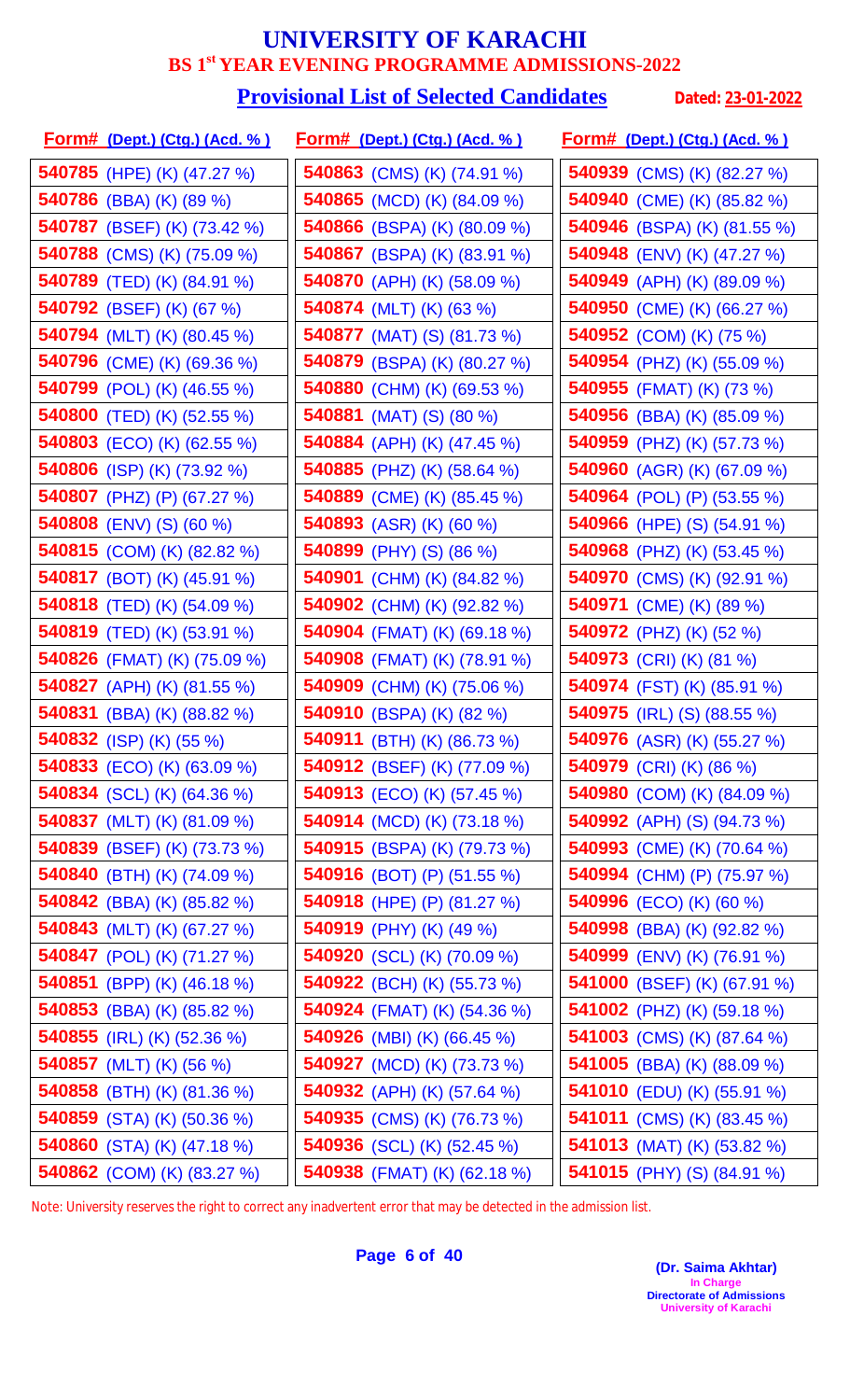#### **Provisional List of Selected Candidates** Dated: 23-01-2022

| <u>Form# (Dept.) (Ctg.) (Acd. %)</u> | <u>Form# (Dept.) (Ctg.) (Acd. %)</u> | <u>Form# (Dept.) (Ctg.) (Acd. % )</u> |
|--------------------------------------|--------------------------------------|---------------------------------------|
| 541016 (CRI) (K) (70.18 %)           | <b>541093</b> (CMS) (K) (82.82 %)    | 541154 (BSPA) (K) (82.27 %)           |
| <b>541026</b> (MAT) (K) (72.91 %)    | 541095 (HPE) (K) (48.18 %)           | <b>541155</b> (ZOO) (P) (57.27 %)     |
| 541027 (FST) (K) (91 %)              | <b>541096</b> (APH) (K) (55.36 %)    | 541158 (PHZ) (K) (45.64 %)            |
| <b>541028</b> (EDU) (K) (65.18 %)    | <b>541098</b> (HPE) (K) (58.55 %)    | <b>541160</b> (PHZ) (K) (57.55 %)     |
| 541029 (SCL) (K) (49.64 %)           | <b>541100</b> (POL) (K) (46 %)       | <b>541165</b> (SCL) (K) (46.09 %)     |
| 541030 (MCD) (K) (71.69 %)           | 541101 (ACH) (K) (66.18 %)           | <b>541170</b> (ISP) (K) (50.55 %)     |
| 541033 (HPE) (K) (52 %)              | 541104 (BCH) (K) (59.18 %)           | 541171 (IRL) (K) (64 %)               |
| 541035 (BTH) (K) (78.91 %)           | 541107 (CMS) (K) (86.91 %)           | <b>541173</b> (SCL) (K) (54 %)        |
| <b>541036</b> (ENG) (K) (65.73 %)    | 541108 (BSEF) (K) (80.91 %)          | <b>541174</b> (ENG) (K) (64 %)        |
| 541041 (COM) (K) (83.91 %)           | 541109 (BSPA) (K) (83.91 %)          | 541177 (CMS) (K) (79 %)               |
| <b>541044</b> (ASR) (K) (57.27 %)    | 541110 (CME) (K) (89.09 %)           | <b>541178</b> (ENV) (K) (46.45 %)     |
| <b>541046</b> (TED) (K) (53.27 %)    | 541111 (ACH) (K) (63.36 %)           | <b>541179</b> (MCD) (K) (83.91 %)     |
| 541049 (APH) (K) (61.09 %)           | <b>541112</b> (ZOO) (S) (87.73 %)    | 541180 (URD) (K) (47.36 %)            |
| 541050 (CME) (K) (64.27 %)           | <b>541114</b> (CMS) (K) (86.73 %)    | 541184 (ACH) (K) (64.27 %)            |
| 541051 (CME) (K) (81.55 %)           | 541115 (BCH) (K) (65.27 %)           | <b>541185</b> (MCD) (K) (86.73 %)     |
| 541052 (BBA) (K) (85.82 %)           | <b>541116</b> (ACH) (K) (56.55 %)    | 541186 (PHY) (P) (53.27 %)            |
| 541053 (PSY) (K) (76.27 %)           | <b>541117</b> (IRL) (S) (87.82 %)    | 541187 (MCD) (K) (71.69 %)            |
| 541056 (BSPA) (K) (79.55 %)          | <b>541118</b> (BSEF) (K) (70.64 %)   | <b>541194</b> (EDU) (K) (49.18 %)     |
| <b>541057</b> (MAT) (K) (56.27 %)    | <b>541119</b> (ECO) (K) (47.27 %)    | <b>541197</b> (TED) (K) (58.91 %)     |
| 541059 (CME) (K) (65.18 %)           | 541120 (BSPA) (K) (82.91 %)          | 541200 (APH) (K) (75.09 %)            |
| 541060 (BOT) (S) (72.73 %)           | <b>541121</b> (EDU) (K) (62.73 %)    | 541203 (BBA) (K) (90.09 %)            |
| 541061 (CMS) (K) (82.27 %)           | 541124 (BTH) (K) (86.91 %)           | 541204 (CME) (K) (80.09 %)            |
| 541062 (CHM) (K) (66.09 %)           | <b>541125</b> (ASR) (K) (54.36 %)    | <b>541205</b> (BSPA) (K) (78.27 %)    |
| 541063 (ASR) (K) $(56.64\%)$         | <b>541128</b> (MCD) (K) (83.27 %)    | <b>541206</b> (EDU) (K) (55.45 %)     |
| <b>541064</b> (IRL) (K) (71.45 %)    | <b>541129</b> (BSEF) (K) (66.55 %)   | <b>541207</b> (EDU) (K) (49.73 %)     |
| 541066 (CME) (K) (75.82 %)           | <b>541130</b> (BSPA) (K) (86.18 %)   | <b>541208</b> (BSPA) (K) (81 %)       |
| <b>541067</b> (SCL) (K) (45.55 %)    | <b>541131</b> (BSPA) (K) (81.64 %)   | <b>541217</b> (MCD) (K) (73.18 %)     |
| 541069 (BTH) (K) (73.18 %)           | <b>541133</b> (BSEF) (K) (68.27 %)   | 541218 (HPE) (K) (47.36 %)            |
| 541070 (CMS) (K) (79 %)              | <b>541136</b> (STA) (K) (46.18 %)    | <b>541220</b> (COM) (K) (84.45 %)     |
| <b>541071</b> (EDU) (K) (48.91 %)    | <b>541139</b> (PHY) (K) (55.36 %)    | 541223 (COM) (K) (81.64 %)            |
| 541075 (FST) (K) (86.91 %)           | <b>541140</b> (ASR) (K) (55.91 %)    | 541229 (IRL) (K) (61.09 %)            |
| <b>541076</b> (FMAT) (S) (61.91 %)   | <b>541142</b> (IRL) (K) (76.73 %)    | <b>541233</b> (ISP) (K) (70.45 %)     |
| 541077 (CHM) (K) (81 %)              | <b>541143</b> (MCD) (K) (81 %)       | <b>541234</b> (ENV) (K) (56.91 %)     |
| <b>541078</b> (BBA) (K) (88 %)       | <b>541144</b> (CME) (K) (86.82 %)    | <b>541235</b> (SCL) (K) (48 %)        |
| <b>541079</b> (HPE) (K) (45.64 %)    | <b>541145</b> (BSPA) (K) (77.55 %)   | <b>541237</b> (BCH) (K) (55.45 %)     |
| 541089 (FMAT) (K) (55.18 %)          | 541151 (CRI) (K) (70.94 %)           | 541239 (PHZ) (K) (51.18 %)            |
| 541090 (CMS) (K) (80 %)              | <b>541152</b> (FST) (K) (87.64 %)    | <b>541240</b> (PHZ) (K) (48.36 %)     |
| 541091 (BPP) (K) (60.42 %)           | 541153 (ENV) (S) (88.91 %)           | 541243 (BSPA) (K) (90.82 %)           |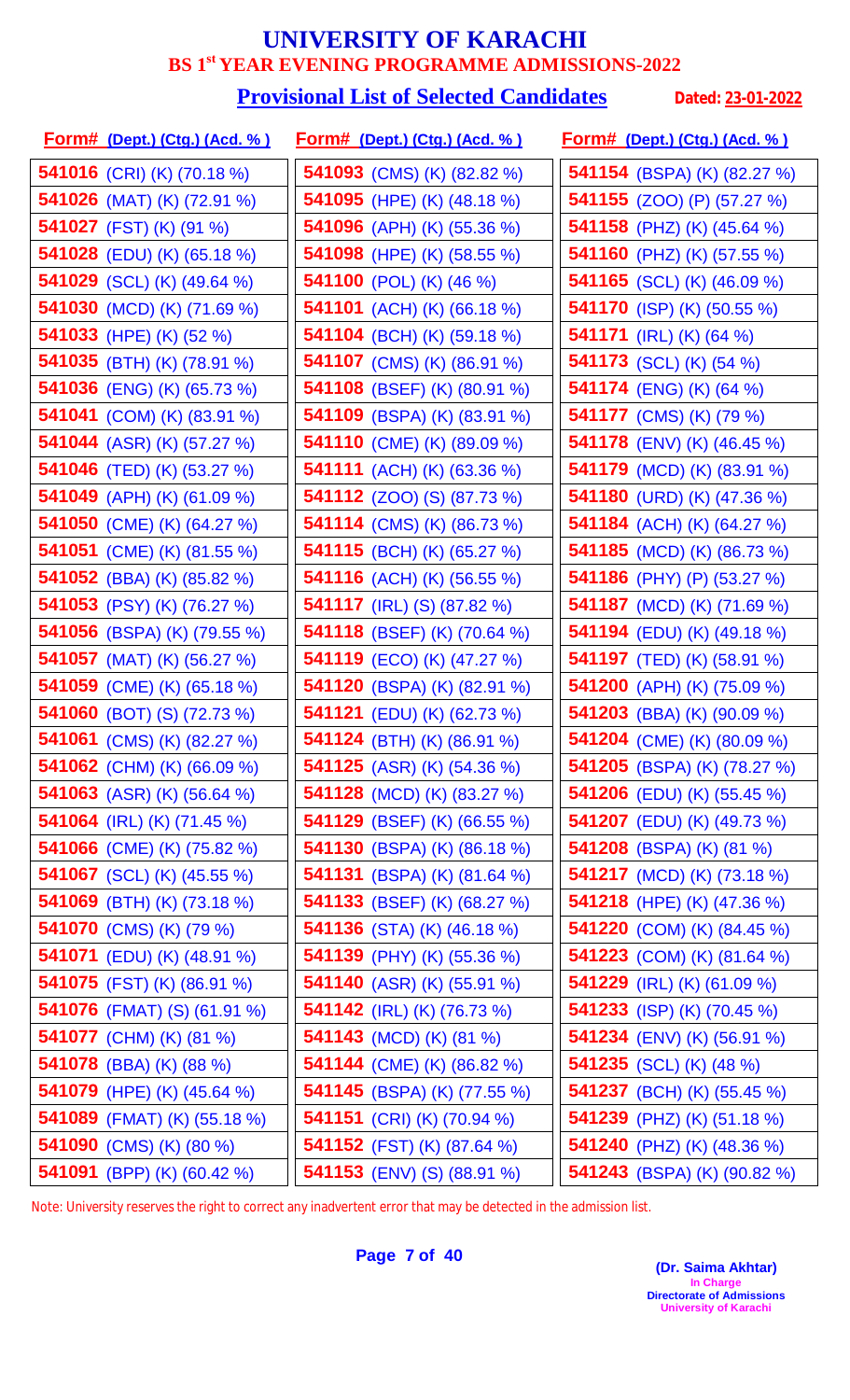#### **Provisional List of Selected Candidates** Dated: 23-01-2022

| <u>Form# (Dept.) (Ctg.) (Acd. %)</u> | <u>Form# (Dept.) (Ctg.) (Acd. %)</u> | <u>Form# (Dept.) (Ctg.) (Acd. % )</u> |
|--------------------------------------|--------------------------------------|---------------------------------------|
| 541246 (COM) (K) (75.82 %)           | <b>541325</b> (SCL) (K) (64.18 %)    | 541418 (BOT) (K) (47.27 %)            |
| 541249 (MCD) (K) (73.18 %)           | 541326 (PSY) (K) (78.64 %)           | 541419 (APH) (K) (64.82 %)            |
| 541251 (ENG) (K) (60 %)              | <b>541328</b> (SCL) (S) (70.82 %)    | 541420 (ECO) (K) (54.91 %)            |
| 541252 (MLT) (K) (80.73 %)           | <b>541329</b> (BBA) (K) (91.91 %)    | <b>541421</b> (CMS) (K) (89.73 %)     |
| 541255 (MCD) (K) (72.9 %)            | 541330 (BTH) (K) (79.91 %)           | <b>541422</b> (BCH) (K) (56.64 %)     |
| <b>541257</b> (ENG) (K) (77.91 %)    | <b>541333</b> (PHY) (K) (49 %)       | <b>541423</b> (BCH) (K) (45.82 %)     |
| <b>541260</b> (PHZ) (S) (63.09 %)    | 541334 (CME) (K) (71.27 %)           | <b>541424</b> (BCH) (K) (49.55 %)     |
| 541262 (MAT) (P) (61.27 %)           | 541336 (CHM) (K) (53.91 %)           | <b>541427</b> (MCD) (K) (71.48 %)     |
| 541264 (MCD) (K) (78.09 %)           | 541337 (BSPA) (K) (77.91 %)          | <b>541428</b> (BTH) (K) (68 %)        |
| <b>541265</b> (ACH) (K) (67 %)       | <b>541342</b> (MCD) (K) (77.45 %)    | <b>541431</b> (ASR) (K) (55.18 %)     |
| 541266 (SCL) (K) (77.17 %)           | <b>541343</b> (ECO) (K) (47.27 %)    | 541432 (FST) (K) (89.64 %)            |
| <b>541278</b> (BSPA) (K) (86.82 %)   | <b>541344</b> (BSEF) (K) (73.18 %)   | <b>541433</b> (STA) (K) (68.26 %)     |
| 541279 (BSPA) (K) (76.32 %)          | 541345 (COM) (K) (74.09 %)           | 541438 (FST) (K) (91.91 %)            |
| <b>541280</b> (BBA) (K) (85.82 %)    | 541346 (SCL) (K) (57 %)              | <b>541443</b> (CMS) (K) (85 %)        |
| 541281 (CME) (K) (89.73 %)           | 541348 (BSPA) (K) (82 %)             | <b>541444</b> (BOT) (P) (57.91 %)     |
| 541282 (CRI) (K) (79.73 %)           | 541350 (BSEF) (K) (75.03 %)          | 541445 (ACH) (K) (57.45 %)            |
| 541283 (APH) (K) (74.91 %)           | 541352 (HPE) (K) (47.09 %)           | 541447 (FMAT) (K) (70.18 %)           |
| <b>541288</b> (PHY) (S) (79.45 %)    | <b>541353</b> (IRL) (K) (68.36 %)    | 541448 (APH) (K) (48.18 %)            |
| 541289 (PHY) (K) (59.18 %)           | 541358 (PHZ) (K) (64 %)              | <b>541450</b> (MCD) (K) (80.27 %)     |
| 541292 (CME) (K) (78.64 %)           | <b>541361</b> (BBA) (K) (84.82 %)    | <b>541451</b> (PHZ) (K) (57.27 %)     |
| 541293 (CHM) (K) (60.45 %)           | 541367 (SCL) (K) (48.73 %)           | <b>541453</b> (AGR) (K) (48.55 %)     |
| 541295 (HPE) (K) (46.45 %)           | 541370 (COM) (K) (79 %)              | 541455 (CME) (K) (79.73 %)            |
| 541298 (BSPA) (K) (76.27 %)          | 541372 (HPE) (P) (59.09 %)           | 541456 (CRI) (K) (70.81 %)            |
| 541300 (BSPA) (K) (84.45 %)          | <b>541373</b> (CRI) (K) (70.99 %)    | 541457 (ZOO) (K) (51.09 %)            |
| 541305 (IRL) (S) (93.82 %)           | 541377 (EDU) (K) (73.45 %)           | <b>541458</b> (MCD) (K) (75.09 %)     |
| <b>541306</b> (SCL) (S) (67.91 %)    | <b>541382</b> (ACH) (K) (63.69 %)    | 541461 (COM) (K) (77.91 %)            |
| <b>541308</b> (MLT) (K) (64.55 %)    | 541383 (BTH) (K) (72.91 %)           | 541464 (COM) (K) (78.09 %)            |
| 541310 (SCL) (S) (71.27 %)           | 541384 (IRL) (K) (74.91 %)           | <b>541465</b> (BCH) (K) (53.36 %)     |
| <b>541312</b> (APH) (K) (65.45 %)    | 541389 (BPP) (K) (57.36 %)           | <b>541470</b> (CRI) (K) (70.73 %)     |
| 541313 (COM) (K) (82 %)              | <b>541393</b> (BSEF) (K) (75 %)      | <b>541472</b> (PHY) (K) (65.27 %)     |
| <b>541314</b> (AGR) (K) (45.82 %)    | 541394 (URD) (K) (48.82 %)           | <b>541473</b> (BBA) (K) (85 %)        |
| 541316 (BTH) (K) (76 %)              | <b>541395</b> (STA) (K) (51.45 %)    | <b>541474</b> (ISP) (K) (56.64 %)     |
| 541317 (PHY) (K) (65.94 %)           | 541396 (ECO) (K) (47.36 %)           | <b>541482</b> (PHY) (S) (94.64 %)     |
| 541318 (CME) (K) (86.91 %)           | <b>541397</b> (BBA) (K) (86.82 %)    | <b>541485</b> (BTH) (K) (80.91 %)     |
| <b>541319</b> (BTH) (K) (76.27 %)    | <b>541400</b> (AGR) (K) (47.64 %)    | <b>541486</b> (BSEF) (K) (67 %)       |
| 541321 (MCD) (K) (74.36 %)           | <b>541402</b> (ECO) (K) (65.18 %)    | <b>541488</b> (PHZ) (S) (69.55 %)     |
| 541322 (COM) (K) (74.09 %)           | <b>541407</b> (IRL) (K) (73.73 %)    | 541489 (APH) (K) (83.09 %)            |
| 541324 (PHZ) (K) (51.09 %)           | 541414 (COM) (K) (75.55 %)           | 541490 (COM) (K) (75 %)               |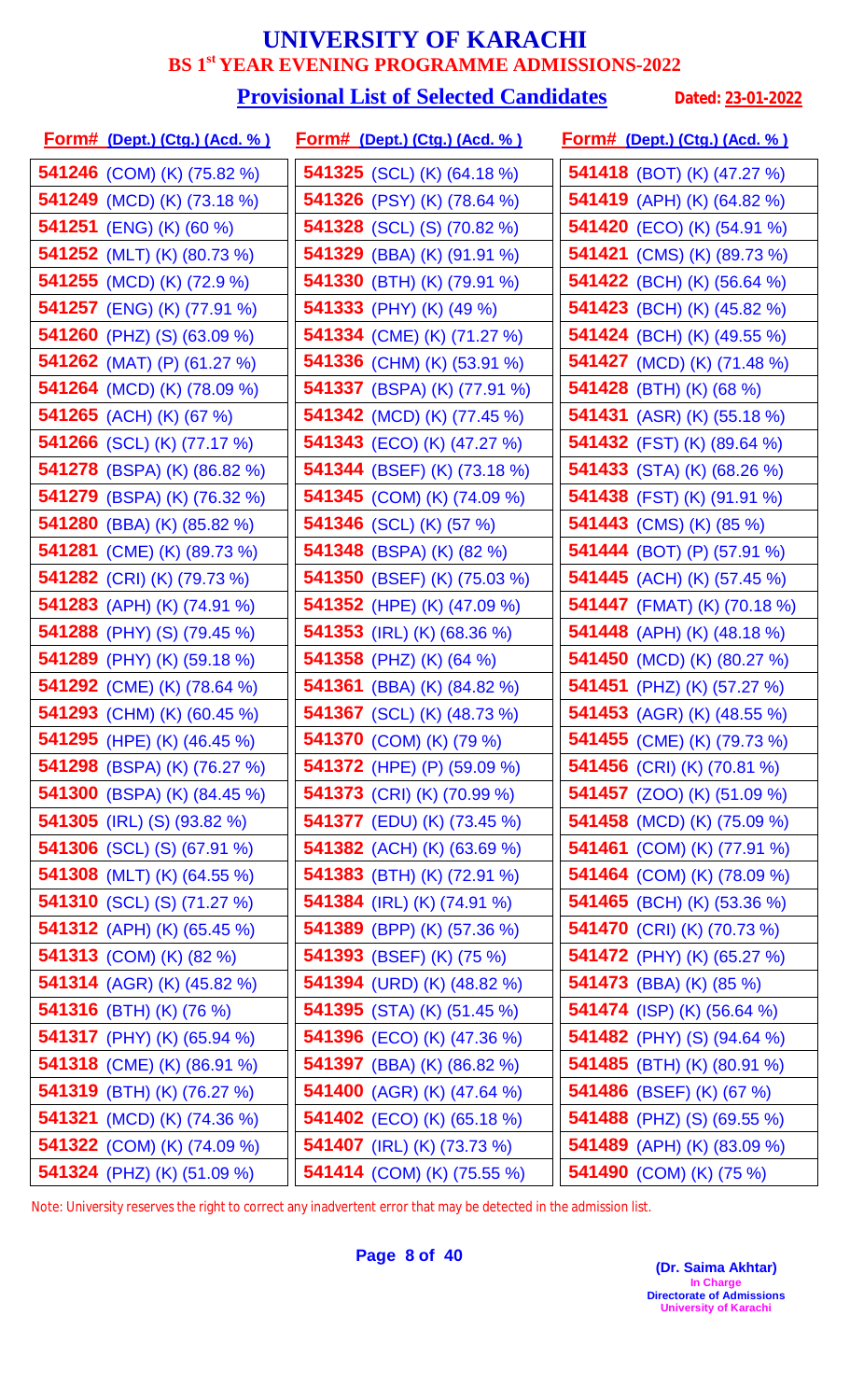#### **Provisional List of Selected Candidates** Dated: 23-01-2022

| <u>Form# (Dept.) (Ctg.) (Acd. %)</u> | <u>Form# (Dept.) (Ctg.) (Acd. %)</u> | <u>Form# (Dept.) (Ctg.) (Acd. %)</u> |
|--------------------------------------|--------------------------------------|--------------------------------------|
| 541491 (MLT) (K) (55.18 %)           | 541573 (URD) (K) (54 %)              | 541640 (FST) (K) (83.91 %)           |
| 541493 (BTH) (K) (74.09 %)           | 541574 (APH) (K) (63.36 %)           | 541643 (COM) (K) (81 %)              |
| 541494 (PSY) (K) (79.73 %)           | 541575 (ZOO) (K) (47 %)              | 541644 (MAT) (P) (82.09 %)           |
| 541501 (BCH) (K) (68 %)              | 541576 (GHS) (P) (64.91 %)           | <b>541647</b> (ZOO) (P) (84.55 %)    |
| <b>541502</b> (ECO) (K) (64.27 %)    | 541577 (CME) (K) (67.09 %)           | 541648 (CME) (K) (74.09 %)           |
| <b>541508</b> (COM) (K) (77.09 %)    | 541578 (IRL) (P) (52.36 %)           | <b>541649</b> (AGR) (S) (76.73 %)    |
| <b>541511</b> (EDU) (K) (63.64 %)    | 541580 (CHM) (K) (61.27 %)           | <b>541651</b> (SCL) (K) (47.82 %)    |
| 541513 (COM) (K) (74.36 %)           | 541581 (BCH) (K) (78.91 %)           | <b>541652</b> (PHZ) (S) (61.36 %)    |
| <b>541514</b> (EDU) (K) (50.18 %)    | 541582 (HPE) (K) (46.27 %)           | 541653 (BCH) (K) (45.55 %)           |
| 541515 (BSPA) (K) (81.64 %)          | 541583 (PHZ) (K) (58.64 %)           | <b>541654</b> (FST) (K) (84.91 %)    |
| 541517 (CME) (K) (80.91 %)           | 541584 (CRI) (K) (84.58 %)           | 541656 (BSPA) (K) (81 %)             |
| <b>541518</b> (AGR) (K) (49.55 %)    | <b>541586</b> (COM) (K) (76 %)       | <b>541657</b> (IRL) (K) (62.55 %)    |
| 541521 (MBI) (K) (73.82 %)           | 541587 (BTH) (K) (72.55 %)           | 541658 (BSPA) (K) (77.91 %)          |
| <b>541522</b> (SCL) (P) (84.55 %)    | 541588 (MLT) (K) (52.91 %)           | 541661 (BCH) (K) (60 %)              |
| 541523 (APH) (K) (77.21 %)           | 541589 (FMAT) (K) (62.55 %)          | <b>541662</b> (BSEF) (K) (68.18 %)   |
| 541530 (ECO) (K) (58.73 %)           | 541590 (ECO) (K) (71 %)              | 541663 (BSPA) (K) (84.45 %)          |
| 541535 (APH) (K) (73.82 %)           | <b>541591</b> (IRL) (K) (50.18 %)    | <b>541668</b> (ENV) (K) (70.27 %)    |
| 541536 (FST) (K) (92.91 %)           | <b>541593</b> (ZOO) (S) (79.45 %)    | <b>541671</b> (SCL) (K) (56.55 %)    |
| 541540 (ASR) (K) (64.82 %)           | 541594 (FST) (K) (85 %)              | <b>541672</b> (EDU) (K) (94.55 %)    |
| 541541 (BBA) (K) (90.82 %)           | 541596 (BSPA) (K) (78.36 %)          | 541673 (GHS) (K) (59.27 %)           |
| 541543 (BOT) (P) (45.09 %)           | 541598 (ECO) (K) (56.55 %)           | 541675 (TED) (K) (80.91 %)           |
| 541544 (HPE) (K) (47.82 %)           | 541601 (BCH) (K) (55.18 %)           | 541677 (URD) (K) (50.55 %)           |
| 541545 (COM) (K) (76.18 %)           | 541602 (CMS) (K) (82.82 %)           | 541678 (IRL) (K) (53.09 %)           |
| <b>541547</b> (PSY) (K) (72.18 %)    | <b>541603</b> (EDU) (K) (73.09 %)    | <b>541681</b> (BSEF) (K) (75 %)      |
| <b>541548</b> (SCL) (K) (47 %)       | <b>541604</b> (CRI) (K) (65.94 %)    | <b>541682</b> (HPE) (K) (67.18 %)    |
| <b>541549</b> (BSPA) (K) (79.73 %)   | <b>541605</b> (MCD) (K) (79 %)       | <b>541684</b> (POL) (S) (61.73 %)    |
| 541550 (AGR) (K) (63.45 %)           | <b>541606</b> (EDU) (K) (89.45 %)    | 541689 (CME) (P) $(71.64\%)$         |
| <b>541552</b> (BBA) (K) (87.27 %)    | <b>541608</b> (CRI) (K) (80.5 %)     | 541690 (ACH) (K) (56.55 %)           |
| <b>541555</b> (APH) (K) (63.27 %)    | 541616 (AGR) (K) (46.09 %)           | <b>541691</b> (ECO) (K) (48.18 %)    |
| 541556 (BSEF) (K) (77.45 %)          | 541617 (BTH) (K) (81.36 %)           | 541693 (BBA) (K) (90.82 %)           |
| 541557 (MLT) (K) (66.82 %)           | <b>541619</b> (BCH) (K) (56.73 %)    | 541700 (BPP) (K) (50.09 %)           |
| 541561 (MLT) (K) (73.09 %)           | 541623 (IRL) (K) (65 %)              | 541701 (SCL) (P) (77.82 %)           |
| 541565 (ENV) (K) (51.18 %)           | <b>541624</b> (PSY) (K) (69.36 %)    | <b>541703</b> (BBA) (K) (87.64 %)    |
| 541566 (MCD) (K) (73.33 %)           | 541629 (BSEF) (K) (67.09 %)          | <b>541705</b> (ASR) (K) (74.09 %)    |
| 541567 (HPE) (K) (56.45 %)           | 541630 (BSEF) (K) (69.18 %)          | 541709 (BSEF) (K) (68.45 %)          |
| 541568 (FST) (K) (84.55 %)           | 541631 (FST) (K) (84.73 %)           | 541710 (PHY) (K) (57.55 %)           |
| 541569 (GHS) (P) (61.18 %)           | 541635 (ISP) (K) (66.65 %)           | <b>541711</b> (CHM) (K) (62.18 %)    |
| 541570 (POL) (K) (52.36 %)           | 541639 (ZOO) (K) (52.36 %)           | 541714 (BSPA) (K) (86.82 %)          |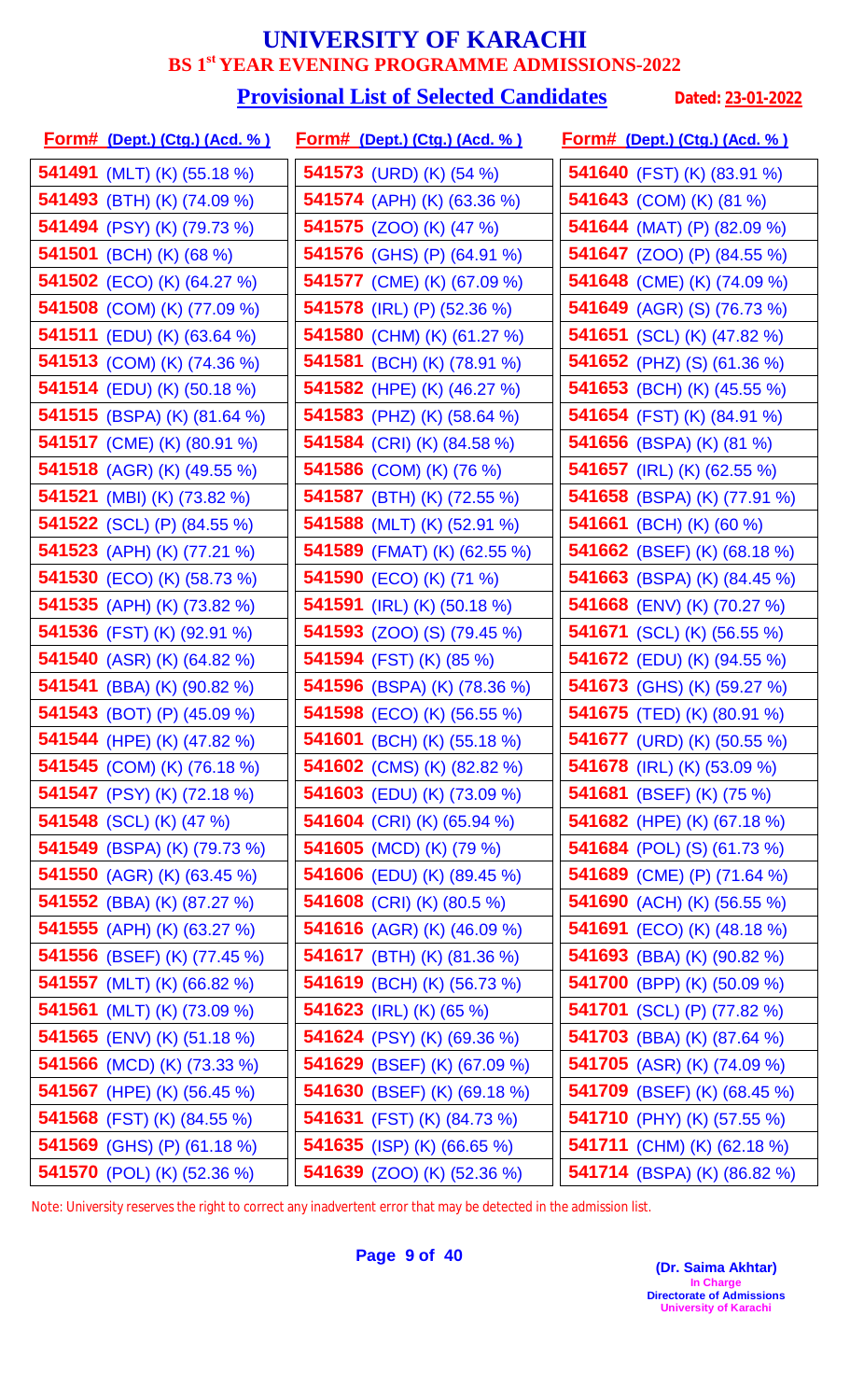#### **Provisional List of Selected Candidates** Dated: 23-01-2022

| <u>Form# (Dept.) (Ctg.) (Acd. %)</u> | <u>Form# (Dept.) (Ctg.) (Acd. %)</u> | <u> Form# (Dept.) (Ctg.) (Acd. % )</u> |
|--------------------------------------|--------------------------------------|----------------------------------------|
| <b>541715</b> (ECO) (K) (60.73 %)    | <b>541797</b> (APH) (K) (45.27 %)    | <b>541878</b> (BBA) (K) (84.91 %)      |
| <b>541717</b> (MBI) (K) (66.64 %)    | 541798 (BCH) (K) (63.09 %)           | 541880 (AGR) (K) (47.36 %)             |
| 541721 (SCL) (P) (79.09 %)           | 541802 (POL) (S) (87.64 %)           | 541881 (IRL) (P) (49.82 %)             |
| 541722 (CRI) (K) (73.09 %)           | 541803 (SCL) (K) (53.18 %)           | <b>541883</b> (IRL) (K) (67.27 %)      |
| 541724 (BSEF) (K) (67.18 %)          | 541804 (COM) (K) (91.18 %)           | <b>541884</b> (MCD) (K) (74.36 %)      |
| <b>541726</b> (BSEF) (K) (84.45 %)   | <b>541806</b> (CME) (K) (70.45 %)    | 541885 (CMS) (K) (88 %)                |
| 541732 (MBI) (K) (67.91 %)           | <b>541808</b> (IRL) (K) (55.18 %)    | <b>541886</b> (FST) (K) (82.82 %)      |
| 541734 (SCL) (K) (61.18 %)           | 541810 (TED) (K) (53.18 %)           | 541887 (HPE) (K) (55.45 %)             |
| 541737 (PSY) (K) (72.09 %)           | <b>541812</b> (MAT) (K) (51.82 %)    | 541888 (BPP) (K) (54 %)                |
| 541739 (CME) (K) (89 %)              | 541814 (HPE) (K) (47.45 %)           | 541889 (BSEF) (K) (72.27 %)            |
| <b>541741</b> (FMAT) (K) (58.09 %)   | 541817 (ENV) (K) (54.09 %)           | 541891 (ASR) (K) (56.64 %)             |
| <b>541742</b> (COM) (K) (74.09 %)    | <b>541819</b> (BSPA) (K) (79 %)      | 541892 (MLT) (K) (58.64 %)             |
| 541743 (CHM) (K) (60.36 %)           | <b>541821</b> (SCL) (K) (46 %)       | 541896 (ISP) (P) (58.09 %)             |
| 541748 (FMAT) (K) (73.73 %)          | <b>541825</b> (CME) (K) (79.73 %)    | 541897 (PSY) (K) (69.18 %)             |
| 541749 (CRI) (K) (65.58 %)           | 541828 (BSPA) (K) (76.27 %)          | 541900 (ZOO) (K) (87.45 %)             |
| 541750 (ASR) (K) (51.36 %)           | 541829 (IRL) (P) (48.27 %)           | 541901 (PSY) (K) (77.09 %)             |
| <b>541751</b> (ZOO) (K) (51.27 %)    | <b>541832</b> (BOT) (K) (46 %)       | 541902 (ENV) (K) (55.27 %)             |
| <b>541752</b> (FMAT) (K) (57.27 %)   | 541837 (SCL) (K) (74.09 %)           | <b>541904</b> (IRL) (K) (67.18 %)      |
| <b>541753</b> (ASR) (K) (50.73 %)    | 541840 (ISP) (K) (64.36 %)           | 541905 (AGR) (K) (76.36 %)             |
| <b>541754</b> (BBA) (K) (87.18 %)    | <b>541842</b> (ENV) (K) (80 %)       | 541909 (PHZ) (K) (52.45 %)             |
| 541766 (CME) (K) (88.91 %)           | 541843 (APH) (K) (75.09 %)           | 541911 (TED) (K) (50.73 %)             |
| 541768 (SCL) (K) (45.18 %)           | <b>541844</b> (ASR) (K) (50.64 %)    | 541913 (COM) (K) (77.91 %)             |
| 541770 (MLT) (K) (62.55 %)           | 541845 (SCL) (K) $(54\%)$            | 541915 (BOT) (K) (47.27 %)             |
| <b>541771</b> (GHS) (S) (45.73 %)    | 541850 (BTH) (K) $(73.64\%)$         | <b>541916</b> (SCL) (S) (61.55 %)      |
| <b>541773</b> (BSPA) (K) (86.18 %)   | <b>541851</b> (POL) (K) (48.18 %)    | <b>541921</b> (EDU) (K) (57.09 %)      |
| <b>541776</b> (ECO) (K) (56.55 %)    | <b>541852</b> (HPE) (K) (61.27 %)    | <b>541923</b> (MCD) (K) (79.82 %)      |
| <b>541778</b> (BSPA) (K) (82.82 %)   | <b>541853</b> (BBA) (K) (88.55 %)    | <b>541924</b> (PSY) (K) (72.18 %)      |
| 541779 (APH) (K) (76.27 %)           | <b>541857</b> (CMS) (K) (88.91 %)    | 541925 (BTH) (K) (74.91 %)             |
| <b>541780</b> (MLT) (K) (75.09 %)    | <b>541859</b> (BSPA) (K) (83.27 %)   | <b>541928</b> (ACH) (K) (54.45 %)      |
| <b>541781</b> (POL) (K) (48.27 %)    | <b>541860</b> (BBA) (K) (86.82 %)    | 541930 (MLT) (K) (67.09 %)             |
| 541782 (MCD) (K) (82.27 %)           | 541862 (APH) (K) (77 %)              | <b>541932</b> (CMS) (K) (87.64 %)      |
| <b>541785</b> (PHZ) (K) (78.64 %)    | <b>541864</b> (MBI) (K) (78.36 %)    | 541947 (CMS) (K) (85.82 %)             |
| 541786 (IRL) (K) (75.09 %)           | 541865 (MCD) (K) (83.82 %)           | 541950 (BSPA) (K) (78.64 %)            |
| 541787 (CRI) (K) (67 %)              | <b>541867</b> (ACH) (K) (63.22 %)    | <b>541951</b> (SCL) (S) (84 %)         |
| <b>541790</b> (ACH) (K) (75.82 %)    | <b>541868</b> (BBA) (K) (86.82 %)    | <b>541953</b> (SCL) (K) (45.27 %)      |
| 541793 (IRL) (S) (96.64 %)           | 541872 (ACH) (K) (60.36 %)           | 541957 (APH) (S) (94.82 %)             |
| 541794 (SCL) (K) (48.45 %)           | <b>541874</b> (MCD) (K) (78.27 %)    | <b>541958</b> (CME) (K) (77.91 %)      |
| 541796 (BSEF) (K) (75.64 %)          | 541876 (BSPA) (K) (81.55 %)          | 541959 (MLT) (K) (64.27 %)             |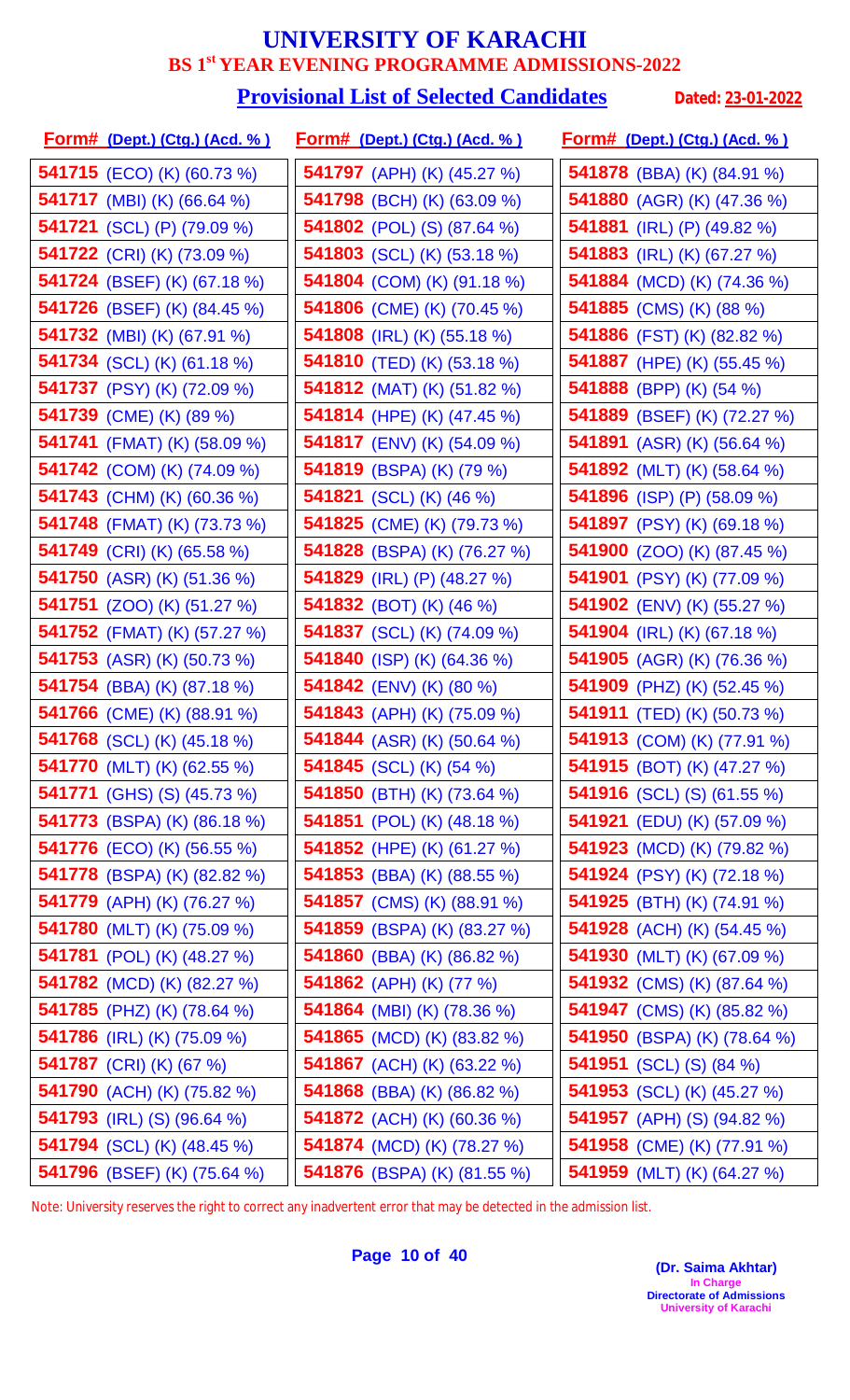#### **Provisional List of Selected Candidates** Dated: 23-01-2022

| <u>Form# (Dept.) (Ctg.) (Acd. % )</u> | <u>Form# (Dept.) (Ctg.) (Acd. %)</u> | <u>Form# (Dept.) (Ctg.) (Acd. % )</u> |
|---------------------------------------|--------------------------------------|---------------------------------------|
| <b>541962</b> (PHZ) (K) (56.18 %)     | 542041 (MAT) (K) $(51 \%)$           | <b>542139</b> (CMS) (K) (83.09 %)     |
| <b>541963</b> (MBI) (K) (65.09 %)     | 542042 (HPE) (K) (48.18 %)           | 542140 (ACH) (K) (63 %)               |
| 541964 (SCL) (K) (48.64 %)            | 542043 (PHY) (K) (63.64 %)           | <b>542144</b> (ZOO) (K) (53.18 %)     |
| <b>541966</b> (MAT) (K) (52.45 %)     | <b>542044</b> (AGR) (K) (48.55 %)    | <b>542149</b> (CME) (K) (70.27 %)     |
| <b>541967</b> (ECO) (K) (52.82 %)     | 542048 (CME) (K) (89.73 %)           | <b>542150</b> (BBA) (K) (87.91 %)     |
| <b>541971</b> (GHS) (K) (69.18 %)     | <b>542051</b> (FMAT) (K) (66.45 %)   | 542151 (BOT) (P) $(48.55\%)$          |
| <b>541972</b> (ACH) (K) (80.82 %)     | 542052 (HPE) (K) (49.36 %)           | <b>542153</b> (CMS) (K) (76.91 %)     |
| 541981 (BSPA) (K) (81.09 %)           | 542053 (APH) (S) (86 %)              | <b>542154</b> (CMS) (K) (81.55 %)     |
| <b>541985</b> (ENV) (P) (70.91 %)     | 542054 (FMAT) (K) (60.36 %)          | 542155 (COM) (K) (74.91 %)            |
| 541986 (CME) (K) (87.91 %)            | 542060 (HPE) (K) (47.73 %)           | 542157 (BSEF) (K) (71 %)              |
| 541987 (CMS) (K) (89.45 %)            | 542063 (POL) (K) (50.64 %)           | 542158 (PHZ) (K) (50.09 %)            |
| 541988 (APH) (K) (62.36 %)            | <b>542067</b> (SCL) (K) (45.36 %)    | 542160 (MLT) (K) (54.27 %)            |
| 541989 (CMS) (K) (87.91 %)            | 542068 (BSPA) (K) (76.27 %)          | 542162 (BTH) (K) (92.27 %)            |
| 541990 (BSEF) (K) (75 %)              | <b>542070</b> (ZOO) (P) (71.18 %)    | 542164 (BTH) (K) (85 %)               |
| 541998 (BCH) (K) (47.55 %)            | 542071 (EDU) (K) (83.64 %)           | <b>542166</b> (BBA) (K) (92 %)        |
| 542000 (IRL) (K) (83.64 %)            | <b>542072</b> (ASR) (K) (52.09 %)    | 542167 (IRL) (K) (72 %)               |
| <b>542002</b> (FMAT) (K) (57.45 %)    | <b>542073</b> (EDU) (K) (55.36 %)    | <b>542168</b> (BBA) (K) (91.82 %)     |
| <b>542003</b> (PSY) (K) (79.45 %)     | 542075 (MLT) (K) (81.91 %)           | <b>542170</b> (ECO) (K) (52.45 %)     |
| 542005 (POL) (K) (56.55 %)            | 542080 (FST) (K) (95.18 %)           | <b>542172</b> (BSEF) (K) (70.36 %)    |
| 542007 (CMS) (K) (86.91 %)            | 542083 (ASR) (K) (60.18 %)           | <b>542177</b> (ASR) (K) (50.91 %)     |
| 542008 (FST) (K) (82 %)               | 542084 (ENG) (K) (62 %)              | <b>542178</b> (BSPA) (K) (78.64 %)    |
| 542009 (BPP) (K) (51.64 %)            | 542085 (CME) (K) (89 %)              | 542180 (MAT) (K) (78.91 %)            |
| <b>542012</b> (AGR) (P) (78.55 %)     | <b>542089</b> (BBA) (K) (85 %)       | <b>542181</b> (ENV) (K) (59 %)        |
| <b>542013</b> (BSPA) (K) (76.27 %)    | <b>542094</b> (BCH) (K) (57.27 %)    | <b>542182</b> (HPE) (S) (62.55 %)     |
| 542014 (STA) (K) (47.91 %)            | 542096 (STA) (K) (52.45 %)           | 542183 (BTH) (K) (67.18 %)            |
| <b>542015</b> (AGR) (S) (76.91 %)     | <b>542097</b> (IRL) (S) (90.73 %)    | <b>542187</b> (ENG) (K) (61.09 %)     |
| <b>542020</b> (FST) (K) (83.45 %)     | <b>542099</b> (SCL) (K) (50.55 %)    | 542188 (ASR) (S) $(58.91\%)$          |
| 542021 (MAT) (K) $(54.36\%)$          | 542103 (IRL) (K) (63.36 %)           | 542189 (COM) (K) (74.09 %)            |
| <b>542022</b> (EDU) (K) (69.46 %)     | <b>542109</b> (CRI) (K) (71.27 %)    | <b>542190</b> (ECO) (K) (62.27 %)     |
| <b>542023</b> (CMS) (K) (74.09 %)     | <b>542120</b> (CME) (K) (68.18 %)    | 542194 (CHM) (K) (61.18 %)            |
| <b>542024</b> (URD) (K) (49.55 %)     | <b>542121</b> (PSY) (K) (72.82 %)    | <b>542195</b> (PHY) (K) (59.09 %)     |
| <b>542028</b> (HPE) (K) (59.36 %)     | <b>542122</b> (FMAT) (K) (52.82 %)   | <b>542197</b> (ACH) (K) (61.27 %)     |
| 542030 (COM) (K) (80.91 %)            | <b>542125</b> (CME) (K) (84.91 %)    | <b>542198</b> (AGR) (S) (86.64 %)     |
| <b>542031</b> (ACH) (K) (59.91 %)     | <b>542126</b> (URD) (S) (67.73 %)    | 542200 (BTH) (K) (69.91 %)            |
| 542033 (CMS) (K) (88 %)               | <b>542128</b> (URD) (S) (66.91 %)    | <b>542202</b> (TED) (K) (66.27 %)     |
| <b>542036</b> (BBA) (K) (87.64 %)     | <b>542132</b> (AGR) (K) (57.55 %)    | <b>542203</b> (SCL) (K) (47.45 %)     |
| 542037 (MLT) (K) (57.27 %)            | 542134 (BBA) (K) (86.73 %)           | <b>542206</b> (PHY) (K) (48.36 %)     |
| 542038 (PHY) (K) (56.64 %)            | 542138 (APH) (K) (83.09 %)           | 542208 (STA) (K) (45 %)               |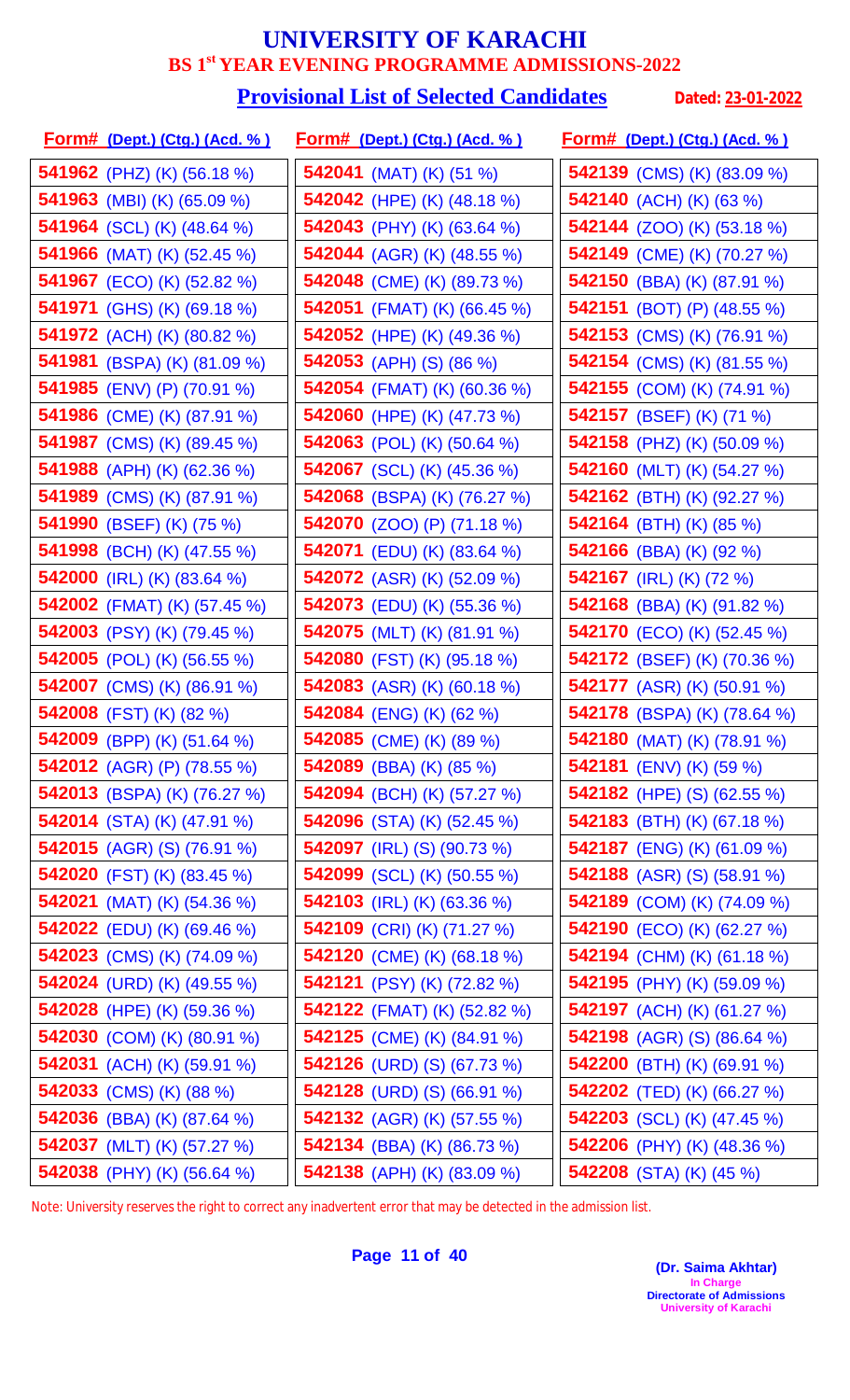# **Provisional List of Selected Candidates** Dated: 23-01-2022

| <u> Form# (Dept.) (Ctg.) (Acd. % )</u> | <u>Form# (Dept.) (Ctg.) (Acd. %)</u> | <u>Form# (Dept.) (Ctg.) (Acd. % )</u> |
|----------------------------------------|--------------------------------------|---------------------------------------|
| 542209 (CHM) (K) (74 %)                | 542285 (AGR) (P) (50.18 %)           | <b>542338</b> (ASR) (P) (84.55 %)     |
| <b>542210</b> (MBI) (K) (65.91 %)      | 542286 (GHS) (K) (56.64 %)           | 542342 (MLT) (K) (58.18 %)            |
| <b>542212</b> (MCD) (K) (80.91 %)      | 542287 (IRL) (S) $(95.64\%)$         | <b>542343</b> (ZOO) (K) (55.09 %)     |
| 542213 (CRI) (K) (67.91 %)             | <b>542288</b> (ECO) (K) (57.27 %)    | <b>542344</b> (ECO) (K) (62.18 %)     |
| <b>542222</b> (ACH) (K) (57.18 %)      | 542289 (IRL) (K) (63 %)              | 542346 (BSPA) (K) (84.18 %)           |
| <b>542223</b> (BCH) (K) (63.73 %)      | <b>542290</b> (ASR) (K) (62.27 %)    | <b>542349</b> (IRL) (S) (97.18 %)     |
| <b>542226</b> (SCL) (S) (86.73 %)      | 542295 (CME) (K) (82.27 %)           | <b>542350</b> (GHS) (S) (79.09 %)     |
| <b>542228</b> (ENV) (K) (53.27 %)      | 542297 (ASR) (K) (57.27 %)           | <b>542351</b> (GHS) (K) (45.27 %)     |
| <b>542230</b> (POL) (K) (45.18 %)      | <b>542298</b> (AGR) (S) (94.73 %)    | <b>542352</b> (BOT) (K) (46.45 %)     |
| 542231 (CMS) (K) (80.91 %)             | 542299 (ENV) (K) (73.09 %)           | <b>542353</b> (ENV) (K) (51.82 %)     |
| <b>542232</b> (POL) (S) (85.27 %)      | 542300 (MBI) (K) (67.09 %)           | <b>542355</b> (COM) (K) (75 %)        |
| <b>542233</b> (EDU) (K) (60.36 %)      | <b>542301</b> (COM) (K) (77.09 %)    | <b>542356</b> (ENV) (K) (64.44 %)     |
| <b>542234</b> (ZOO) (S) (83.45 %)      | 542302 (BTH) (K) (69.91 %)           | <b>542367</b> (ZOO) (K) (52.09 %)     |
| <b>542237</b> (BSEF) (K) (80.91 %)     | <b>542303</b> (ASR) (K) (55.73 %)    | <b>542368</b> (BCH) (K) (65.18 %)     |
| <b>542238</b> (ZOO) (S) (87.64 %)      | 542305 (BCH) (K) (63.82 %)           | 542369 (COM) (K) (84.09 %)            |
| 542246 (FMAT) (K) (60 %)               | 542306 (COM) (K) (90.82 %)           | <b>542370</b> (IRL) (S) (93.73 %)     |
| 542248 (FST) (K) (88 %)                | 542307 (CMS) (K) (80.09 %)           | 542372 (HPE) (K) (57.55 %)            |
| 542249 (HPE) (P) (87.45 %)             | 542309 (PHY) (K) (82.27 %)           | <b>542375</b> (ACH) (K) (69.18 %)     |
| 542250 (PHY) (K) (51.09 %)             | 542310 (BBA) (K) (84.82 %)           | <b>542377</b> (MAT) (S) (85.82 %)     |
| <b>542251</b> (SCL) (S) (75.45 %)      | <b>542311</b> (CMS) (P) (84.82 %)    | <b>542378</b> (BTH) (K) (69.36 %)     |
| 542252 (IRL) (K) (60 %)                | 542312 (BTH) (K) (72.18 %)           | 542380 (ACH) (K) (57 %)               |
| 542254 (BSEF) (K) (80 %)               | 542314 (COM) (K) (76.18 %)           | <b>542381</b> (ECO) (K) (58.18 %)     |
| <b>542257</b> (COM) (K) (76.36 %)      | <b>542315</b> (ZOO) (S) (70.45 %)    | <b>542382</b> (FST) (K) (88.82 %)     |
| 542258 (CHM) (K) $(73.64\%)$           | <b>542316</b> (BBA) (K) (87.64 %)    | <b>542383</b> (CMS) (K) (74.09 %)     |
| 542259 (BSPA) (K) (76.91 %)            | <b>542317</b> (SCL) (P) (63.36 %)    | <b>542384</b> (PHZ) (P) (78.55 %)     |
| 542260 (CHM) (K) (71 %)                | 542318 (URD) (K) $(45.45\%)$         | <b>542386</b> (BCH) (K) (62.18 %)     |
| 542261 (BCH) (K) (60.45 %)             | <b>542319</b> (BTH) (K) (67.27 %)    | <b>542387</b> (STA) (K) (59.18 %)     |
| 542263 (ISP) (S) $(84.18\%)$           | <b>542320</b> (BBA) (K) (86.91 %)    | <b>542389</b> (BSPA) (K) (79.73 %)    |
| 542264 (BTH) (K) (67.73 %)             | 542321 (FMAT) (K) (65.18 %)          | <b>542390</b> (STA) (K) (56.09 %)     |
| <b>542265</b> (TED) (S) (67.18 %)      | 542323 (ISP) (K) (67 %)              | <b>542391</b> (POL) (K) (67.09 %)     |
| <b>542266</b> (BCH) (K) (51.27 %)      | <b>542324</b> (BSEF) (K) (70.18 %)   | <b>542392</b> (BOT) (K) (49.55 %)     |
| <b>542268</b> (GHS) (K) (48.45 %)      | 542325 (ISP) (P) $(87.45\%)$         | 542393 (CRI) (K) (71 %)               |
| <b>542269</b> (ENG) (K) (65.73 %)      | <b>542326</b> (ASR) (K) (54.45 %)    | <b>542394</b> (BTH) (K) (72.91 %)     |
| <b>542270</b> (PHZ) (K) (68.64 %)      | <b>542327</b> (ASR) (K) (65.91 %)    | <b>542396</b> (PSY) (K) (82.36 %)     |
| <b>542272</b> (IRL) (P) (72.64 %)      | <b>542329</b> (MBI) (K) (75.82 %)    | <b>542397</b> (PSY) (K) (88.09 %)     |
| 542273 (CHM) (K) (82 %)                | <b>542330</b> (BSPA) (K) (76.27 %)   | 542398 (URD) (K) $(46\%)$             |
| <b>542275</b> (ENV) (K) (68.18 %)      | <b>542333</b> (MAT) (K) (55.18 %)    | 542399 (FST) (K) (88.91 %)            |
| 542277 (BCH) (K) (46.18 %)             | 542337 (CRI) (K) (73 %)              | 542400 (ENG) (K) (81.64 %)            |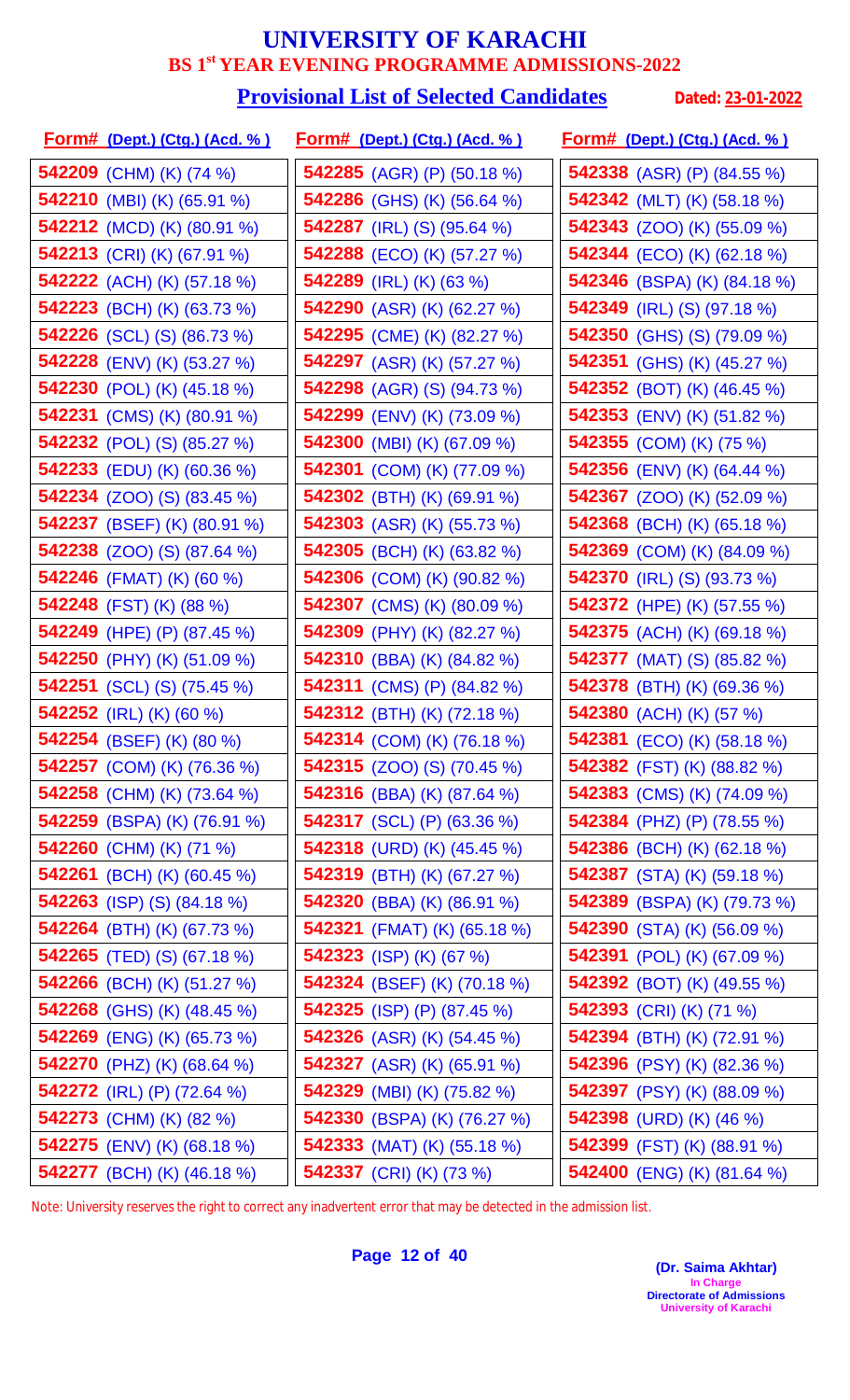#### **Provisional List of Selected Candidates** Dated: 23-01-2022

| <u>Form# (Dept.) (Ctg.) (Acd. %)</u> | <u>Form# (Dept.) (Ctg.) (Acd. %)</u> | <u>Form# (Dept.) (Ctg.) (Acd. % )</u> |
|--------------------------------------|--------------------------------------|---------------------------------------|
| 542402 (ZOO) (K) (45.45 %)           | <b>542470</b> (MLT) (K) (65.91 %)    | <b>542554</b> (ECO) (K) (57.36 %)     |
| <b>542404</b> (FMAT) (K) (61.18 %)   | <b>542472</b> (FMAT) (K) (51.27 %)   | 542555 (BSPA) (K) (82.09 %)           |
| 542408 (ENV) (S) (88.82 %)           | 542475 (ACH) (K) (73 %)              | 542556 (BTH) (K) (71.64 %)            |
| <b>542409</b> (POL) (K) (48.91 %)    | <b>542479</b> (SCL) (K) (45.82 %)    | 542557 (ENV) (K) (56.64 %)            |
| 542410 (BCH) (K) (78.27 %)           | 542480 (CME) (K) (78.27 %)           | <b>542558</b> (SCL) (S) (87.27 %)     |
| <b>542412</b> (CMS) (K) (87.27 %)    | <b>542489</b> (MCD) (K) (83.45 %)    | <b>542559</b> (POL) (P) (59.73 %)     |
| 542413 (AGR) (K) (47 %)              | 542494 (ECO) (K) (48.64 %)           | <b>542560</b> (SCL) (S) (84 %)        |
| 542415 (COM) (K) (74.91 %)           | 542497 (CME) (P) (68.82 %)           | 542561 (POL) (K) (49.45 %)            |
| <b>542417</b> (ENV) (K) (68.45 %)    | <b>542502</b> (MCD) (K) (77.55 %)    | <b>542562</b> (POL) (K) (61 %)        |
| <b>542418</b> (MAT) (K) (50.36 %)    | 542504 (FST) (K) (84.18 %)           | 542563 (MLT) (K) (54.45 %)            |
| <b>542421</b> (PHY) (K) (61.18 %)    | 542507 (PHZ) (K) (56.18 %)           | 542564 (SCL) (P) (71 %)               |
| <b>542423</b> (MCD) (K) (74.55 %)    | 542509 (CME) (K) (77.91 %)           | <b>542565</b> (SCL) (K) (56.82 %)     |
| 542424 (BTH) (K) (76.27 %)           | 542510 (BBA) (K) (94.64 %)           | <b>542566</b> (IRL) (S) (75.09 %)     |
| <b>542426</b> (MAT) (S) (92.27 %)    | <b>542511</b> (SCL) (K) (49.73 %)    | <b>542567</b> (PHZ) (K) (50.82 %)     |
| 542429 (MLT) (K) (76.27 %)           | 542514 (CMS) (K) (78.64 %)           | <b>542569</b> (CME) (S) (85.82 %)     |
| 542431 (CMS) (K) (82.27 %)           | 542515 (AGR) (S) (77.82 %)           | 542574 (AGR) (K) (50.91 %)            |
| 542434 (ECO) (K) (70.27 %)           | <b>542520</b> (FST) (K) (81.91 %)    | <b>542575</b> (CMS) (K) (82 %)        |
| <b>542435</b> (ECO) (K) (63.09 %)    | 542521 (BCH) (K) (85 %)              | <b>542578</b> (ZOO) (K) (66.27 %)     |
| 542437 (BTH) (K) (81.55 %)           | 542522 (MBI) (K) (70.55 %)           | <b>542579</b> (MAT) (K) (75.09 %)     |
| 542439 (ECO) (K) (46.82 %)           | 542523 (PSY) (K) (77.91 %)           | 542580 (MCD) (K) (74.42 %)            |
| <b>542440</b> (GHS) (K) (53.27 %)    | 542525 (GHS) (K) (71 %)              | <b>542582</b> (ENG) (K) (65.18 %)     |
| 542443 (ENV) (K) (72.09 %)           | 542527 (CHM) (K) (69.27 %)           | <b>542584</b> (ZOO) (P) (62.55 %)     |
| 542444 (BSEF) (K) (80.09 %)          | <b>542528</b> (PSY) (K) (84.36 %)    | 542585 (MLT) (K) (59.27 %)            |
| 542445 (AGR) (K) (72.73 %)           | <b>542529</b> (ZOO) (P) (78.73 %)    | <b>542586</b> (ENG) (K) (74.82 %)     |
| <b>542448</b> (MLT) (K) (73.09 %)    | <b>542530</b> (MBI) (K) (76.27 %)    | 542588 (BBA) (K) (86 %)               |
| <b>542449</b> (ENG) (K) (72.91 %)    | <b>542531</b> (BPP) (K) (60.36 %)    | <b>542589</b> (IRL) (S) (94.64 %)     |
| 542450 (HPE) (K) (52 %)              | <b>542532</b> (MBI) (K) (65.09 %)    | <b>542590</b> (SCL) (K) (57.18 %)     |
| 542451 (HPE) (S) $(75.82\%)$         | 542533 (BBA) (K) (86.73 %)           | 542594 (CMS) (K) (81 %)               |
| 542452 (ASR) (P) $(80.18\%)$         | <b>542534</b> (EDU) (K) (69.91 %)    | <b>542595</b> (SCL) (S) (82.55 %)     |
| 542455 (APH) (K) (71.55 %)           | <b>542535</b> (IRL) (S) (92.45 %)    | <b>542600</b> (ECO) (K) (65.27 %)     |
| <b>542456</b> (ENV) (K) (53.45 %)    | <b>542536</b> (ECO) (K) (62.27 %)    | <b>542602</b> (CHM) (K) (63 %)        |
| 542457 (AGR) (K) (45.36 %)           | 542538 (BSPA) (K) (74 %)             | <b>542605</b> (SCL) (K) (56 %)        |
| <b>542458</b> (ZOO) (S) (72.36 %)    | 542544 (ECO) (K) (58.27 %)           | 542614 (COM) (K) (82.82 %)            |
| <b>542459</b> (TED) (K) (60.91 %)    | <b>542545</b> (BTH) (K) (83.45 %)    | <b>542622</b> (BBA) (K) (87.64 %)     |
| <b>542460</b> (CMS) (S) (83.82 %)    | <b>542546</b> (CMS) (K) (73.55 %)    | <b>542628</b> (MBI) (K) (78.64 %)     |
| 542463 (IRL) (K) (60.36 %)           | 542547 (EDU) (K) (57.27 %)           | <b>542629</b> (FST) (K) (83.45 %)     |
| <b>542465</b> (BBA) (K) (88.91 %)    | <b>542548</b> (ZOO) (P) (73.27 %)    | 542630 (CHM) (K) (69.73 %)            |
| 542466 (CMS) (K) (82.27 %)           | 542553 (STA) (K) (55.18 %)           | 542631 (EDU) (K) (49.09 %)            |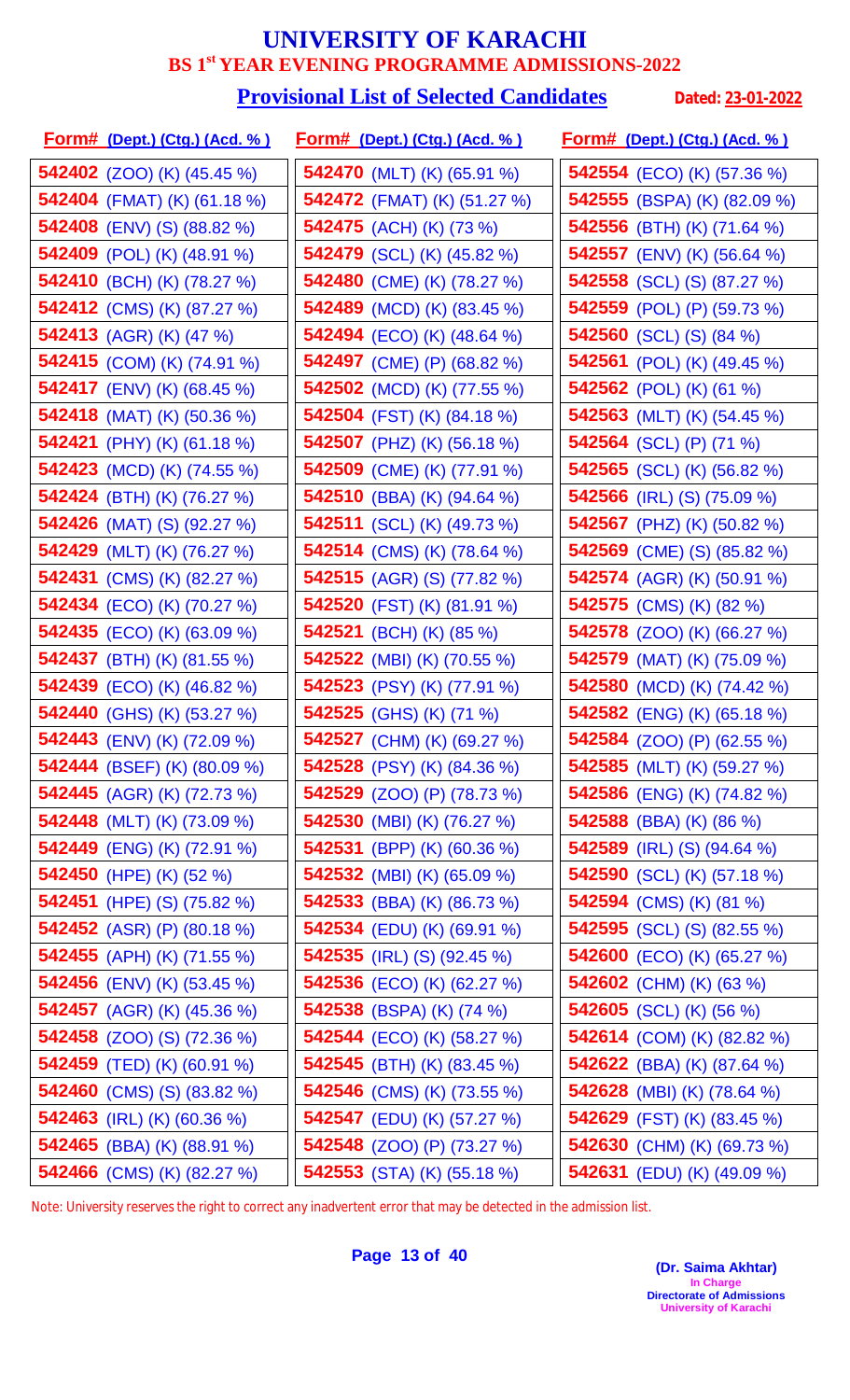#### **Provisional List of Selected Candidates** Dated: 23-01-2022

| <u>Form# (Dept.) (Ctg.) (Acd. % )</u> | <u>Form# (Dept.) (Ctg.) (Acd. %)</u> | <u>Form# (Dept.) (Ctg.) (Acd. % )</u> |
|---------------------------------------|--------------------------------------|---------------------------------------|
| 542632 (PHZ) (K) $(49.55\%)$          | <b>542708</b> (STA) (K) (58.38 %)    | 542773 (BSPA) (K) (78.91 %)           |
| <b>542634</b> (FMAT) (K) (68.27 %)    | <b>542709</b> (CMS) (S) (78.64 %)    | <b>542774</b> (EDU) (K) (73.18 %)     |
| 542635 (BSEF) (K) (70.18 %)           | <b>542710</b> (SCL) (P) (76.36 %)    | <b>542776</b> (MAT) (K) (70.45 %)     |
| 542637 (CME) (K) (84.91 %)            | <b>542712</b> (MAT) (K) (56.82 %)    | <b>542778</b> (ENG) (K) (68.36 %)     |
| 542640 (FMAT) (K) (69.09 %)           | 542714 (BSPA) (K) (80.73 %)          | 542779 (COM) (K) (74.36 %)            |
| <b>542641</b> (POL) (K) (50.91 %)     | <b>542715</b> (BCH) (K) (63.09 %)    | <b>542783</b> (ECO) (K) (49.55 %)     |
| <b>542643</b> (PHZ) (K) (46.55 %)     | <b>542716</b> (CRI) (K) (66.18 %)    | 542784 (APH) (K) (71.18 %)            |
| <b>542649</b> (PHY) (S) (56.18 %)     | 542717 (PSY) (K) (85.82 %)           | 542786 (SCL) (K) (73.09 %)            |
| 542650 (STA) (K) $(45.91\%)$          | 542719 (BSEF) (K) (70.09 %)          | <b>542788</b> (ZOO) (K) (47.55 %)     |
| <b>542651</b> (PHY) (S) (95.64 %)     | 542721 (CMS) (K) (92.36 %)           | <b>542789</b> (EDU) (K) (52.55 %)     |
| 542653 (CME) (K) (84.91 %)            | <b>542722</b> (ISP) (K) (45.27 %)    | <b>542790</b> (ZOO) (P) (61.09 %)     |
| 542654 (CME) (K) (86.82 %)            | <b>542724</b> (ECO) (K) (46.45 %)    | <b>542791</b> (CME) (K) (73.91 %)     |
| 542655 (BBA) (K) (92.36 %)            | <b>542725</b> (ENG) (K) (64.09 %)    | <b>542792</b> (ZOO) (P) (53.45 %)     |
| 542656 (ISP) (K) (56 %)               | <b>542726</b> (MBI) (K) (65.09 %)    | <b>542793</b> (GHS) (S) (64.45 %)     |
| <b>542658</b> (ZOO) (P) (73.09 %)     | 542729 (ACH) (K) (56.09 %)           | <b>542794</b> (ECO) (K) (56.09 %)     |
| 542659 (ECO) (K) (59.27 %)            | 542733 (TED) (K) (53.18 %)           | <b>542795</b> (GHS) (P) (80.36 %)     |
| 542660 (MBI) (K) (94 %)               | <b>542735</b> (ECO) (K) (50.82 %)    | <b>542796</b> (BCH) (K) (63.55 %)     |
| <b>542661</b> (CRI) (K) (71.55 %)     | <b>542736</b> (BSPA) (K) (79.73 %)   | 542799 (POL) (K) (68.27 %)            |
| 542662 (GHS) (K) (60 %)               | <b>542737</b> (BPP) (S) (85.64 %)    | 542800 (CMS) (K) (85 %)               |
| 542663 (MBI) (K) (64.27 %)            | <b>542738</b> (ISP) (S) (57.91 %)    | 542802 (BSEF) (K) (66.45 %)           |
| 542670 (HPE) (P) (47.55 %)            | 542740 (CMS) (K) (84.18 %)           | 542803 (ACH) (K) (56.55 %)            |
| <b>542671</b> (CMS) (K) (73.09 %)     | <b>542741</b> (STA) (K) (45.45 %)    | <b>542804</b> (ECO) (K) (57.36 %)     |
| 542676 (FMAT) (K) (72.27 %)           | <b>542745</b> (SCL) (K) (54.18 %)    | 542807 (SCL) (K) (46.45 %)            |
| <b>542679</b> (HPE) (K) (55.18 %)     | <b>542747</b> (ECO) (K) (69.27 %)    | <b>542809</b> (ZOO) (P) (59.45 %)     |
| 542680 (PHY) (K) (60.73 %)            | 542749 (IRL) (S) (88 %)              | 542810 (CHM) (K) (74.18 %)            |
| <b>542682</b> (IRL) (K) (73 %)        | <b>542752</b> (CME) (K) (86 %)       | <b>542811</b> (TED) (K) (68.36 %)     |
| <b>542685</b> (CRI) (K) (69.25 %)     | <b>542754</b> (BPP) (P) (55.09 %)    | <b>542813</b> (MCD) (K) (79 %)        |
| 542688 (MCD) (K) (79.73 %)            | <b>542755</b> (AGR) (S) (94.64 %)    | 542816 (HPE) (K) $(48\%)$             |
| <b>542692</b> (ECO) (K) (61.18 %)     | <b>542756</b> (CMS) (K) (89.73 %)    | <b>542817</b> (AGR) (K) (48.18 %)     |
| 542694 (FMAT) (K) (61.91 %)           | <b>542757</b> (FST) (K) (83.09 %)    | 542818 (FMAT) (K) (52.09 %)           |
| 542695 (ACH) (K) (80 %)               | <b>542758</b> (AGR) (S) (94.64 %)    | <b>542819</b> (PHZ) (K) (47.45 %)     |
| 542696 (URD) (K) (69.09 %)            | <b>542759</b> (BCH) (S) (97.09 %)    | <b>542820</b> (HPE) (P) (87.09 %)     |
| 542698 (PSY) (K) (89 %)               | <b>542763</b> (SCL) (K) (45.73 %)    | <b>542821</b> (ECO) (K) (69.82 %)     |
| <b>542701</b> (BSEF) (K) (80.82 %)    | 542765 (FMAT) (S) (78.09 %)          | 542823 (MCD) (K) (71.87 %)            |
| 542704 (ENG) (K) (60 %)               | 542766 (BSPA) (K) (91.82 %)          | <b>542824</b> (CMS) (K) (84.82 %)     |
| 542705 (BTH) (K) (82.82 %)            | <b>542767</b> (ZOO) (S) (74.55 %)    | <b>542825</b> (CME) (K) (80.09 %)     |
| <b>542706</b> (ISP) (S) (69.18 %)     | 542769 (ACH) (K) (59.18 %)           | 542827 (CRI) (K) (92.27 %)            |
| 542707 (HPE) (K) (58.45 %)            | 542772 (PHY) (K) (47.45 %)           | <b>542828</b> (BSPA) (K) (76.27 %)    |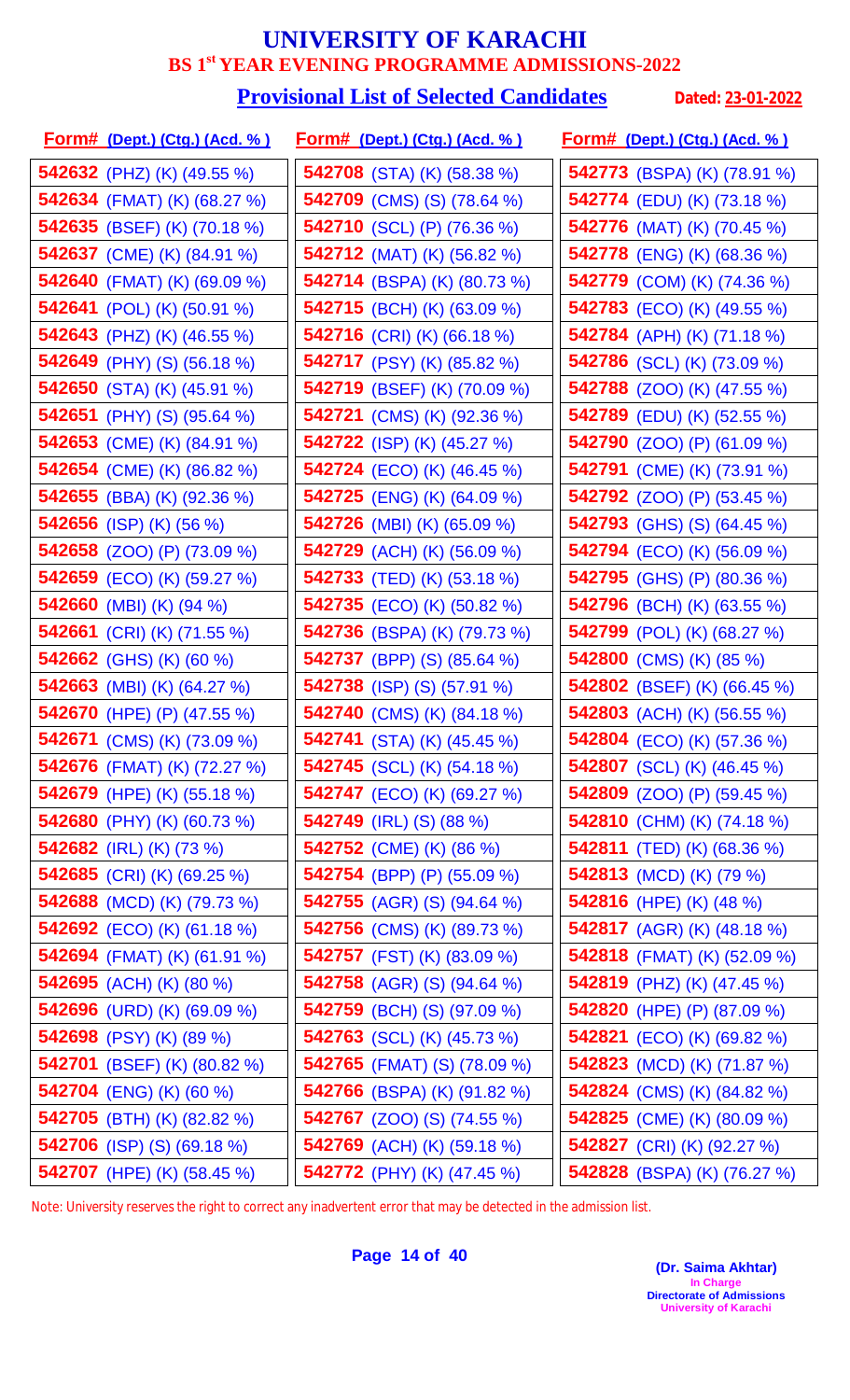#### **Provisional List of Selected Candidates** Dated: 23-01-2022

| <u>Form# (Dept.) (Ctg.) (Acd. % )</u> | <u>Form# (Dept.) (Ctg.) (Acd. %)</u> | <u>Form# (Dept.) (Ctg.) (Acd. % )</u> |
|---------------------------------------|--------------------------------------|---------------------------------------|
| <b>542829</b> (AGR) (K) (65.18 %)     | <b>542892</b> (ENG) (K) (67.82 %)    | <b>542947</b> (URD) (K) (48.45 %)     |
| 542830 (ECO) (K) (78.64 %)            | 542894 (BTH) (K) (78.64 %)           | 542949 (BCH) (K) (55.18 %)            |
| 542831 (BSPA) (K) (76.91 %)           | <b>542896</b> (MAT) (S) (78.82 %)    | 542951 (MBI) (K) (64.27 %)            |
| <b>542833</b> (MAT) (S) (96.36 %)     | <b>542897</b> (BCH) (K) (53.27 %)    | <b>542952</b> (PHZ) (K) (49.55 %)     |
| <b>542834</b> (GHS) (K) (52.45 %)     | 542898 (FMAT) (K) (68.27 %)          | 542953 (CRI) (K) (74.36 %)            |
| <b>542836</b> (BOT) (S) (69.18 %)     | 542899 (BCH) (K) (50.73 %)           | <b>542954</b> (POL) (S) (96.91 %)     |
| 542839 (APH) (K) (69 %)               | 542900 (ZOO) (K) (69.27 %)           | 542956 (CRI) (K) (77.22 %)            |
| 542840 (PHY) (K) (49.09 %)            | 542901 (MLT) (K) (61.64 %)           | 542959 (ACH) (K) (65.91 %)            |
| 542841 (ACH) (K) (71.27 %)            | <b>542902</b> (ZOO) (K) (54.09 %)    | 542960 (BTH) (K) (81 %)               |
| <b>542842</b> (ISP) (K) (47.27 %)     | 542904 (BTH) (K) (71.64 %)           | 542961 (IRL) (K) (80.82 %)            |
| 542843 (ACH) (K) (57.27 %)            | 542905 (BOT) (K) (51.27 %)           | 542962 (CRI) (K) (71 %)               |
| <b>542845</b> (MLT) (K) (60.45 %)     | <b>542907</b> (MAT) (S) (86 %)       | <b>542963</b> (PSY) (K) (80.18 %)     |
| 542846 (FMAT) (K) (50.64 %)           | 542908 (FMAT) (K) (64.73 %)          | 542966 (FST) (K) (84.55 %)            |
| 542850 (SCL) (K) (49.91 %)            | 542909 (ACH) (K) (69.73 %)           | <b>542967</b> (MBI) (K) (63.36 %)     |
| 542852 (MLT) (K) (54.64 %)            | 542910 (BOT) (P) (58.91 %)           | 542969 (GHS) (P) (61.45 %)            |
| 542853 (BCH) (K) (54 %)               | 542912 (CHM) (K) (74 %)              | 542970 (BSPA) (K) (82.91 %)           |
| 542856 (BSEF) (K) (73.09 %)           | <b>542913</b> (ECO) (K) (56.73 %)    | <b>542971</b> (TED) (K) (56.64 %)     |
| 542857 (BSEF) (K) (67.18 %)           | <b>542914</b> (ZOO) (K) (49.55 %)    | <b>542976</b> (ENG) (K) (67.18 %)     |
| 542859 (BOT) (S) (96.64 %)            | 542915 (URD) (P) (76.09 %)           | <b>542977</b> (POL) (K) (62.27 %)     |
| 542860 (PHY) (P) (72.36 %)            | <b>542921</b> (BSPA) (K) (74.19 %)   | 542980 (BCH) (K) (54.27 %)            |
| 542863 (MLT) (K) (60.36 %)            | <b>542923</b> (SCL) (K) (50.45 %)    | 542982 (ECO) (K) (71 %)               |
| <b>542864</b> (TED) (S) (74.73 %)     | 542924 (COM) (K) (80.18 %)           | <b>542984</b> (COM) (K) (77.91 %)     |
| <b>542865</b> (BSEF) (K) (80 %)       | 542925 (URD) (S) (87.82 %)           | <b>542985</b> (MLT) (K) (55.18 %)     |
| <b>542866</b> (BSEF) (K) (73.45 %)    | <b>542927</b> (BSEF) (K) (67.91 %)   | 542987 (CMS) (K) (77.91 %)            |
| <b>542869</b> (BTH) (K) (80.18 %)     | <b>542928</b> (COM) (K) (83.91 %)    | <b>542989</b> (BPP) (K) (55.36 %)     |
| <b>542870</b> (TED) (K) (57.55 %)     | <b>542929</b> (CME) (K) (85.45 %)    | <b>542990</b> (EDU) (K) (57.55 %)     |
| <b>542871</b> (PSY) (K) (73.18 %)     | <b>542931</b> (BBA) (K) (85 %)       | 542991 (CME) (P) (62 %)               |
| 542872 (MCD) (K) (79 %)               | 542932 (MLT) (K) (70 %)              | <b>542993</b> (ASR) (K) (52 %)        |
| <b>542873</b> (FMAT) (K) (70.14 %)    | <b>542933</b> (BCH) (K) (60.36 %)    | <b>542998</b> (MBI) (K) (62.91 %)     |
| <b>542874</b> (BBA) (K) (85.36 %)     | <b>542935</b> (ECO) (K) (68.27 %)    | <b>542999</b> (PHZ) (K) (69.27 %)     |
| 542875 (SCL) (K) (63.09 %)            | 542937 (PHZ) (K) (48.45 %)           | 543002 (APH) (K) (54.18 %)            |
| 542879 (POL) (P) (70.55 %)            | <b>542939</b> (IRL) (K) (50.64 %)    | <b>543003</b> (ASR) (K) (57.55 %)     |
| 542880 (PSY) (K) (82.91 %)            | 542940 (IRL) (K) (73.09 %)           | <b>543004</b> (BSPA) (K) (80 %)       |
| 542881 (COM) (K) (77 %)               | <b>542941</b> (ECO) (K) (60 %)       | 543006 (BCH) (K) (64.27 %)            |
| <b>542882</b> (ECO) (K) (60.45 %)     | <b>542942</b> (EDU) (K) (60.45 %)    | <b>543007</b> (EDU) (K) (56.64 %)     |
| <b>542884</b> (AGR) (P) (57.27 %)     | 542943 (MLT) (K) (68.09 %)           | 543016 (CRI) (K) (76.64 %)            |
| 542887 (MBI) (K) (74.18 %)            | <b>542944</b> (URD) (S) (87.27 %)    | 543017 (ACH) (K) (57.27 %)            |
| 542890 (ENG) (K) (81 %)               | 542946 (HPE) (K) (53.27 %)           | 543019 (CME) (K) (77.55 %)            |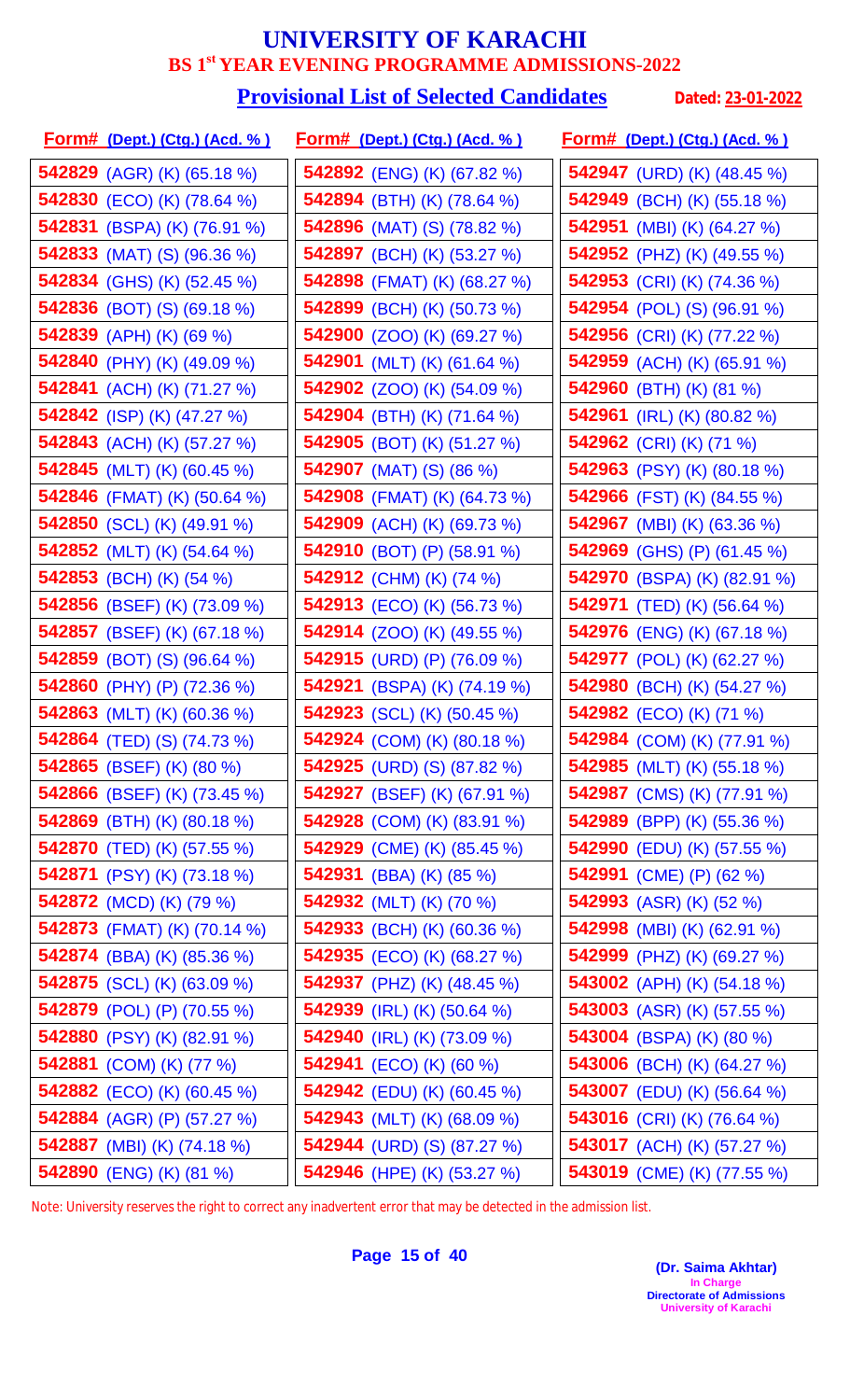#### **Provisional List of Selected Candidates** Dated: 23-01-2022

| <u>Form# (Dept.) (Ctg.) (Acd. %)</u> | <u>Form# (Dept.) (Ctg.) (Acd. %)</u> | <u>Form# (Dept.) (Ctg.) (Acd. % )</u> |
|--------------------------------------|--------------------------------------|---------------------------------------|
| 543020 (CME) (K) (61.27 %)           | <b>543082</b> (ASR) (K) (50.73 %)    | 543166 (AGR) (K) (52.45 %)            |
| <b>543021</b> (AGR) (S) (84.91 %)    | 543088 (CHM) (K) (60.09 %)           | 543167 (CME) (K) (65.27 %)            |
| 543022 (SCL) (K) (50.18 %)           | 543089 (CMS) (K) (87.91 %)           | <b>543169</b> (CMS) (K) (76.36 %)     |
| 543024 (CHM) (K) (67 %)              | <b>543090</b> (ECO) (K) (57.36 %)    | <b>543171</b> (TED) (K) (60 %)        |
| 543025 (FST) (K) (83.09 %)           | 543092 (ISP) (K) (62.55 %)           | <b>543172</b> (MCD) (K) (84.45 %)     |
| 543026 (PHZ) (K) (71.27 %)           | <b>543094</b> (SCL) (K) (55.91 %)    | <b>543173</b> (ECO) (K) (51.82 %)     |
| 543027 (ASR) (K) (62.45 %)           | 543096 (COM) (K) (84.09 %)           | 543174 (APH) (K) (59.27 %)            |
| 543028 (APH) (K) (47.27 %)           | 543097 (AGR) (P) (67.82 %)           | <b>543176</b> (FMAT) (S) (79.73 %)    |
| <b>543029</b> (ENG) (K) (60.45 %)    | 543098 (BCH) (K) (51.27 %)           | <b>543177</b> (CRI) (K) (67.59 %)     |
| 543031 (PHZ) (K) (54.36 %)           | 543099 (MBI) (K) (65.91 %)           | 543179 (IRL) (K) (76.27 %)            |
| 543032 (SCL) (K) (70 %)              | 543101 (BCH) (K) (49.64 %)           | 543181 (MLT) (K) (70.55 %)            |
| <b>543033</b> (PHZ) (S) (84.82 %)    | <b>543102</b> (BPP) (K) (49.73 %)    | <b>543183</b> (PHZ) (S) (85.55 %)     |
| 543034 (CRI) (K) (69.18 %)           | 543103 (SCL) (K) (70.45 %)           | 543184 (ECO) (K) (62.27 %)            |
| 543037 (COM) (K) (82.27 %)           | 543110 (STA) (K) (47.36 %)           | <b>543186</b> (CMS) (K) (89.09 %)     |
| 543038 (CMS) (K) (87.27 %)           | 543113 (MCD) (K) (77.18 %)           | 543188 (COM) (K) (77 %)               |
| <b>543042</b> (ECO) (K) (65.18 %)    | 543114 (APH) (K) (72.82 %)           | 543189 (BSEF) (K) (72.73 %)           |
| 543043 (MBI) (K) (67.18 %)           | <b>543116</b> (ACH) (K) (62.55 %)    | <b>543191</b> (MBI) (K) (65.91 %)     |
| 543047 (MCD) (K) (80.82 %)           | <b>543120</b> (ECO) (K) (60.18 %)    | 543192 (BTH) (K) (77 %)               |
| 543048 (BBA) (K) (86.82 %)           | <b>543122</b> (MLT) (K) (88.91 %)    | <b>543193</b> (POL) (K) (59.18 %)     |
| 543050 (ECO) (K) (57 %)              | <b>543126</b> (CHM) (K) (53.36 %)    | 543196 (BTH) (K) (72 %)               |
| 543051 (BTH) (K) (74 %)              | <b>543127</b> (PHZ) (S) (84 %)       | 543200 (HPE) (K) (49.64 %)            |
| <b>543053</b> (ECO) (K) (65.27 %)    | 543130 (FMAT) (K) (52.55 %)          | 543204 (ECO) (K) (54 %)               |
| <b>543054</b> (STA) (K) (50.82 %)    | <b>543133</b> (PHY) (K) (46.55 %)    | <b>543206</b> (IRL) (K) (60 %)        |
| <b>543055</b> (HPE) (P) (51.36 %)    | <b>543134</b> (MAT) (K) (58.09 %)    | <b>543209</b> (BSPA) (K) (88.27 %)    |
| 543057 (HPE) (K) (59.64 %)           | 543135 (BCH) (K) (60.91 %)           | 543212 (COM) (K) (79 %)               |
| 543060 (ACH) (K) (71 %)              | <b>543139</b> (ENG) (K) (72.91 %)    | <b>543213</b> (CRI) (K) (70.45 %)     |
| <b>543061</b> (CMS) (K) (75.09 %)    | <b>543140</b> (HPE) (S) (83.09 %)    | 543215 (APH) (K) (67.09 %)            |
| 543062 (CME) (K) (77.18 %)           | <b>543144</b> (FMAT) (K) (51 %)      | 543216 (COM) (K) (75.09 %)            |
| 543065 (BPP) (K) (63.27 %)           | <b>543148</b> (IRL) (K) (50.55 %)    | <b>543221</b> (BSEF) (K) (71 %)       |
| 543067 (BCH) (K) (59.18 %)           | 543153 (SCL) (K) (71.09 %)           | <b>543224</b> (BOT) (K) (59.09 %)     |
| 543069 (FST) (K) (89 %)              | <b>543156</b> (FMAT) (K) (79.73 %)   | <b>543226</b> (SCL) (S) (55.18 %)     |
| 543075 (HPE) (P) (86 %)              | 543157 (POL) (K) (60.36 %)           | <b>543228</b> (MAT) (K) (87.91 %)     |
| 543076 (ENG) (K) (75.09 %)           | 543158 (BSEF) (K) (71.45 %)          | 543230 (PSY) (K) (74.18 %)            |
| <b>543077</b> (IRL) (K) (65.09 %)    | <b>543159</b> (SCL) (K) (49.36 %)    | 543232 (BCH) (K) (61.64 %)            |
| <b>543078</b> (BBA) (K) (85.82 %)    | <b>543160</b> (MLT) (K) (77.36 %)    | <b>543233</b> (IRL) (K) (86.36 %)     |
| 543079 (AGR) (K) (50.64 %)           | 543163 (CME) (K) (66.82 %)           | <b>543234</b> (CME) (K) (83.36 %)     |
| 543080 (ENG) (K) (77.36 %)           | <b>543164</b> (BCH) (K) (49.55 %)    | 543236 (CME) (K) (64.55 %)            |
| 543081 (PHZ) (K) (56.82 %)           | 543165 (ECO) (K) (61.27 %)           | 543237 (POL) (K) (54.82 %)            |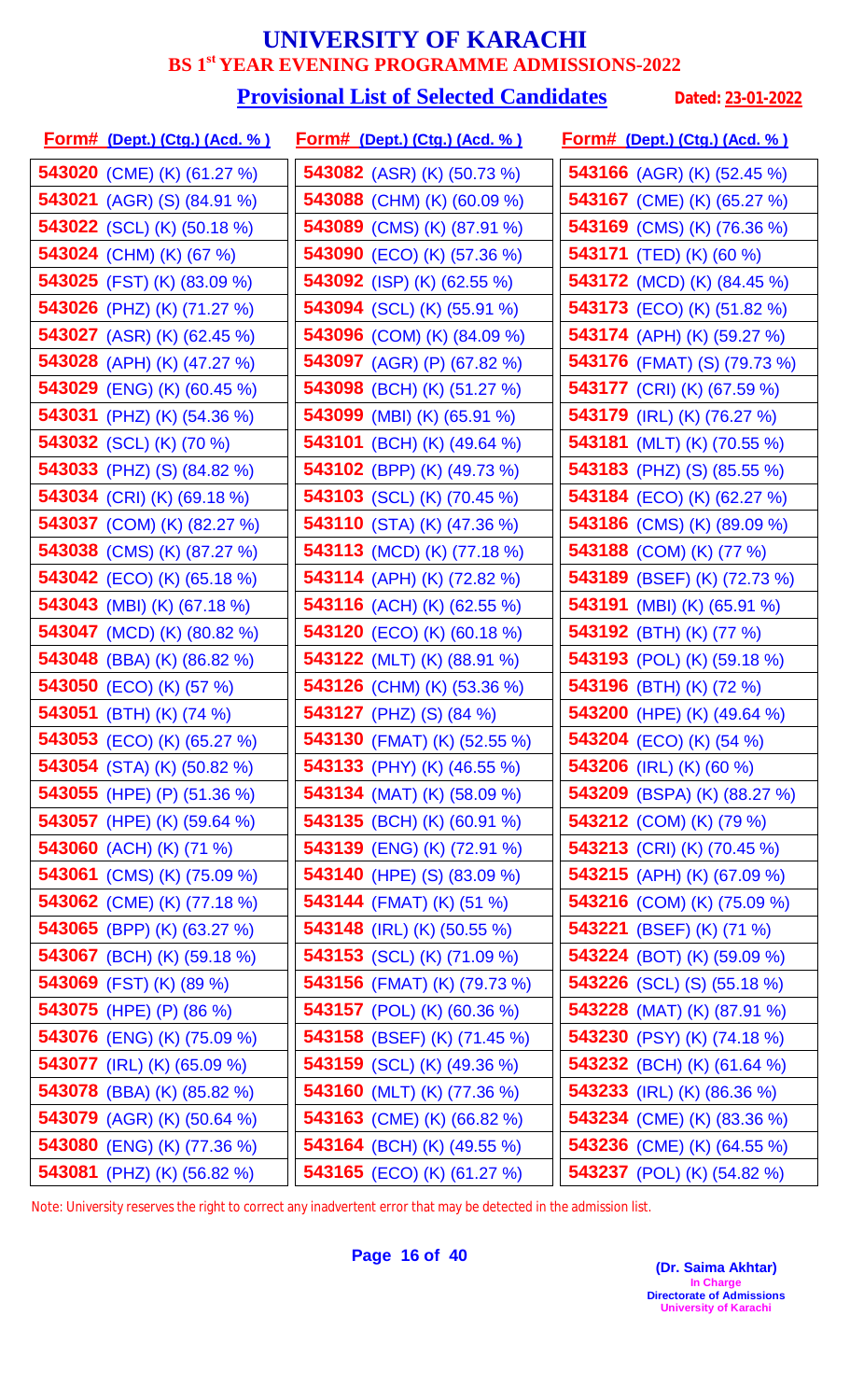#### **Provisional List of Selected Candidates** Dated: 23-01-2022

| <u>Form# (Dept.) (Ctg.) (Acd. % )</u> | <u>Form# (Dept.) (Ctg.) (Acd. %)</u> | <u>Form# (Dept.) (Ctg.) (Acd. % )</u> |
|---------------------------------------|--------------------------------------|---------------------------------------|
| <b>543238</b> (ECO) (K) (47.45 %)     | <b>543309</b> (CRI) (K) (67.97 %)    | 543373 (FMAT) (K) (54.17 %)           |
| <b>543240</b> (PHZ) (K) (63.55 %)     | <b>543311</b> (ECO) (K) (57.91 %)    | 543377 (BSEF) (K) (67 %)              |
| 543242 (CME) (K) (84.82 %)            | 543312 (CMS) (K) (81.55 %)           | 543380 (ACH) (K) (67.09 %)            |
| 543243 (MLT) (K) (71 %)               | <b>543318</b> (POL) (P) (53.18 %)    | <b>543381</b> (MBI) (K) (71.45 %)     |
| 543244 (SCL) (K) (58.64 %)            | <b>543322</b> (POL) (S) (94.73 %)    | 543382 (MAT) (K) (82.09 %)            |
| <b>543247</b> (BPP) (S) (94.64 %)     | <b>543324</b> (MCD) (K) (77.1 %)     | <b>543383</b> (MCD) (K) (82.09 %)     |
| 543248 (ISP) (S) (75 %)               | 543325 (BCH) (K) (57.27 %)           | 543384 (CRI) (K) (70.46 %)            |
| 543249 (CME) (K) (81.91 %)            | 543327 (CME) (K) (88 %)              | 543386 (BSEF) (K) (72.27 %)           |
| 543250 (POL) (K) (53.64 %)            | <b>543328</b> (ECO) (K) (56.55 %)    | 543389 (HPE) (K) (50.09 %)            |
| 543252 (ISP) (K) (53.27 %)            | 543330 (FMAT) (K) (53.64 %)          | <b>543390</b> (BBA) (K) (86.18 %)     |
| 543253 (BSEF) (K) (82 %)              | <b>543331</b> (ECO) (K) (47.36 %)    | <b>543391</b> (POL) (K) (49.55 %)     |
| <b>543254</b> (MBI) (K) (67.18 %)     | <b>543332</b> (MAT) (K) (69.36 %)    | <b>543392</b> (POL) (K) (48.18 %)     |
| 543255 (MBI) (K) (63.36 %)            | 543334 (APH) (K) (55.18 %)           | 543393 (PHZ) (K) (61.27 %)            |
| <b>543259</b> (ENV) (K) (57.91 %)     | 543335 (ENG) (K) (76.75 %)           | <b>543394</b> (BBA) (K) (89 %)        |
| 543261 (HPE) (K) (50.73 %)            | 543336 (APH) (K) (64 %)              | 543395 (EDU) (K) (61 %)               |
| 543262 (CMS) (K) (82 %)               | 543338 (FMAT) (P) (63.27 %)          | <b>543396</b> (SCL) (S) (59.09 %)     |
| 543265 (APH) (K) (56.55 %)            | 543340 (FMAT) (K) (60.27 %)          | 543398 (PHY) (K) (60.27 %)            |
| 543266 (APH) (K) (45.45 %)            | 543342 (BSEF) (K) (68.27 %)          | <b>543399</b> (ENV) (P) (55.18 %)     |
| 543267 (CMS) (K) (87.82 %)            | <b>543343</b> (SCL) (P) (69.27 %)    | 543400 (BSPA) (K) (72.76 %)           |
| 543268 (CMS) (K) (83 %)               | <b>543344</b> (ECO) (K) (51.36 %)    | 543403 (ENV) (K) (61.82 %)            |
| 543270 (APH) (S) (57.91 %)            | <b>543347</b> (MBI) (K) (65.91 %)    | 543405 (TED) (K) (55.27 %)            |
| <b>543271</b> (FMAT) (K) (55.36 %)    | 543348 (BBA) (K) (89.73 %)           | 543406 (ACH) (K) (59.18 %)            |
| 543273 (ENV) (P) (60.45 %)            | 543349 (BBA) (K) (87.64 %)           | <b>543408</b> (FST) (K) (90.09 %)     |
| <b>543274</b> (CMS) (K) (80 %)        | <b>543350</b> (BSEF) (K) (69.4 %)    | <b>543409</b> (ECO) (K) (50.45 %)     |
| 543278 (HPE) (K) (50.36 %)            | <b>543355</b> (POL) (K) (47.36 %)    | 543410 (PSY) (K) (73.82 %)            |
| <b>543281</b> (ENG) (K) (74.82 %)     | <b>543356</b> (BCH) (K) (48.45 %)    | <b>543411</b> (AGR) (K) (48.55 %)     |
| <b>543282</b> (SCL) (K) (52.36 %)     | <b>543357</b> (ECO) (K) (46.45 %)    | <b>543412</b> (MLT) (K) (78.64 %)     |
| 543284 (FMAT) (K) (51.27 %)           | <b>543359</b> (BBA) (K) (87.91 %)    | 543413 (PSY) (K) (75.09 %)            |
| <b>543285</b> (ENV) (K) (70.45 %)     | <b>543362</b> (FMAT) (K) (69.18 %)   | <b>543417</b> (IRL) (K) (62.64 %)     |
| 543289 (BSEF) (K) (75 %)              | 543363 (MLT) (K) (70.27 %)           | 543418 (FMAT) (K) (54 %)              |
| <b>543292</b> (PHZ) (K) (49.18 %)     | 543364 (POL) (K) (62.55 %)           | 543420 (CHM) (K) (77.55 %)            |
| <b>543295</b> (ENV) (S) (88.55 %)     | 543365 (BSEF) (K) (66.82 %)          | <b>543421</b> (ENV) (P) (55.18 %)     |
| 543298 (FST) (K) (85.82 %)            | 543366 (CME) (K) (64.27 %)           | 543424 (URD) (K) (69.18 %)            |
| <b>543299</b> (ASR) (K) (69.18 %)     | 543367 (EDU) (K) (54.64 %)           | <b>543429</b> (MAT) (S) (71 %)        |
| 543300 (MBI) (K) (63.36 %)            | <b>543368</b> (ZOO) (S) (66.64 %)    | <b>543430</b> (ASR) (P) (59.45 %)     |
| 543301 (ECO) (K) (50.27 %)            | 543369 (ENV) (K) (52.09 %)           | <b>543431</b> (MCD) (K) (80.18 %)     |
| 543307 (TED) (K) (61.09 %)            | 543370 (ENG) (K) (67.09 %)           | <b>543433</b> (FMAT) (K) (53.36 %)    |
| 543308 (ECO) (K) (46.55 %)            | 543371 (APH) (K) (53.36 %)           | 543434 (MCD) (K) (82.64 %)            |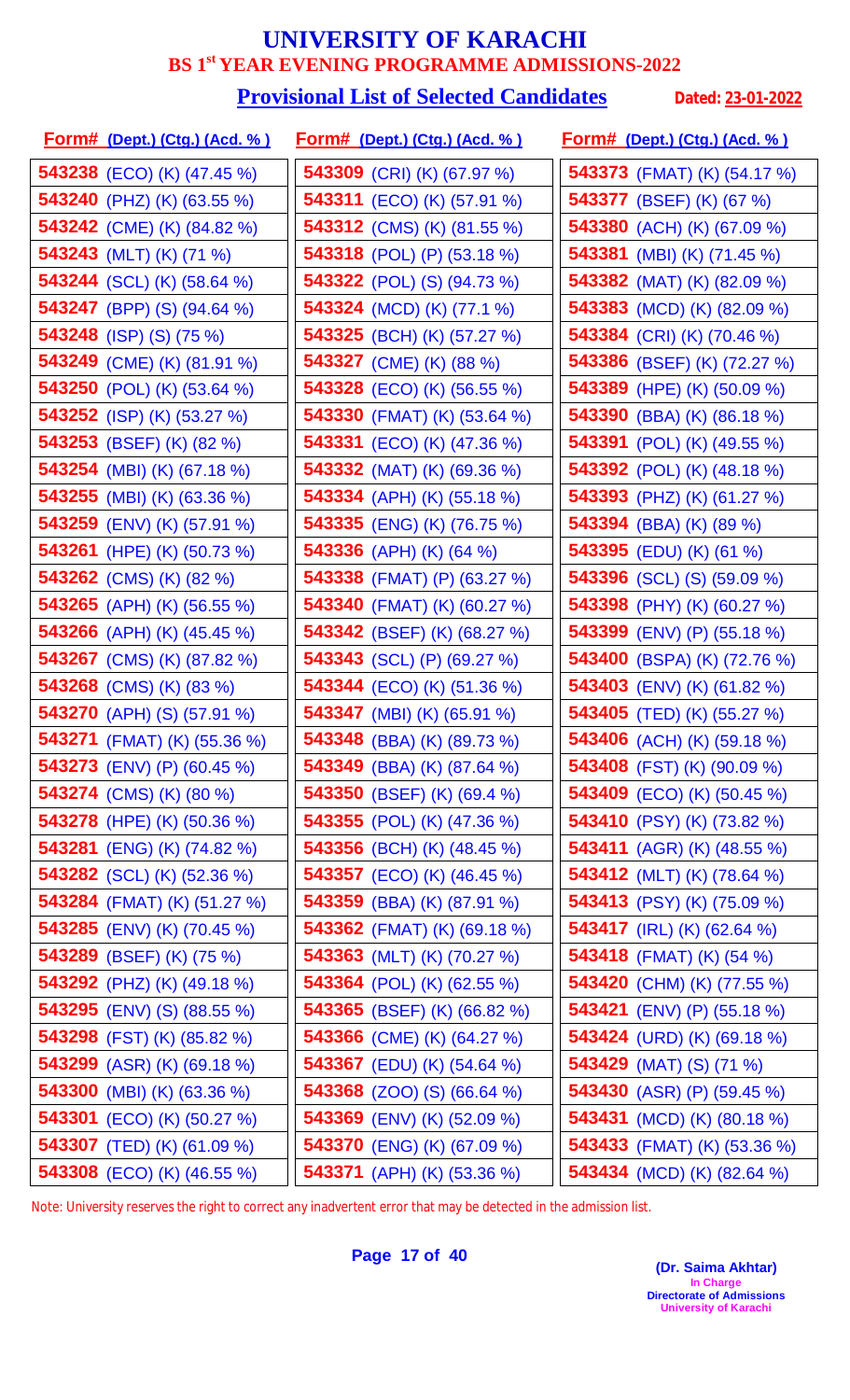#### **Provisional List of Selected Candidates** Dated: 23-01-2022

| <u>Form# (Dept.) (Ctg.) (Acd. %)</u> | <u>Form# (Dept.) (Ctg.) (Acd. %)</u> | <u>Form# (Dept.) (Ctg.) (Acd. %)</u> |
|--------------------------------------|--------------------------------------|--------------------------------------|
| 543438 (ECO) (K) (65.27 %)           | <b>543522</b> (GHS) (K) (68.18 %)    | <b>543591</b> (ECO) (K) (47.91 %)    |
| 543441 (STA) (K) (47.91 %)           | 543523 (BSPA) (K) (77 %)             | 543599 (PHZ) (K) (61 %)              |
| 543442 (CRI) (K) (73.45 %)           | <b>543524</b> (SCL) (S) (90.73 %)    | 543602 (CME) (K) (82.27 %)           |
| 543443 (SCL) (K) (55.18 %)           | <b>543525</b> (IRL) (S) (87.45 %)    | 543604 (BTH) (K) (78.64 %)           |
| 543444 (IRL) (K) (70.45 %)           | 543526 (EDU) (K) (70.37 %)           | 543605 (ENV) (K) (45.45 %)           |
| 543446 (FST) (K) (94.27 %)           | <b>543527</b> (MAT) (K) (61.27 %)    | 543606 (IRL) (P) $(58.91\%)$         |
| 543447 (MBI) (K) (65.82 %)           | 543529 (ACH) (K) (60 %)              | 543608 (MLT) (K) (54.09 %)           |
| 543450 (BCH) (K) (45.18 %)           | 543530 (HPE) (K) (53.27 %)           | 543609 (BBA) (K) (86.18 %)           |
| 543451 (CHM) (K) (70.45 %)           | <b>543532</b> (ENV) (S) (54.27 %)    | 543610 (BCH) (K) (52.36 %)           |
| 543452 (IRL) (K) (78.73 %)           | 543533 (STA) (K) (53.27 %)           | 543612 (PHZ) (K) (61.09 %)           |
| 543453 (PSY) (K) (70.45 %)           | 543534 (MCD) (K) (74.18 %)           | <b>543613</b> (ACH) (K) (54.36 %)    |
| 543454 (CRI) (K) (72.91 %)           | <b>543536</b> (ZOO) (K) (49.73 %)    | 543615 (IRL) (K) (65.09 %)           |
| 543460 (BSEF) (K) (68.27 %)          | 543538 (BTH) (K) (69.18 %)           | 543616 (BSEF) (K) (72.18 %)          |
| 543461 (MBI) (K) (74.09 %)           | 543539 (PSY) (K) (80.45 %)           | <b>543617</b> (PHY) (S) (75 %)       |
| 543464 (BBA) (K) (93.45 %)           | 543542 (CRI) (K) (83.82 %)           | 543618 (ISP) (K) (72.03 %)           |
| 543467 (APH) (K) (83.82 %)           | 543544 (PHZ) (K) (56.73 %)           | <b>543621</b> (MAT) (K) (75.91 %)    |
| <b>543471</b> (HPE) (K) (51.45 %)    | 543546 (CME) (K) (72.18 %)           | <b>543623</b> (CRI) (K) (84.91 %)    |
| <b>543474</b> (BBA) (K) (85.82 %)    | 543549 (BTH) (K) (83.64 %)           | <b>543625</b> (HPE) (S) (59.09 %)    |
| <b>543475</b> (SCL) (S) (63.09 %)    | 543550 (ASR) (S) (89 %)              | 543626 (ACH) (K) (77.18 %)           |
| 543476 (TED) (K) (67 %)              | 543551 (BCH) (K) (55.09 %)           | <b>543627</b> (CMS) (K) (83.82 %)    |
| 543477 (PSY) (K) (73 %)              | 543559 (EDU) (K) (59.82 %)           | 543628 (CRI) (K) (65.82 %)           |
| 543480 (ECO) (K) (66.45 %)           | 543562 (ECO) (K) (70.18 %)           | 543629 (CRI) (K) (68.25 %)           |
| <b>543488</b> (POL) (K) (46.45 %)    | <b>543563</b> (FST) (K) (89.82 %)    | <b>543632</b> (CME) (K) (74.27 %)    |
| <b>543489</b> (PHZ) (K) (54.36 %)    | <b>543565</b> (BTH) (K) (73.27 %)    | <b>543633</b> (ACH) (K) (67.73 %)    |
| 543490 (MLT) (K) (76 %)              | <b>543566</b> (SCL) (K) (52.09 %)    | 543635 (SCL) (K) (50.09 %)           |
| <b>543492</b> (PSY) (K) (69.55 %)    | 543568 (CHM) (K) (75.09 %)           | 543636 (CRI) (K) (72.09 %)           |
| 543493 (BTH) (K) (79 %)              | 543571 (PHZ) (K) (57.09 %)           | 543639 (AGR) (K) (53.36 %)           |
| 543496 (CMS) (K) (79.73 %)           | <b>543572</b> (CME) (K) (86.82 %)    | <b>543640</b> (ENV) (S) (75.36 %)    |
| <b>543499</b> (SCL) (S) (65.45 %)    | 543573 (HPE) (P) $(80.09\%)$         | <b>543641</b> (ACH) (K) (62.09 %)    |
| 543502 (CMS) (K) (86.36 %)           | <b>543575</b> (BPP) (K) (48.18 %)    | <b>543642</b> (SCL) (K) (75.58 %)    |
| 543504 (BSPA) (K) (76.27 %)          | 543576 (ECO) (K) (64.73 %)           | 543643 (BSEF) (K) (76.27 %)          |
| 543505 (CMS) (K) (83.64 %)           | 543578 (MCD) (K) (73.04 %)           | <b>543644</b> (POL) (K) (50.36 %)    |
| 543506 (SCL) (K) (66.09 %)           | 543579 (MBI) (K) (72 %)              | 543646 (BSPA) (K) (73.59 %)          |
| 543510 (SCL) (K) (46.82 %)           | <b>543580</b> (GHS) (S) (54.36 %)    | <b>543647</b> (ZOO) (K) (50.82 %)    |
| <b>543512</b> (SCL) (K) (58 %)       | <b>543581</b> (BSPA) (K) (76.73 %)   | <b>543654</b> (HPE) (K) (45.73 %)    |
| <b>543513</b> (MAT) (S) (84.18 %)    | 543582 (AGR) (K) (49.82 %)           | 543656 (POL) (K) (49.27 %)           |
| <b>543514</b> (SCL) (K) (58.55 %)    | <b>543584</b> (CMS) (S) (83.91 %)    | 543657 (FMAT) (K) (58.91 %)          |
| <b>543515</b> (ECO) (K) (53.36 %)    | 543585 (POL) (S) (86.91 %)           | 543658 (PHY) (K) (48.18 %)           |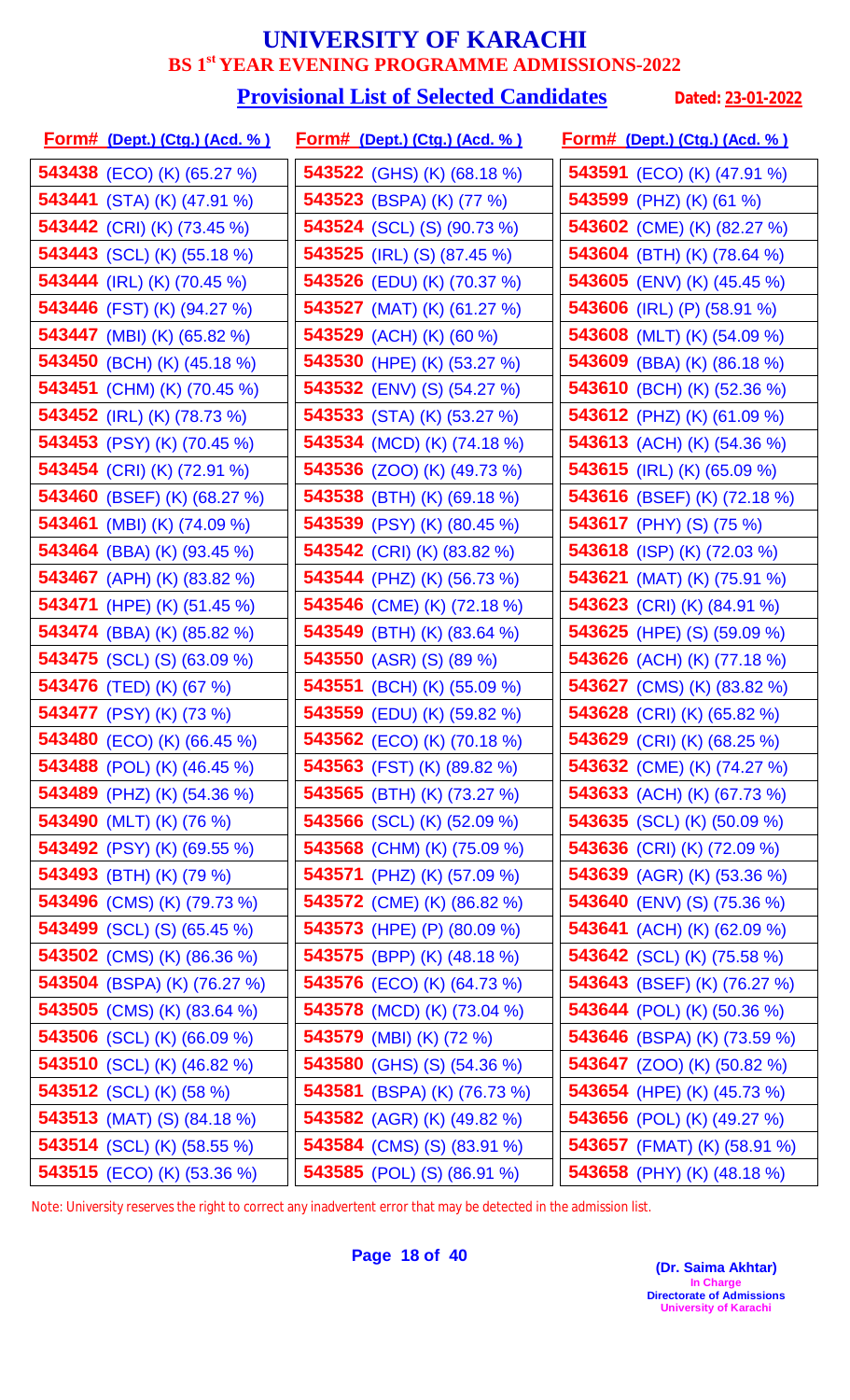#### **Provisional List of Selected Candidates** Dated: 23-01-2022

| <u>Form# (Dept.) (Ctg.) (Acd. %)</u> | <u>Form# (Dept.) (Ctg.) (Acd. %)</u> | <u> Form# (Dept.) (Ctg.) (Acd. % )</u> |
|--------------------------------------|--------------------------------------|----------------------------------------|
| <b>543660</b> (POL) (K) (49.18 %)    | <b>543733</b> (PHZ) (K) (49.55 %)    | 543796 (MLT) (K) (66.18 %)             |
| 543661 (ECO) (K) (60 %)              | 543736 (CHM) (K) (54.09 %)           | 543799 (BSEF) (K) (70.18 %)            |
| 543662 (SCL) (K) (49.45 %)           | <b>543737</b> (BOT) (S) (80 %)       | 543801 (BSEF) (K) (75.58 %)            |
| 543663 (MBI) (K) (76.36 %)           | <b>543739</b> (ISP) (K) (49.45 %)    | <b>543804</b> (APH) (K) (90.09 %)      |
| 543665 (MBI) (K) (72.18 %)           | 543742 (MCD) (K) (74.36 %)           | 543805 (ZOO) (K) (48.55 %)             |
| <b>543666</b> (BSEF) (K) (67.39 %)   | 543743 (PHZ) (P) (46.82 %)           | <b>543807</b> (MBI) (K) (67.09 %)      |
| 543667 (ISP) (K) (46.18 %)           | <b>543744</b> (POL) (S) (86.36 %)    | <b>543808</b> (MAT) (S) (62.45 %)      |
| 543670 (TED) (K) (54.73 %)           | 543751 (ACH) (K) (73 %)              | 543810 (CME) (K) (81.82 %)             |
| <b>543672</b> (ENV) (K) (48.27 %)    | 543753 (BSEF) (K) (76.82 %)          | 543812 (MLT) (K) (71.82 %)             |
| 543673 (FMAT) (K) (53.73 %)          | 543754 (BCH) (K) (46.91 %)           | <b>543814</b> (PHZ) (S) (76.64 %)      |
| 543676 (BOT) (K) (59.27 %)           | <b>543756</b> (TED) (S) (70 %)       | 543815 (PHZ) (S) (90.73 %)             |
| <b>543677</b> (CRI) (K) (69.36 %)    | <b>543757</b> (ACH) (K) (54.45 %)    | <b>543817</b> (EDU) (K) (62.64 %)      |
| 543678 (HPE) (K) (55.91 %)           | <b>543758</b> (GHS) (S) (86.18 %)    | 543818 (ECO) (K) (60 %)                |
| 543681 (BTH) (K) $(68.18\%)$         | <b>543759</b> (ASR) (K) (61.18 %)    | <b>543821</b> (FMAT) (S) (66.82 %)     |
| 543683 (CRI) (K) (72.18 %)           | 543760 (TED) (S) (94.82 %)           | 543823 (PHZ) (P) (81.55 %)             |
| 543684 (COM) (K) (78.27 %)           | 543761 (APH) (K) (59.09 %)           | <b>543824</b> (MCD) (K) (76.68 %)      |
| <b>543685</b> (SCL) (S) (55.18 %)    | <b>543762</b> (COM) (K) (79 %)       | 543825 (CME) (K) (63.45 %)             |
| 543687 (PHY) (K) (58.55 %)           | <b>543763</b> (ECO) (K) (51.36 %)    | <b>543827</b> (SCL) (S) (63.45 %)      |
| 543689 (EDU) (K) (54.36 %)           | 543764 (MCD) (K) (76.27 %)           | <b>543828</b> (ACH) (K) (58.09 %)      |
| 543690 (BBA) (K) (86.82 %)           | <b>543765</b> (ENV) (K) (50.91 %)    | <b>543829</b> (MBI) (K) (68.36 %)      |
| 543691 (CME) (K) (83.09 %)           | <b>543766</b> (SCL) (S) (65.18 %)    | 543830 (URD) (K) (48.18 %)             |
| 543692 (ENG) (K) (74 %)              | <b>543768</b> (CMS) (S) (87.91 %)    | 543831 (BSEF) (K) (79.17 %)            |
| <b>543694</b> (ZOO) (S) (84.09 %)    | 543769 (PSY) (K) (72.18 %)           | 543834 (BTH) (K) (70.36 %)             |
| 543697 (BBA) (K) (85 %)              | <b>543770</b> (ACH) (K) (71.64 %)    | <b>543839</b> (ZOO) (S) (94.73 %)      |
| <b>543698</b> (PHY) (K) (52.36 %)    | <b>543771</b> (ISP) (K) (68.35 %)    | <b>543847</b> (TED) (K) (59.27 %)      |
| 543699 (BSPA) (K) (83.27 %)          | <b>543772</b> (PHZ) (K) (66.27 %)    | <b>543850</b> (ENV) (K) (67.94 %)      |
| <b>543702</b> (BTH) (K) (69.55 %)    | <b>543779</b> (HPE) (P) (64.64 %)    | <b>543851</b> (FMAT) (K) (73.5 %)      |
| 543703 (ISP) (P) (48.45 %)           | <b>543782</b> (SCL) (K) (45.36 %)    | <b>543852</b> (CME) (K) (70.27 %)      |
| 543706 (CHM) (K) (58.18 %)           | 543783 (MAT) (K) $(61.27%)$          | <b>543853</b> (ENG) (K) (68.27 %)      |
| <b>543711</b> (BBA) (K) (88 %)       | <b>543785</b> (ZOO) (S) (88.91 %)    | <b>543854</b> (MAT) (K) (51.36 %)      |
| <b>543712</b> (ASR) (K) (68.82 %)    | <b>543786</b> (POL) (S) (86.91 %)    | <b>543856</b> (COM) (K) (77 %)         |
| <b>543713</b> (ECO) (K) (67.18 %)    | 543787 (BSEF) (K) (68.71 %)          | 543859 (POL) (K) (51.36 %)             |
| 543716 (CHM) (K) (57.27 %)           | 543788 (CME) (K) (74.91 %)           | <b>543861</b> (ACH) (K) (64.09 %)      |
| 543722 (IRL) (K) (73.09 %)           | 543789 (EDU) (K) (61.27 %)           | 543863 (PHY) (K) (49.64 %)             |
| <b>543723</b> (GHS) (S) (73.27 %)    | 543790 (CRI) (K) (68.9 %)            | <b>543865</b> (POL) (K) (50.73 %)      |
| 543729 (MCD) (K) (82.27 %)           | 543792 (HPE) (P) (71.09 %)           | 543868 (URD) (S) (71 %)                |
| 543730 (BTH) (K) (75.73 %)           | 543794 (BTH) (K) (77.45 %)           | 543870 (BOT) (K) (48.36 %)             |
| <b>543732</b> (BTH) (K) (79 %)       | 543795 (PHY) (K) (48.45 %)           | 543875 (CRI) (K) (68.18 %)             |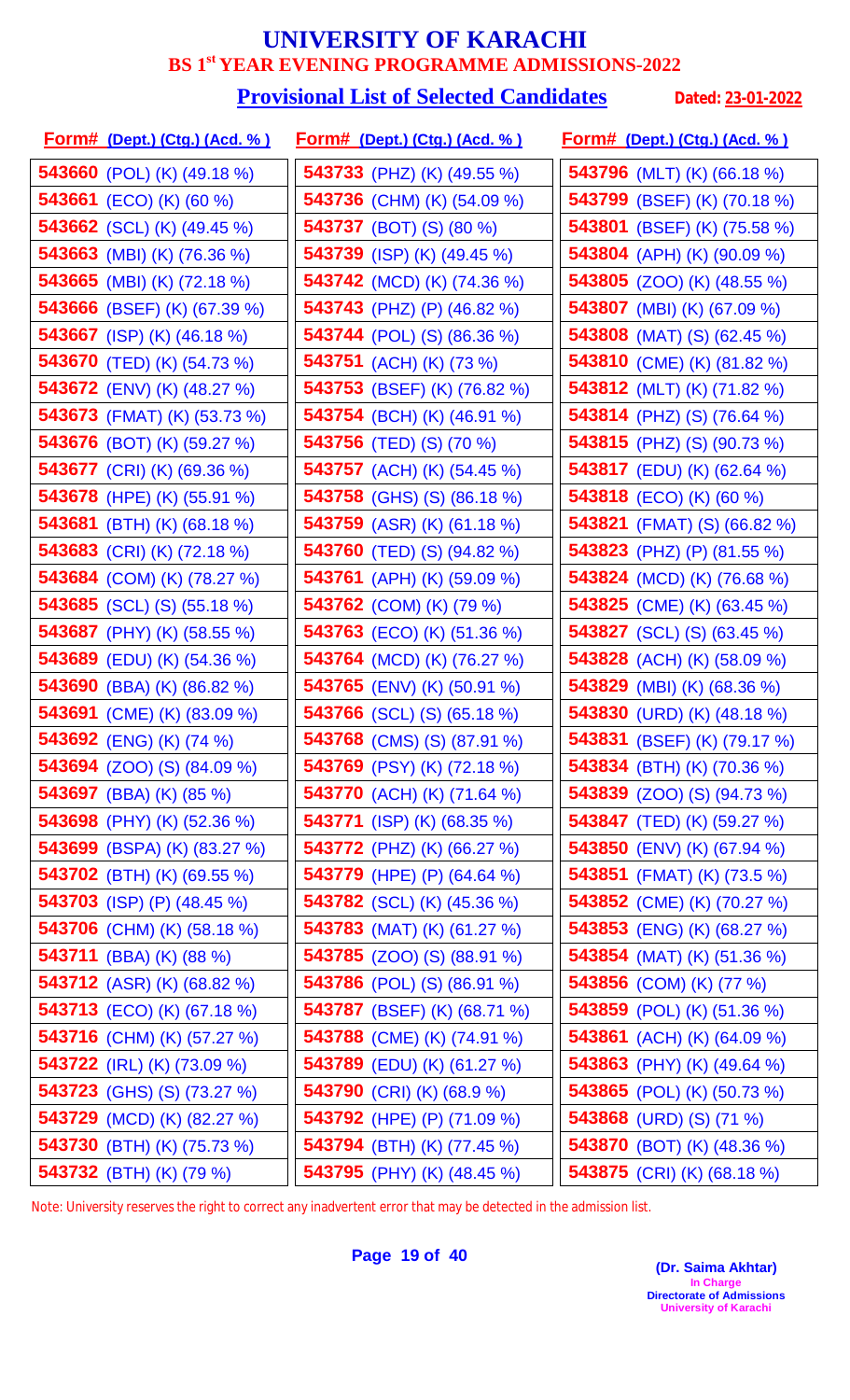#### **Provisional List of Selected Candidates** Dated: 23-01-2022

| <u>Form# (Dept.) (Ctg.) (Acd. % )</u> | <u>Form# (Dept.) (Ctg.) (Acd. %)</u> | <u> Form# (Dept.) (Ctg.) (Acd. % )</u> |
|---------------------------------------|--------------------------------------|----------------------------------------|
| <b>543877</b> (GHS) (P) (73 %)        | 543941 (MBI) (K) (62.73 %)           | 543994 (FMAT) (K) (62.55 %)            |
| 543878 (BPP) (P) (52.73 %)            | 543942 (BSPA) (K) (79.55 %)          | 543995 (CHM) (K) (77.27 %)             |
| 543882 (FST) (K) (83.18 %)            | 543943 (POL) (K) (69.18 %)           | 543999 (BTH) (K) (74.64 %)             |
| <b>543886</b> (BSPA) (K) (80.09 %)    | <b>543945</b> (POL) (K) (46.09 %)    | <b>544001</b> (SCL) (K) (55.36 %)      |
| 543887 (CME) (K) (61.27 %)            | 543946 (TED) (K) (55.36 %)           | 544002 (MLT) (K) (56.64 %)             |
| 543889 (ASR) (P) (55.18 %)            | <b>543947</b> (MBI) (K) (63.82 %)    | <b>544003</b> (BSPA) (K) (83.91 %)     |
| 543890 (SCL) (S) (73.09 %)            | 543948 (EDU) (K) (53.91 %)           | <b>544004</b> (CMS) (K) (74.91 %)      |
| 543892 (MBI) (K) (63.27 %)            | <b>543949</b> (ZOO) (S) (82.82 %)    | 544005 (CMS) (K) (89 %)                |
| 543893 (SCL) (K) (55.18 %)            | 543951 (MBI) (K) (73.09 %)           | <b>544007</b> (TED) (K) (57.45 %)      |
| 543894 (URD) (P) (62.27 %)            | <b>543952</b> (FMAT) (S) (85.27 %)   | <b>544011</b> (ECO) (K) (70.45 %)      |
| 543900 (COM) (K) (74.91 %)            | 543955 (BSPA) (K) (78.27 %)          | <b>544015</b> (BSEF) (K) (65.64 %)     |
| 543903 (ENG) (K) (60 %)               | 543956 (APH) (K) (63.45 %)           | <b>544016</b> (PSY) (K) (86.18 %)      |
| 543906 (FST) (K) (83.09 %)            | <b>543957</b> (ZOO) (K) (57.55 %)    | <b>544017</b> (TED) (S) (74.55 %)      |
| 543908 (PHZ) (K) (52.36 %)            | 543959 (ENV) (K) (46.45 %)           | 544020 (BTH) (K) (67.09 %)             |
| 543910 (HPE) (S) (71.82 %)            | 543960 (ISP) (K) (71.55 %)           | <b>544021</b> (SCL) (P) (69.91 %)      |
| 543911 (SCL) (K) (48.18 %)            | <b>543961</b> (EDU) (K) (60.36 %)    | <b>544023</b> (CMS) (K) (88.55 %)      |
| <b>543912</b> (BBA) (K) (85 %)        | 543963 (BSEF) (K) (71.36 %)          | <b>544024</b> (BCH) (K) (49.73 %)      |
| 543913 (CMS) (K) (76.82 %)            | 543964 (APH) (P) (58.45 %)           | <b>544025</b> (ASR) (K) (60.36 %)      |
| 543915 (ENG) (K) (79 %)               | 543965 (SCL) (P) (68.36 %)           | 544027 (COM) (K) (80.91 %)             |
| 543917 (CHM) (K) (61.18 %)            | 543966 (ASR) (K) (64 %)              | <b>544028</b> (ASR) (S) (66.09 %)      |
| <b>543918</b> (ECO) (K) (49.82 %)     | <b>543968</b> (PHY) (S) (94.64 %)    | <b>544029</b> (SCL) (S) (76.09 %)      |
| 543920 (CHM) (K) (54 %)               | 543969 (BOT) (K) (52.91 %)           | 544030 (TED) (K) (62.64 %)             |
| 543921 (HPE) (K) (49.73 %)            | 543970 (TED) (K) (61.18 %)           | 544031 (COM) (K) (75.09 %)             |
| 543922 (BPP) (S) (69 %)               | <b>543971</b> (FMAT) (K) (53.27 %)   | 544032 (CHM) (K) (56.55 %)             |
| 543923 (SCL) (K) (59.27 %)            | <b>543973</b> (EDU) (K) (51.82 %)    | <b>544033</b> (HPE) (K) (63.09 %)      |
| <b>543924</b> (COM) (K) (78.91 %)     | <b>543974</b> (CMS) (K) (84.18 %)    | 544034 (CRI) (K) (73.09 %)             |
| <b>543925</b> (BCH) (K) (53.27 %)     | <b>543975</b> (AGR) (K) (46.91 %)    | <b>544035</b> (POL) (S) (86.27 %)      |
| <b>543926</b> (SCL) (K) (55.45 %)     | <b>543977</b> (ENG) (K) (68.27 %)    | <b>544037</b> (EDU) (K) (50.73 %)      |
| <b>543928</b> (ENG) (K) (65 %)        | <b>543979</b> (POL) (K) (45.91 %)    | <b>544038</b> (FST) (K) (89.64 %)      |
| 543929 (ACH) (K) (72.27 %)            | 543980 (BCH) (K) (72.18 %)           | <b>544041</b> (BTH) (K) (82.36 %)      |
| 543930 (HPE) (K) (56.09 %)            | 543982 (BTH) (K) (83.27 %)           | <b>544042</b> (ECO) (K) (63.18 %)      |
| <b>543931</b> (FMAT) (K) (71.45 %)    | 543983 (PSY) (K) (71.64 %)           | <b>544044</b> (MBI) (K) (71.64 %)      |
| 543932 (ENG) (K) (77.09 %)            | 543985 (COM) (K) (75.82 %)           | 544045 (MBI) (K) (79 %)                |
| <b>543933</b> (POL) (K) (45.45 %)     | <b>543986</b> (BBA) (K) (90.82 %)    | <b>544046</b> (ECO) (K) (57.36 %)      |
| <b>543934</b> (PHZ) (K) (45.45 %)     | 543987 (BTH) (K) (70.45 %)           | 544047 (MCD) (K) (76.27 %)             |
| 543936 (CHM) (K) (53.36 %)            | 543988 (BPP) (K) (47.36 %)           | 544048 (MCD) (K) (79 %)                |
| 543938 (PSY) (K) (72.91 %)            | <b>543992</b> (ZOO) (K) (49.64 %)    | 544049 (BSPA) (K) (73.38 %)            |
| 543939 (ECO) (K) (71 %)               | 543993 (CME) (K) (76.27 %)           | 544051 (PSY) (K) (82 %)                |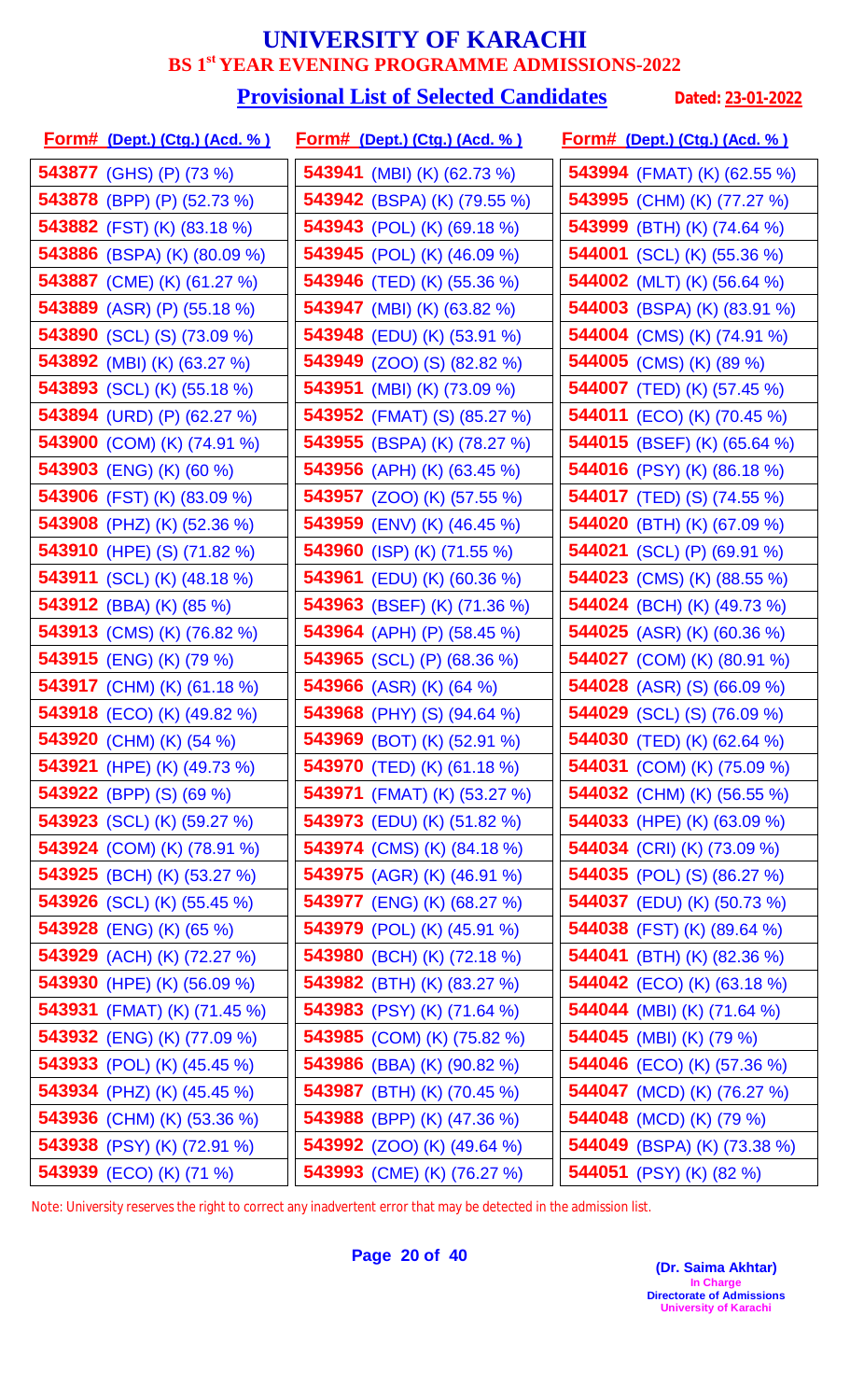# **Provisional List of Selected Candidates** Dated: 23-01-2022

| <u>Form# (Dept.) (Ctg.) (Acd. % )</u> | <u>Form# (Dept.) (Ctg.) (Acd. %)</u> | <u>Form# (Dept.) (Ctg.) (Acd. %)</u> |
|---------------------------------------|--------------------------------------|--------------------------------------|
| <b>544052</b> (ENV) (K) (47.27 %)     | 544116 (BCH) (K) (54.82 %)           | 544168 (BCH) (K) (59.18 %)           |
| 544053 (IRL) (K) (78 %)               | 544117 (IRL) (P) (84.82 %)           | <b>544169</b> (IRL) (S) (89.91 %)    |
| 544054 (BSEF) (K) (71 %)              | <b>544119</b> (AGR) (S) (91.45 %)    | <b>544171</b> (POL) (K) (80 %)       |
| 544056 (ACH) (K) (57.18 %)            | <b>544120</b> (IRL) (K) (61.36 %)    | <b>544173</b> (ISP) (S) (67.55 %)    |
| 544057 (PHZ) (K) (73.64 %)            | 544121 (BPP) (K) (63.89 %)           | 544179 (APH) (K) (66.91 %)           |
| <b>544058</b> (BSPA) (K) (72.38 %)    | <b>544123</b> (PHY) (K) (74.1 %)     | <b>544180</b> (SCL) (S) (73.18 %)    |
| 544059 (CME) (K) (72 %)               | 544124 (PHZ) (K) (55.09 %)           | <b>544181</b> (ECO) (K) (73.73 %)    |
| 544060 (MAT) (K) (56.64 %)            | 544125 (BCH) (K) (59.45 %)           | 544183 (MBI) (K) (68 %)              |
| 544063 (MBI) (K) (65.91 %)            | 544126 (PHY) (P) (60.73 %)           | 544184 (IRL) (K) (71 %)              |
| 544065 (MLT) (K) (56.18 %)            | <b>544127</b> (ZOO) (K) (54.55 %)    | 544187 (CMS) (K) (78.18 %)           |
| 544066 (POL) (K) (54.36 %)            | <b>544128</b> (APH) (K) (68.64 %)    | 544188 (SCL) (K) (60 %)              |
| 544067 (POL) (K) (52.36 %)            | 544129 (CHM) (K) (53.18 %)           | 544192 (CRI) (K) (69.36 %)           |
| 544068 (CRI) (K) (71.33 %)            | 544132 (COM) (K) (78.27 %)           | <b>544197</b> (IRL) (S) (96.91 %)    |
| <b>544069</b> (PHZ) (S) (82.64 %)     | <b>544133</b> (ECO) (K) (62.73 %)    | <b>544198</b> (TED) (K) (50.18 %)    |
| 544070 (CME) (K) (81.55 %)            | 544135 (CME) (K) (64.27 %)           | 544200 (MCD) (K) (91.45 %)           |
| 544073 (TED) (K) (59.27 %)            | 544136 (ACH) (K) (67.18 %)           | <b>544201</b> (SCL) (S) (76.55 %)    |
| <b>544074</b> (ZOO) (S) (81 %)        | <b>544137</b> (URD) (P) (52.73 %)    | 544202 (HPE) (K) (52.09 %)           |
| 544078 (MCD) (K) (75.64 %)            | 544138 (PSY) (K) (71.36 %)           | <b>544205</b> (ZOO) (K) (49.73 %)    |
| <b>544080</b> (POL) (S) (97.18 %)     | 544139 (IRL) (S) (87.55 %)           | 544206 (FST) (K) (86.73 %)           |
| 544081 (GHS) (P) (45.55 %)            | <b>544140</b> (IRL) (S) (96.73 %)    | 544208 (IRL) (K) (69.91 %)           |
| 544084 (SCL) (P) (77.91 %)            | 544144 (APH) (S) (79 %)              | 544210 (TED) (K) (61.82 %)           |
| 544090 (ENG) (K) (70 %)               | <b>544145</b> (APH) (K) (58.09 %)    | 544211 (BSPA) (K) (77.09 %)          |
| 544091 (EDU) (K) (57 %)               | <b>544146</b> (PHZ) (K) (55.36 %)    | <b>544212</b> (BSEF) (K) (65.82 %)   |
| <b>544094</b> (GHS) (P) (57.36 %)     | 544148 $(STA)$ $(S)$ $(65\%)$        | <b>544216</b> (BSEF) (K) (75.82 %)   |
| 544095 (APH) (K) (68.64 %)            | <b>544149</b> (TED) (K) (62.18 %)    | <b>544217</b> (BPP) (K) (79.33 %)    |
| <b>544096</b> (ECO) (K) (57.18 %)     | 544150 (PSY) (K) (75.09 %)           | 544221 (BTH) (K) $(75.82\%)$         |
| <b>544097</b> (FMAT) (S) (92.45 %)    | 544151 (BTH) $(K)$ (82 %)            | <b>544224</b> (ECO) (K) (59.27 %)    |
| <b>544098</b> (GHS) (S) (78.09 %)     | <b>544153</b> (EDU) (K) (70.72 %)    | <b>544225</b> (ENG) (K) (73.18 %)    |
| <b>544099</b> (SCL) (K) (52.09 %)     | 544154 (ISP) (P) (63 %)              | <b>544227</b> (CRI) (K) (69.09 %)    |
| 544100 (SCL) (K) (51.36 %)            | <b>544155</b> (EDU) (K) (55.27 %)    | <b>544229</b> (PHZ) (S) (69.36 %)    |
| <b>544101</b> (POL) (K) (46.18 %)     | <b>544158</b> (TED) (K) (56.82 %)    | <b>544230</b> (CHM) (K) (63.78 %)    |
| <b>544102</b> (PSY) (K) (69.18 %)     | 544159 (EDU) (K) (71 %)              | <b>544231</b> (IRL) (K) (65.09 %)    |
| 544103 (CRI) (K) (76.36 %)            | 544160 (ECO) (K) (70.27 %)           | <b>544233</b> (ISP) (K) (74.23 %)    |
| <b>544104</b> (BOT) (S) (85.36 %)     | <b>544161</b> (ECO) (K) (67.73 %)    | 544234 (PSY) (K) (74.36 %)           |
| <b>544106</b> (SCL) (K) (46.91 %)     | <b>544162</b> (ECO) (K) (66.18 %)    | <b>544235</b> (ECO) (K) (63.09 %)    |
| 544107 (CMS) (K) (89.09 %)            | 544163 (ENV) (K) (68.27 %)           | 544237 (POL) (K) (65.91 %)           |
| 544111 (CHM) (K) (69.19 %)            | <b>544166</b> (IRL) (K) (71.27 %)    | 544238 (HPE) (K) (55.09 %)           |
| 544113 (STA) (K) (45.91 %)            | <b>544167</b> (ZOO) (K) (52.45 %)    | 544239 (POL) (K) (50.73 %)           |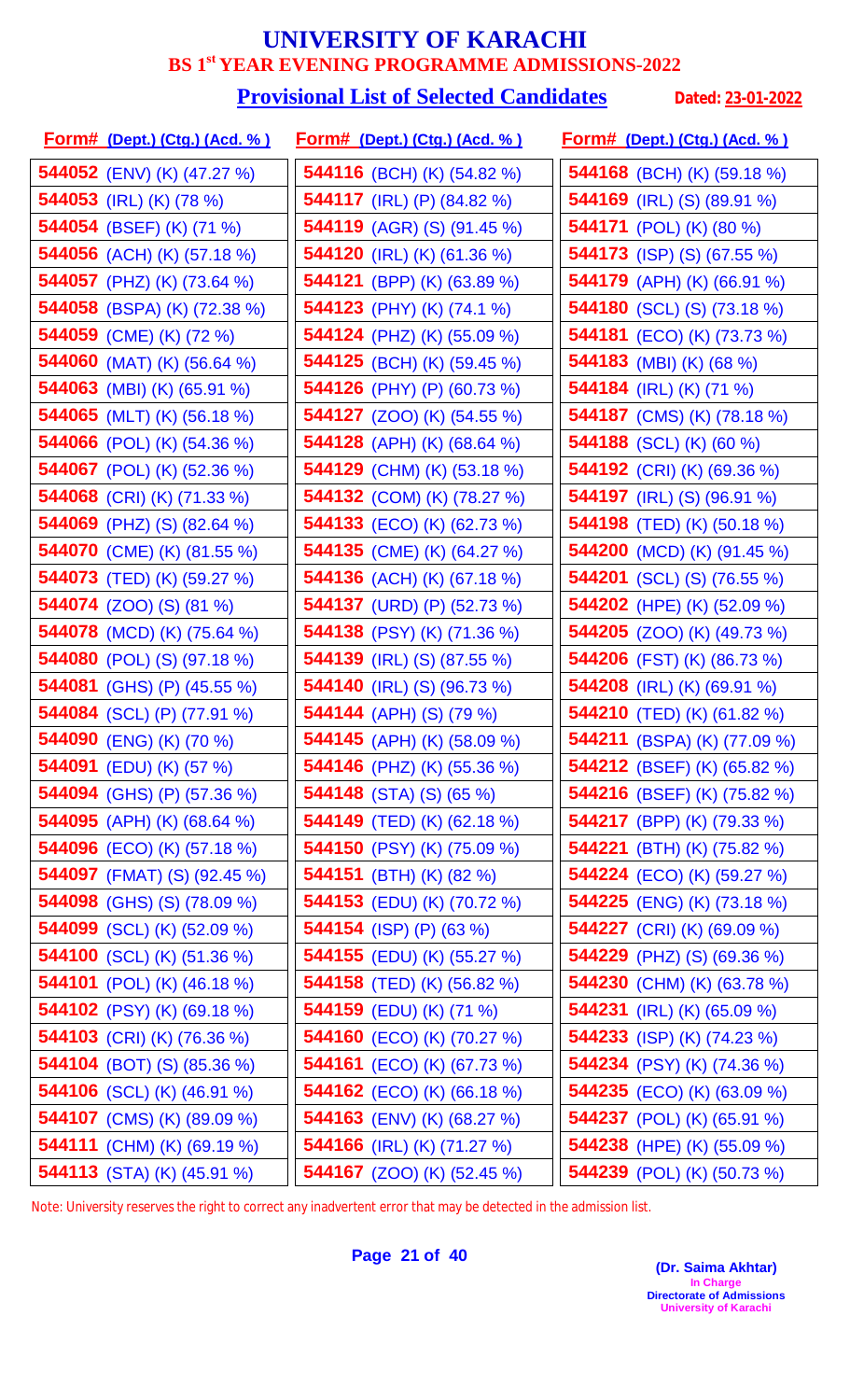#### **Provisional List of Selected Candidates** Dated: 23-01-2022

| <u>Form# (Dept.) (Ctg.) (Acd. % )</u> | <u>Form# (Dept.) (Ctg.) (Acd. %)</u> | <u>Form# (Dept.) (Ctg.) (Acd. % )</u> |
|---------------------------------------|--------------------------------------|---------------------------------------|
| 544240 (CRI) (K) (80.82 %)            | 544297 (BCH) (K) (55 %)              | <b>544368</b> (SCL) (K) (53.55 %)     |
| <b>544245</b> (ASR) (K) (57.55 %)     | 544298 (TED) (K) (51.45 %)           | <b>544371</b> (MAT) (K) (53.27 %)     |
| 544246 (PHY) (K) (45.27 %)            | 544300 (BBA) (K) (86.73 %)           | <b>544372</b> (PHZ) (K) (78.36 %)     |
| <b>544247</b> (EDU) (K) (50.45 %)     | 544301 (CRI) (K) (84 %)              | 544373 (BSEF) (K) (69.27 %)           |
| 544248 (CMS) (K) (88.91 %)            | 544302 (BPP) (K) (46.45 %)           | <b>544375</b> (SCL) (K) (56.55 %)     |
| 544252 (MCD) (K) (80.91 %)            | 544303 (BTH) (K) (70.45 %)           | <b>544382</b> (ZOO) (K) (45.91 %)     |
| 544254 (POL) (K) (52.55 %)            | 544304 (BOT) (P) (47.27 %)           | 544386 (CRI) (K) (67.18 %)            |
| 544255 (FST) (K) (83.18 %)            | 544305 (APH) (K) (57.18 %)           | 544387 (ENG) (K) (61.09 %)            |
| 544258 (POL) (K) (57.27 %)            | <b>544306</b> (ACH) (K) (57.45 %)    | 544388 (GHS) (S) (70.45 %)            |
| 544259 (SCL) (P) (77.17 %)            | 544309 (BSPA) (K) (80.09 %)          | <b>544391</b> (FST) (K) (85.45 %)     |
| 544260 (STA) (K) (70.23 %)            | 544313 (URD) (K) (52.36 %)           | <b>544392</b> (SCL) (K) (53.45 %)     |
| <b>544261</b> (BCH) (K) (65.18 %)     | <b>544314</b> (SCL) (K) (47.73 %)    | <b>544393</b> (MCD) (K) (77.45 %)     |
| 544263 (PHY) (K) (59.09 %)            | <b>544315</b> (AGR) (K) (46.45 %)    | 544394 (BTH) (K) (69.36 %)            |
| <b>544264</b> (MBI) (K) (70.45 %)     | <b>544317</b> (BOT) (K) (48 %)       | <b>544395</b> (ECO) (K) (65.27 %)     |
| 544267 (CRI) (K) (72 %)               | 544318 (MCD) (K) (73.64 %)           | 544396 (MLT) (K) (89.64 %)            |
| 544268 (ECO) (K) (65.27 %)            | 544319 (IRL) (K) (60.36 %)           | 544401 (SCL) (K) (64 %)               |
| 544269 (MAT) (K) (55.27 %)            | 544323 (CRI) (K) (71.64 %)           | <b>544403</b> (BBA) (K) (86 %)        |
| 544270 (COM) (K) (83.91 %)            | 544325 (PSY) (K) (80 %)              | <b>544404</b> (BBA) (K) (87.91 %)     |
| <b>544271</b> (IRL) (S) (88.82 %)     | <b>544326</b> (BSEF) (K) (69.27 %)   | 544405 (STA) (P) $(58.64\%)$          |
| 544272 (CHM) (K) (68.03 %)            | 544328 (ECO) (K) (61.36 %)           | 544409 (BTH) (K) (78 %)               |
| 544273 (POL) (K) (54.36 %)            | 544330 (HPE) (K) (68 %)              | <b>544411</b> (ECO) (K) (61.27 %)     |
| <b>544274</b> (ZOO) (P) (63.82 %)     | <b>544332</b> (IRL) (S) (96.36 %)    | 544412 (APH) (K) (75 %)               |
| 544275 (SCL) (K) (47.36 %)            | 544334 (GHS) (K) (46.18 %)           | 544413 (MLT) (K) (52.45 %)            |
| <b>544276</b> (HPE) (K) (73.91 %)     | 544335 (EDU) (K) (59.27 %)           | <b>544414</b> (TED) (K) (61.09 %)     |
| 544277 (ENG) (K) (72.27 %)            | 544336 (HPE) (K) (50.82 %)           | 544416 (COM) (K) (75 %)               |
| <b>544278</b> (CMS) (P) (83.82 %)     | <b>544340</b> (FMAT) (K) (57.64 %)   | <b>544417</b> (COM) (K) (81.64 %)     |
| 544279 (ACH) (K) (57.27 %)            | 544341 (TED) (K) (77 %)              | <b>544418</b> (SCL) (K) (54.64 %)     |
| 544280 (ACH) (K) (69.91 %)            | <b>544342</b> (ECO) (K) (48.18 %)    | 544422 (FMAT) (K) (53.73 %)           |
| <b>544282</b> (POL) (P) (67.18 %)     | <b>544343</b> (GHS) (S) (57.18 %)    | <b>544424</b> (PSY) (K) (69.18 %)     |
| 544284 (POL) (K) (66.55 %)            | 544346 (HPE) (K) (47.27 %)           | <b>544425</b> (ISP) (S) (82.82 %)     |
| 544285 (CRI) (K) (77.18 %)            | 544349 (GHS) (K) (47.27 %)           | <b>544426</b> (SCL) (K) (50.64 %)     |
| 544286 (ISP) (K) (70.42 %)            | 544354 (ENG) (K) (63.09 %)           | 544427 (ECO) (K) (69.91 %)            |
| 544288 (PHY) (K) (66.46 %)            | 544355 (PHZ) (K) (61.27 %)           | <b>544429</b> (AGR) (S) (73.09 %)     |
| 544291 (HPE) (K) (47.82 %)            | <b>544358</b> (SCL) (K) (46 %)       | <b>544434</b> (FMAT) (S) (66.09 %)    |
| <b>544292</b> (ZOO) (P) (78.09 %)     | <b>544359</b> (ASR) (S) (94.64 %)    | <b>544435</b> (COM) (K) (81 %)        |
| 544293 (GHS) (K) (63.09 %)            | 544361 (FMAT) (S) (85 %)             | 544436 (CHM) (K) (62.55 %)            |
| 544295 (ENG) (K) (77.45 %)            | 544362 (ECO) (K) (61.91 %)           | 544437 (BSEF) (K) (69.09 %)           |
| 544296 (HPE) (K) (75.73 %)            | 544364 (HPE) (K) (51.36 %)           | 544440 (MAT) (K) (69.55 %)            |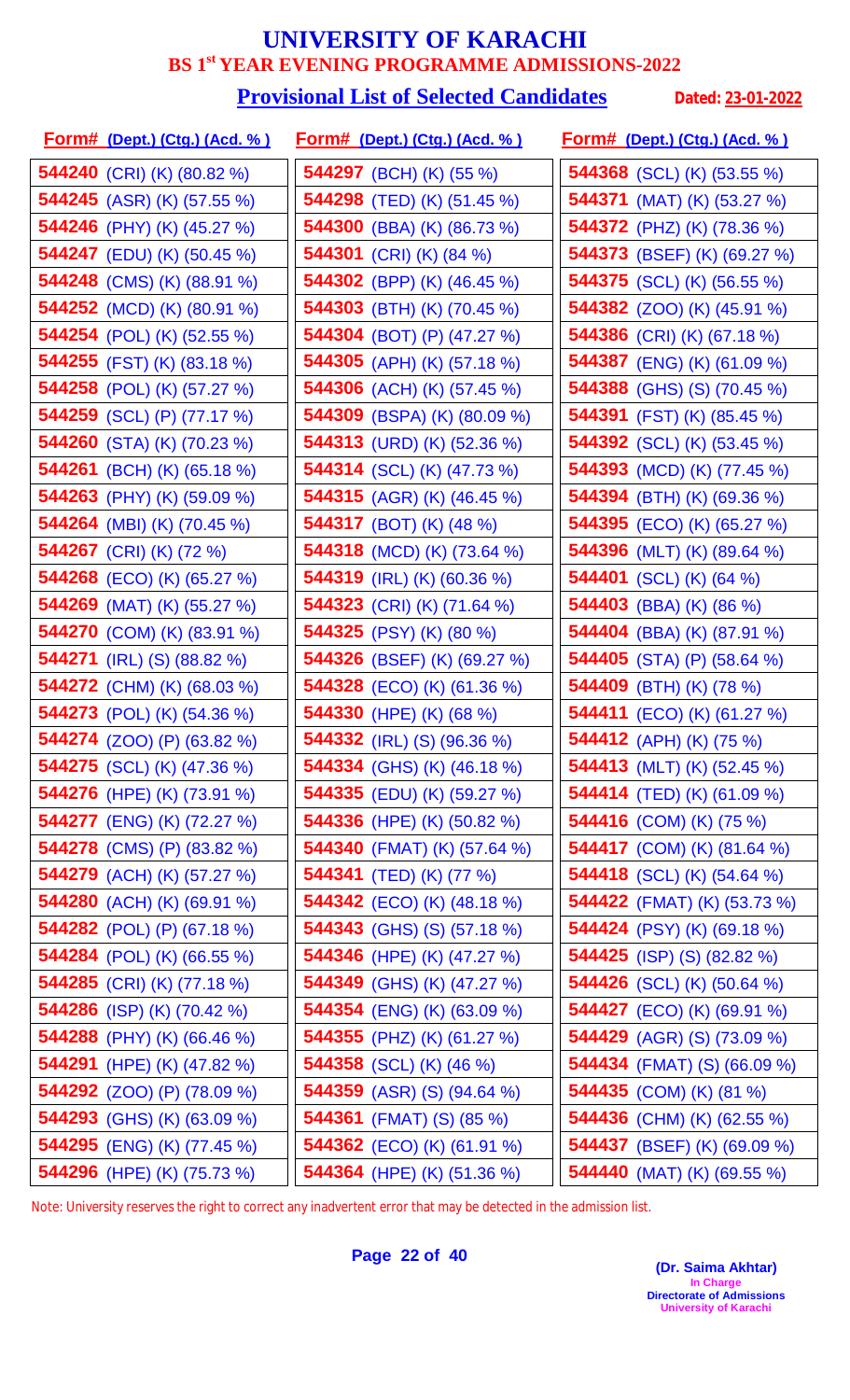#### **Provisional List of Selected Candidates** Dated: 23-01-2022

| <u>Form# (Dept.) (Ctg.) (Acd. % )</u> | <u>Form# (Dept.) (Ctg.) (Acd. %)</u> | <u>Form# (Dept.) (Ctg.) (Acd. %)</u> |
|---------------------------------------|--------------------------------------|--------------------------------------|
| 544441 (IRL) (S) (94.64 %)            | 544521 (APH) (K) (76.91 %)           | 544591 (APH) (K) $(46.45\%)$         |
| 544444 (PSY) (K) (72 %)               | 544524 (EDU) (K) (49.73 %)           | <b>544592</b> (MBI) (K) (67.18 %)    |
| 544446 (ENG) (K) (70.18 %)            | <b>544525</b> (EDU) (K) (49.64 %)    | 544593 (ACH) (K) (71 %)              |
| <b>544447</b> (ZOO) (S) (87.27 %)     | <b>544527</b> (FMAT) (S) (94.09 %)   | 544594 (ECO) (K) (61.27 %)           |
| 544449 (CHM) (K) (68.87 %)            | 544528 (ISP) (K) (60.73 %)           | 544595 (ENG) (K) (68.73 %)           |
| <b>544453</b> (ZOO) (K) (65.91 %)     | <b>544530</b> (PHY) (K) (58.09 %)    | <b>544597</b> (FMAT) (S) (80.27 %)   |
| 544454 (BSPA) (K) (78.09 %)           | 544531 (BSEF) (K) (70.45 %)          | 544598 (STA) (P) (45.36 %)           |
| 544456 (ZOO) (K) (50.82 %)            | 544535 (COM) (K) (82.91 %)           | 544600 (PHY) (S) (91.73 %)           |
| 544459 (MBI) (K) (65.18 %)            | 544536 (BPP) (P) (68 %)              | <b>544605</b> (IRL) (S) (94.82 %)    |
| <b>544461</b> (GHS) (S) (93.82 %)     | 544538 (ENG) (K) (63.55 %)           | 544607 (BTH) (K) (82.91 %)           |
| 544463 (HPE) (K) (53.36 %)            | 544539 (AGR) (K) (54.09 %)           | <b>544611</b> (FMAT) (K) (53.27 %)   |
| 544464 (APH) (K) (62.73 %)            | 544540 (FMAT) (K) (52.09 %)          | <b>544612</b> (PHY) (P) (80.73 %)    |
| 544467 (ASR) (K) (61.27 %)            | 544542 (ASR) (K) (51.36 %)           | 544613 (BBA) (K) (91.91 %)           |
| 544468 (FST) (K) (84.18 %)            | 544543 (BCH) (K) (61.27 %)           | <b>544615</b> (ECO) (K) (70.18 %)    |
| 544472 (BCH) (K) (49.27 %)            | 544544 (CRI) (K) (67.55 %)           | 544616 (ENV) (K) (50.09 %)           |
| <b>544473</b> (FMAT) (S) (94.64 %)    | 544545 (MBI) (K) (65.27 %)           | 544618 (BBA) (K) (89 %)              |
| <b>544474</b> (POL) (S) (87.91 %)     | 544546 (PSY) (K) (68.36 %)           | <b>544621</b> (ACH) (K) (60 %)       |
| 544475 (BSPA) (K) (75.22 %)           | <b>544547</b> (ECO) (K) (71 %)       | <b>544623</b> (FMAT) (K) (56.91 %)   |
| 544476 (MBI) (K) (66.18 %)            | 544552 (MBI) (K) (74.09 %)           | 544624 (FMAT) (K) (64.36 %)          |
| 544487 (ACH) (K) (56.55 %)            | 544553 (BBA) (K) (89.73 %)           | 544626 (POL) (K) (56.36 %)           |
| <b>544491</b> (MBI) (K) (66.18 %)     | <b>544554</b> (FST) (K) (83.18 %)    | <b>544627</b> (ECO) (K) (60.36 %)    |
| 544492 (PHY) (S) (94.64 %)            | <b>544557</b> (MAT) (K) (59.18 %)    | 544629 (BTH) (K) (79 %)              |
| <b>544497</b> (FMAT) (K) (53.36 %)    | 544560 (COM) (K) (74.82 %)           | 544630 (BTH) (K) (78.09 %)           |
| <b>544498</b> (PHZ) (K) (57.27 %)     | 544569 (CMS) (K) (89.09 %)           | <b>544634</b> (MAT) (K) (60.36 %)    |
| <b>544499</b> (CMS) (K) (85.45 %)     | <b>544571</b> (EDU) (K) (66.41 %)    | <b>544635</b> (BCH) (K) (51.36 %)    |
| <b>544500</b> (AGR) (K) (53.64 %)     | <b>544572</b> (BBA) (K) (89.09 %)    | <b>544636</b> (TED) (K) (51.64 %)    |
| <b>544501</b> (ACH) (K) (56.45 %)     | 544573 (FST) (K) (82.91 %)           | 544638 (APH) (K) (67.09 %)           |
| 544502 (ENG) (K) (76 %)               | <b>544574</b> (AGR) (S) (55.09 %)    | <b>544639</b> (MAT) (K) (67.09 %)    |
| <b>544503</b> (CHM) (K) (84.82 %)     | <b>544575</b> (COM) (K) (74.09 %)    | <b>544643</b> (AGR) (K) (46.18 %)    |
| <b>544504</b> (SCL) (S) (73.45 %)     | 544576 (BPP) (K) (57.09 %)           | 544644 (HPE) (S) (71.36 %)           |
| 544505 (APH) (K) (63.27 %)            | 544577 (IRL) (P) (61.09 %)           | <b>544645</b> (MBI) (K) (65.73 %)    |
| 544506 (BSEF) (K) (73.73 %)           | 544580 (PHY) (K) (46.09 %)           | <b>544648</b> (MBI) (K) (75.09 %)    |
| 544508 (APH) (K) (55.27 %)            | 544581 (SCL) (K) (65.91 %)           | 544651 (CHM) (K) (72.18 %)           |
| 544510 (CRI) (K) (65.87 %)            | 544583 (CME) (K) (61.36 %)           | 544652 (PHZ) (K) $(46.55\%)$         |
| <b>544512</b> (PHZ) (K) (49.64 %)     | 544584 (MCD) (K) (80.91 %)           | 544653 (ZOO) (K) (63.55 %)           |
| 544514 (ISP) (K) (61.09 %)            | 544585 (PHZ) (S) (60.36 %)           | 544654 (FMAT) (K) (52.55 %)          |
| 544519 (ECO) (K) (70 %)               | 544588 (ENG) (K) (80.91 %)           | <b>544666</b> (CME) (K) (65.18 %)    |
| 544520 (APH) (K) (56.82 %)            | 544589 (BSEF) (K) (71.09 %)          | 544667 (BTH) (K) (76.82 %)           |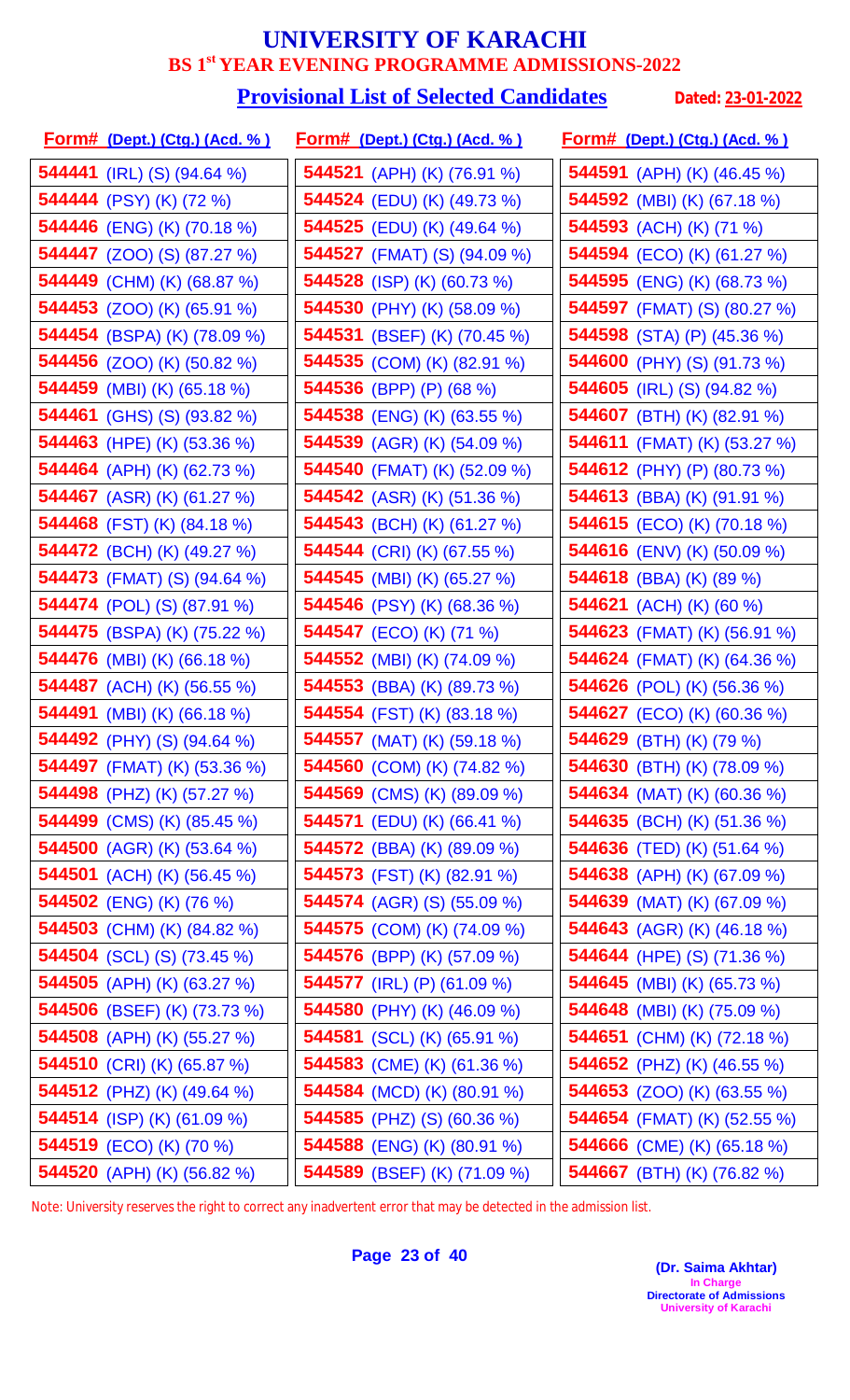#### **Provisional List of Selected Candidates** Dated: 23-01-2022

| <u>Form# (Dept.) (Ctg.) (Acd. % )</u> | <u>Form# (Dept.) (Ctg.) (Acd. %)</u> | <u>Form# (Dept.) (Ctg.) (Acd. %)</u> |
|---------------------------------------|--------------------------------------|--------------------------------------|
| 544670 (ISP) (K) (52.09 %)            | 544730 (BSPA) (K) (74.26 %)          | 544800 (ENV) (K) (51.73 %)           |
| 544671 (PHZ) (K) (46.73 %)            | <b>544736</b> (PHY) (K) (62.18 %)    | 544802 (BSPA) (K) (82.82 %)          |
| 544674 (CME) (K) (89.73 %)            | 544738 (ISP) (K) (64 %)              | 544803 (ISP) (P) (83.32 %)           |
| 544675 (HPE) (K) (61.73 %)            | <b>544740</b> (ZOO) (S) (85.91 %)    | <b>544805</b> (MCD) (K) (96.36 %)    |
| 544676 (CRI) (K) (67.97 %)            | 544741 (ASR) (K) (72 %)              | 544807 (IRL) (K) (72 %)              |
| 544677 (CMS) (K) (83.82 %)            | <b>544742</b> (CHM) (K) (96.73 %)    | 544808 (APH) (K) (51.36 %)           |
| 544678 (ACH) (K) (69.91 %)            | 544744 (BSPA) (K) (81.64 %)          | 544809 (ZOO) (K) (64.27 %)           |
| 544680 (ECO) (K) (61.27 %)            | <b>544745</b> (CME) (K) (70.45 %)    | 544812 (CHM) (K) (55.18 %)           |
| <b>544681</b> (BTH) (K) (81.09 %)     | <b>544746</b> (BOT) (P) (73.09 %)    | 544813 (ECO) (K) (62.27 %)           |
| <b>544682</b> (FMAT) (K) (52.09 %)    | 544747 (BBA) (K) (88.09 %)           | 544814 (COM) (K) (80.91 %)           |
| 544686 (BSPA) (K) (74.14 %)           | 544749 (CMS) (K) (80 %)              | 544816 (BBA) (K) (86.73 %)           |
| <b>544687</b> (ECO) (K) (64.73 %)     | <b>544750</b> (IRL) (S) (94.64 %)    | 544819 (HPE) (P) (78.82 %)           |
| 544688 (SCL) (K) (56.82 %)            | 544751 (PHZ) (P) (66.82 %)           | 544820 (ECO) (K) (69.82 %)           |
| 544689 (BTH) (K) (79.09 %)            | 544753 (BCH) (K) (60.36 %)           | <b>544823</b> (CMS) (K) (83.82 %)    |
| 544691 (MCD) (K) (74.36 %)            | 544756 (PHY) (P) (61.45 %)           | <b>544825</b> (STA) (K) (46.55 %)    |
| 544692 (ISP) (K) (51.64 %)            | 544762 (PSY) (K) (81.64 %)           | <b>544826</b> (CMS) (K) (92.45 %)    |
| 544693 (CHM) (K) (57.27 %)            | <b>544763</b> (GHS) (K) (47.82 %)    | 544827 (CHM) (K) (70.82 %)           |
| 544695 (MBI) (K) (62.55 %)            | <b>544765</b> (APH) (K) (49.55 %)    | <b>544828</b> (MCD) (K) (88.91 %)    |
| 544697 (AGR) (S) (94.64 %)            | 544766 (ACH) (K) (67 %)              | 544829 (STA) (P) (71.03 %)           |
| 544699 (CRI) (K) (73 %)               | 544768 (PHZ) (K) (49.55 %)           | 544830 (BTH) (K) (78.91 %)           |
| 544700 (AGR) (K) (46.55 %)            | <b>544771</b> (AGR) (K) (62.27 %)    | 544834 (CRI) (K) (80.91 %)           |
| <b>544701</b> (BOT) (S) (87.36 %)     | 544773 (TED) (K) (53.18 %)           | 544835 (CHM) (K) (56 %)              |
| 544702 (SCL) (K) (48.09 %)            | 544774 (BSPA) (K) (76.36 %)          | 544836 (PHZ) (P) $(70.45\%)$         |
| <b>544705</b> (STA) (K) (56.64 %)     | <b>544775</b> (SCL) (P) (69.45 %)    | 544839 (CRI) (K) (69.1 %)            |
| 544706 (CHM) (K) (62.55 %)            | <b>544778</b> (SCL) (K) (50.91 %)    | <b>544841</b> (BSPA) (K) (86.36 %)   |
| <b>544707</b> (PHZ) (K) (59.27 %)     | <b>544779</b> (ACH) (K) (63.91 %)    | <b>544842</b> (GHS) (P) (53.09 %)    |
| <b>544708</b> (ECO) (K) (58.55 %)     | <b>544781</b> (ACH) (K) (70.27 %)    | <b>544843</b> (PSY) (K) (85.82 %)    |
| 544711 (ASR) (S) (96.73 %)            | 544783 (BSEF) (K) (71.45 %)          | 544845 (ASR) (K) (78.91 %)           |
| <b>544712</b> (BSPA) (K) (85 %)       | <b>544785</b> (PSY) (K) (69.18 %)    | 544846 (BCH) (K) (63.36 %)           |
| <b>544715</b> (COM) (K) (94.27 %)     | <b>544786</b> (ECO) (K) (60.36 %)    | <b>544847</b> (URD) (P) (51.27 %)    |
| <b>544716</b> (MAT) (K) (64.27 %)     | 544787 (POL) (K) (52.45 %)           | <b>544854</b> (ENV) (K) (76.36 %)    |
| 544717 (CMS) (K) (82.82 %)            | 544788 (IRL) (P) $(53.27\%)$         | 544855 (TED) (K) (60 %)              |
| 544719 (ASR) (K) (55.18 %)            | <b>544789</b> (BBA) (K) (84.91 %)    | 544856 (CRI) (K) (79.33 %)           |
| <b>544722</b> (CME) (K) (61.18 %)     | <b>544791</b> (AGR) (K) (56.18 %)    | <b>544857</b> (MAT) (P) (62.73 %)    |
| <b>544723</b> (MBI) (K) (72.18 %)     | <b>544796</b> (CME) (K) (71.55 %)    | 544859 (ACH) (K) (56.55 %)           |
| 544726 (IRL) (K) (71.45 %)            | 544797 (APH) (K) (69.27 %)           | <b>544861</b> (SCL) (K) (52.09 %)    |
| <b>544727</b> (CME) (K) (77.18 %)     | <b>544798</b> (POL) (K) (45.27 %)    | 544862 (POL) (K) (72.09 %)           |
| 544729 (BSPA) (K) (78.82 %)           | 544799 (HPE) (K) (67.27 %)           | 544863 (CHM) (K) (71.55 %)           |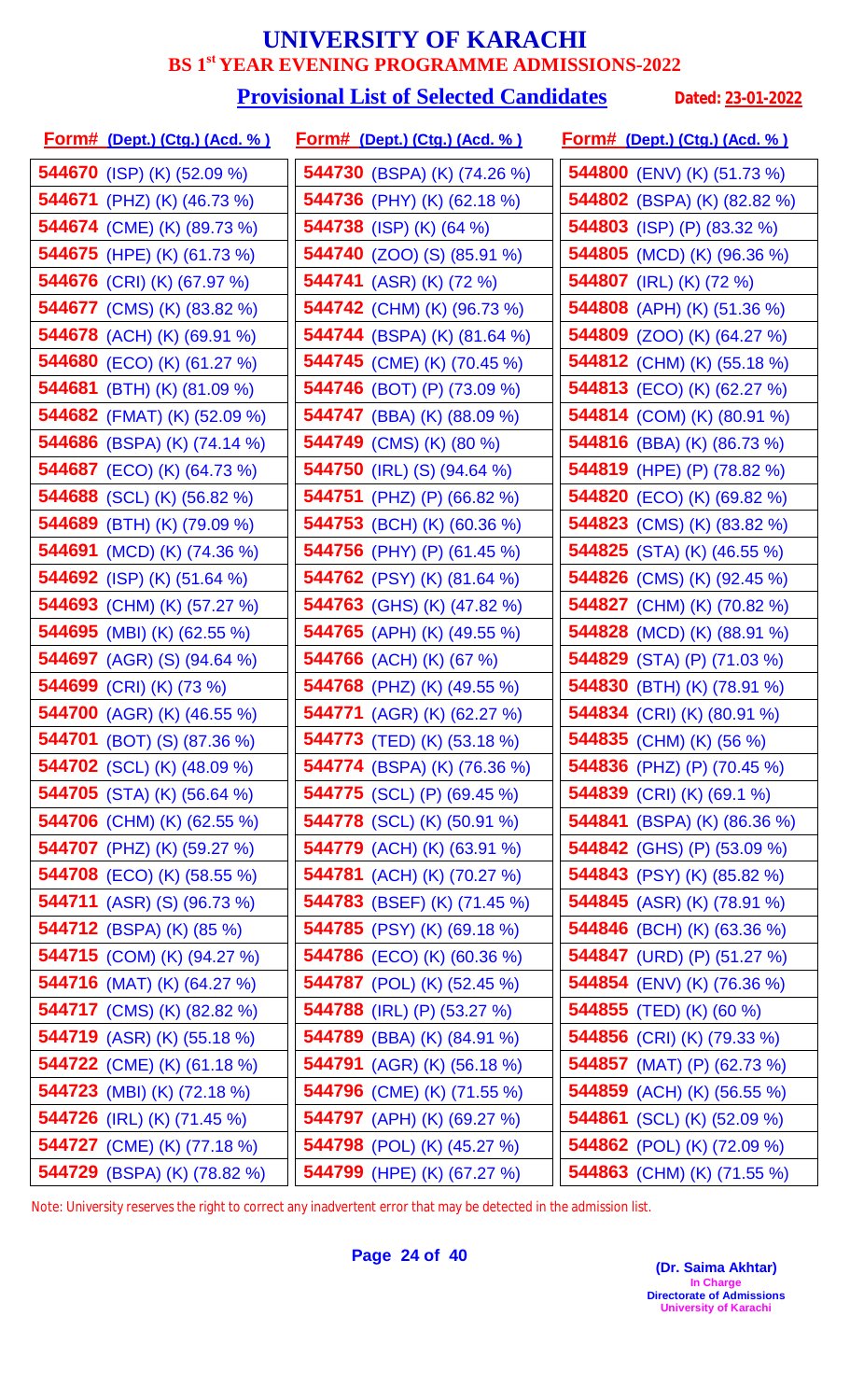#### **Provisional List of Selected Candidates** Dated: 23-01-2022

| <u>Form# (Dept.) (Ctg.) (Acd. %)</u> | <u>Form# (Dept.) (Ctg.) (Acd. %)</u> | <u>Form# (Dept.) (Ctg.) (Acd. % )</u> |
|--------------------------------------|--------------------------------------|---------------------------------------|
| <b>544864</b> (ECO) (K) (84.09 %)    | 544921 (APH) (K) (67.91 %)           | <b>544996</b> (TED) (S) (76.27 %)     |
| 544866 (CMS) (P) (84.82 %)           | 544926 (SCL) (K) (53.27 %)           | <b>544997</b> (FST) (K) (83.82 %)     |
| 544868 (BOT) (P) (50.73 %)           | 544929 (POL) (K) (49.55 %)           | <b>544998</b> (ZOO) (S) (67.55 %)     |
| 544869 (SCL) (K) (46.45 %)           | <b>544930</b> (ZOO) (K) (51.82 %)    | <b>545000</b> (SCL) (S) (86.36 %)     |
| 544870 (PHY) (S) (82.64 %)           | 544933 (PHZ) (K) (66.45 %)           | 545002 (ENV) (K) (45.45 %)            |
| 544871 (CHM) (K) (64.27 %)           | 544934 (FMAT) (K) (59.18 %)          | <b>545003</b> (PSY) (K) (79.18 %)     |
| 544872 (MBI) (K) (72.18 %)           | 544935 (ECO) (K) (65.18 %)           | 545004 (CRI) (K) (67.8 %)             |
| 544873 (SCL) (K) (54.82 %)           | 544937 (BOT) (P) (77.73 %)           | <b>545005</b> (IRL) (S) (89.09 %)     |
| 544874 (BSEF) (K) (67.09 %)          | 544938 (ASR) (K) (50.18 %)           | 545006 (ECO) (K) (78.64 %)            |
| 544875 (CMS) (K) (84.55 %)           | 544944 (ZOO) (P) (74.36 %)           | 545008 (IRL) (K) (60.91 %)            |
| 544876 (CHM) (K) (70.45 %)           | 544946 (MCD) (K) (76.91 %)           | 545010 (AGR) (P) (55.64 %)            |
| 544877 (PHY) (P) (62.18 %)           | 544947 (CME) (P) (75 %)              | 545013 (URD) (K) (54.91 %)            |
| 544878 (BTH) (K) (71 %)              | 544950 (MBI) (K) (66.82 %)           | <b>545016</b> (STA) (K) (53.36 %)     |
| 544881 (MAT) (K) (51.45 %)           | 544951 (CME) (K) (77.18 %)           | <b>545018</b> (POL) (K) (54.09 %)     |
| 544882 (PHY) (S) (78 %)              | 544954 (GHS) (K) (48.64 %)           | 545021 (BSEF) (K) (77.91 %)           |
| 544883 (CHM) (K) (74.55 %)           | 544956 (BCH) (K) (70.55 %)           | 545022 (CRI) (K) (78.91 %)            |
| 544884 (ENG) (K) (77.82 %)           | 544961 (POL) (K) (50.09 %)           | <b>545024</b> (ASR) (S) (58.27 %)     |
| 544888 (CRI) (K) (66.91 %)           | <b>544962</b> (EDU) (K) (70.18 %)    | 545025 (MLT) (K) $(64 \%)$            |
| 544889 (ENV) (K) (66.55 %)           | 544963 (TED) (K) (53.45 %)           | <b>545026</b> (ECO) (K) (62.73 %)     |
| 544890 (ENV) (S) (78.55 %)           | 544965 (CRI) (K) (67 %)              | 545031 (CHM) (K) (73.82 %)            |
| 544892 (SCL) (S) (85.45 %)           | 544967 (CHM) (K) (61.73 %)           | 545034 (AGR) (K) (53.45 %)            |
| 544893 (BBA) (K) (93.82 %)           | 544968 (MLT) (K) (78.36 %)           | <b>545035</b> (SCL) (P) (67.18 %)     |
| 544894 (POL) (K) (45.27 %)           | <b>544972</b> (FMAT) (K) (57.73 %)   | 545036 (POL) (K) (53.27 %)            |
| <b>544895</b> (CMS) (K) (76.91 %)    | <b>544973</b> (IRL) (K) (61.18 %)    | 545038 (CRI) (K) (68.57 %)            |
| <b>544900</b> (BTH) (K) (69.45 %)    | <b>544974</b> (MAT) (S) (70.82 %)    | 545040 (ENV) (P) (69.88 %)            |
| <b>544904</b> (BTH) (K) (79.09 %)    | <b>544975</b> (TED) (S) (79.18 %)    | <b>545043</b> (CMS) (S) (87.27 %)     |
| 544906 (SCL) (P) (68.55 %)           | <b>544976</b> (MAT) (S) (76 %)       | <b>545046</b> (ENG) (K) (75.45 %)     |
| <b>544907</b> (PHZ) (S) (77.18 %)    | 544977 (TED) (K) (65.36 %)           | 545048 (CRI) (K) (69.71 %)            |
| <b>544908</b> (CRI) (K) (70.57 %)    | <b>544979</b> (SCL) (P) (67.91 %)    | <b>545049</b> (BSEF) (K) (71.36 %)    |
| 544910 (BCH) (K) (53.18 %)           | 544980 (IRL) (K) $(76.27\%)$         | 545051 (PHZ) (K) (72.55 %)            |
| 544912 (BSPA) (K) (72.61 %)          | <b>544984</b> (HPE) (S) (93.64 %)    | 545052 (HPE) (K) (46.91 %)            |
| 544914 (BPP) (K) (57.18 %)           | 544986 (MCD) (K) (82.82 %)           | <b>545054</b> (POL) (P) (57.91 %)     |
| 544915 (APH) (K) (60.09 %)           | 544987 (CME) (K) (79 %)              | <b>545055</b> (ZOO) (K) (56.18 %)     |
| 544916 (FMAT) (K) (61.27 %)          | 544989 (BSEF) (K) (71.27 %)          | <b>545057</b> (EDU) (K) (56.36 %)     |
| <b>544917</b> (SCL) (K) (64 %)       | 544990 (ECO) (K) (53.18 %)           | <b>545058</b> (PHY) (K) (69 %)        |
| <b>544918</b> (EDU) (K) (52.45 %)    | 544992 (BCH) (K) (53.27 %)           | <b>545060</b> (BSEF) (K) (69.82 %)    |
| 544919 (MBI) (K) (68.27 %)           | 544993 (MLT) (K) (60.55 %)           | 545063 (BTH) (K) (78.45 %)            |
| 544920 (PHZ) (K) (64.36 %)           | 544995 (APH) (K) (84.82 %)           | 545064 (COM) (K) (82.82 %)            |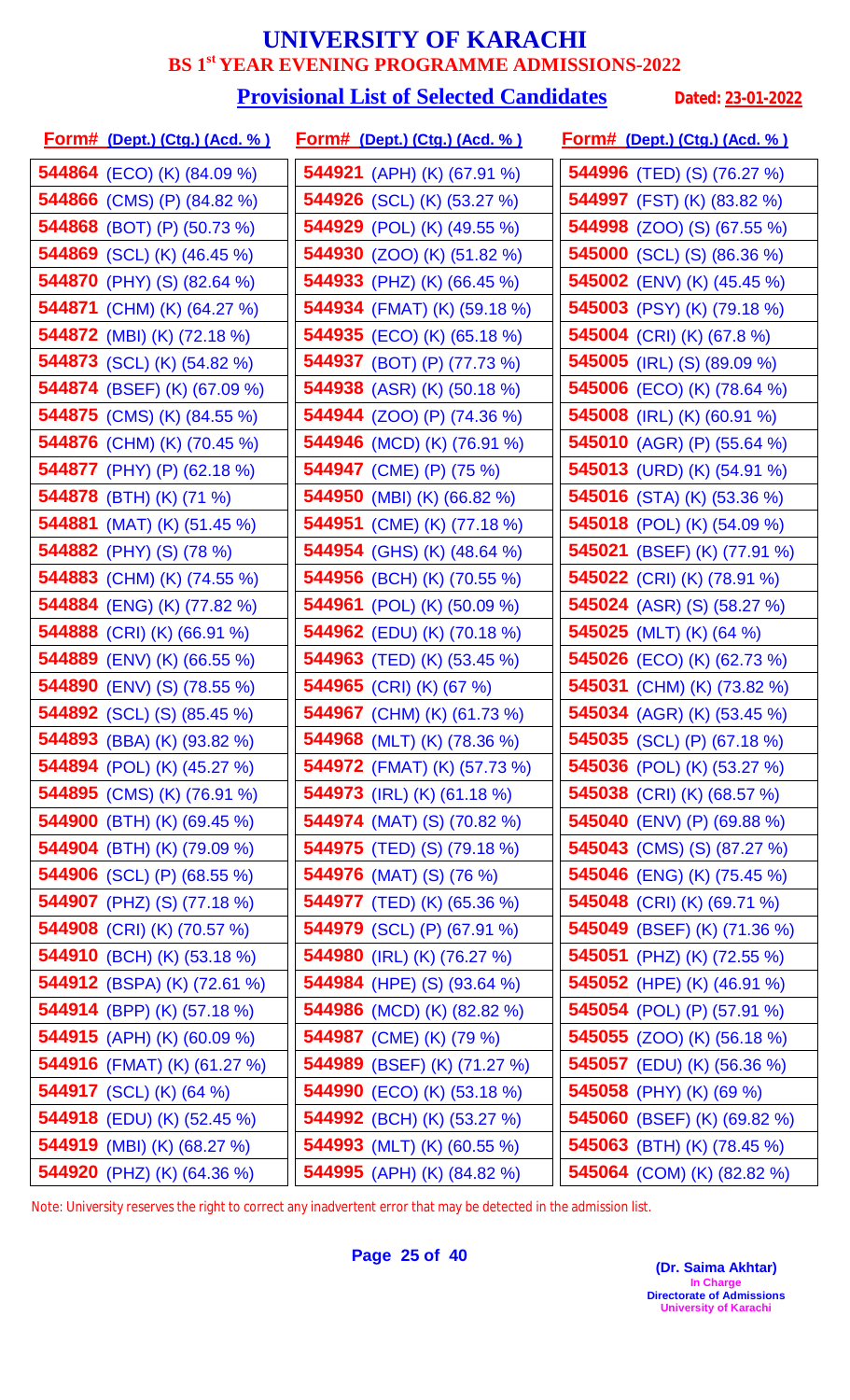#### **Provisional List of Selected Candidates** Dated: 23-01-2022

| <u>Form# (Dept.) (Ctg.) (Acd. %)</u> | <u>Form# (Dept.) (Ctg.) (Acd. %)</u> | <u>Form# (Dept.) (Ctg.) (Acd. % )</u> |
|--------------------------------------|--------------------------------------|---------------------------------------|
| 545065 (POL) (K) $(46.64\%)$         | 545138 (SCL) (K) (53.36 %)           | <b>545211</b> (STA) (S) (57.55 %)     |
| 545067 (SCL) (P) (80.36 %)           | 545139 (POL) (K) (49.27 %)           | <b>545212</b> (CMS) (S) (82.91 %)     |
| 545069 (ISP) (K) (46.18 %)           | 545145 (BTH) (K) (78.55 %)           | 545214 (HPE) (K) (60.73 %)            |
| 545072 (FMAT) (K) (67.18 %)          | 545146 (MLT) (K) (74.82 %)           | 545216 (ECO) (K) (56.45 %)            |
| <b>545073</b> (BTH) (K) (78.18 %)    | 545148 (ECO) (K) (55.27 %)           | 545217 (TED) (K) (73.27 %)            |
| 545074 (BCH) (K) (78.82 %)           | <b>545152</b> (AGR) (K) (46.45 %)    | <b>545218</b> (MCD) (K) (73.82 %)     |
| 545076 (ASR) (P) (62.55 %)           | 545158 (CRI) (K) (69.27 %)           | 545219 (CME) (K) (86.82 %)            |
| 545079 (BSEF) (K) (70.82 %)          | 545159 (CRI) (K) (68.27 %)           | 545220 (CME) (K) (78.27 %)            |
| 545082 (HPE) (P) (45.45 %)           | 545160 (SCL) (K) (63.74 %)           | <b>545222</b> (MLT) (K) (67.18 %)     |
| 545083 (BPP) (K) (62.87 %)           | 545161 (IRL) (P) $(46.27\%)$         | <b>545226</b> (BSPA) (K) (72.5 %)     |
| 545088 (BCH) (K) (67 %)              | 545162 (PHZ) (K) (58.64 %)           | 545227 (BCH) (K) (77.36 %)            |
| 545089 (SCL) (K) (45 %)              | 545164 (ENG) (K) (78.91 %)           | <b>545229</b> (GHS) (S) (71.27 %)     |
| 545092 (IRL) (S) (88.91 %)           | 545168 (CHM) (K) (55.09 %)           | <b>545230</b> (ZOO) (K) (54.09 %)     |
| 545093 (EDU) (K) (76.91 %)           | <b>545169</b> (ZOO) (K) (50.82 %)    | <b>545232</b> (MBI) (K) (64.82 %)     |
| 545094 (IRL) (K) (71 %)              | 545172 (CHM) (K) (68.27 %)           | 545237 (ENV) (K) (49.45 %)            |
| 545095 (SCL) (P) (84.55 %)           | 545173 (BTH) (K) (82.91 %)           | 545238 (MCD) (K) (76.12 %)            |
| <b>545098</b> (ZOO) (S) (87 %)       | <b>545174</b> (ECO) (K) (60.36 %)    | 545239 (IRL) (P) (79.64 %)            |
| <b>545101</b> (STA) (K) (45.36 %)    | <b>545175</b> (ENV) (S) (77.27 %)    | <b>545241</b> (MAT) (S) (80.82 %)     |
| 545102 (SCL) (S) (95.64 %)           | 545177 (HPE) (K) (53.27 %)           | 545242 (IRL) (K) (65.27 %)            |
| 545103 (FST) (K) (83.45 %)           | 545180 (POL) (K) (46.27 %)           | <b>545243</b> (ECO) (K) (48.55 %)     |
| <b>545104</b> (SCL) (S) (87 %)       | 545181 (IRL) (K) (71 %)              | 545244 (AGR) (K) (76.64 %)            |
| 545106 (BSPA) (K) (77.91 %)          | 545182 (GHS) (P) (79.27 %)           | 545248 (GHS) (P) (60 %)               |
| 545111 (ECO) (K) (61.27 %)           | <b>545184</b> (IRL) (S) (88.91 %)    | 545250 (BPP) (K) (62.27 %)            |
| <b>545112</b> (PSY) (K) (77.18 %)    | <b>545187</b> (BOT) (S) (76.64 %)    | <b>545251</b> (CME) (K) (74.82 %)     |
| <b>545113</b> (MBI) (K) (69.36 %)    | <b>545189</b> (SCL) (K) (48.45 %)    | <b>545253</b> (IRL) (S) (97.18 %)     |
| <b>545114</b> (ACH) (K) (83.09 %)    | <b>545190</b> (PHY) (K) (55.36 %)    | <b>545256</b> (TED) (K) (51.36 %)     |
| 545117 (CHM) (K) (54.82 %)           | <b>545192</b> (MBI) (K) (67.09 %)    | <b>545257</b> (POL) (K) (45.36 %)     |
| 545122 (BOT) (S) (92.45 %)           | 545193 (TED) (S) $(85.55\%)$         | <b>545259</b> (SCL) (K) (56.91 %)     |
| <b>545124</b> (BSEF) (K) (71.94 %)   | <b>545194</b> (SCL) (P) (69.18 %)    | 545260 (BOT) (S) $(86.91\%)$          |
| <b>545128</b> (SCL) (S) (66.45 %)    | <b>545195</b> (ISP) (K) (66.18 %)    | <b>545261</b> (CMS) (S) (86.73 %)     |
| <b>545129</b> (SCL) (S) (85.45 %)    | 545196 (BTH) (K) (74.09 %)           | 545262 (FMAT) (K) (57.55 %)           |
| <b>545130</b> (FMAT) (K) (51.36 %)   | <b>545197</b> (ECO) (K) (57.36 %)    | 545265 (CHM) (K) (74.09 %)            |
| <b>545131</b> (MAT) (S) (85.27 %)    | <b>545199</b> (IRL) (K) (68.18 %)    | 545267 (PHZ) (K) (57.27 %)            |
| <b>545133</b> (ECO) (K) (60.09 %)    | <b>545201</b> (CRI) (K) (71.36 %)    | <b>545274</b> (ISP) (K) (46.18 %)     |
| <b>545134</b> (PHY) (K) (49.64 %)    | 545207 (HPE) (K) (52.82 %)           | <b>545277</b> (BPP) (K) (51.64 %)     |
| 545135 (ECO) (K) (58.82 %)           | 545208 (BSEF) (K) (76.18 %)          | 545278 (SCL) (K) (64.27 %)            |
| <b>545136</b> (BSEF) (K) (74.18 %)   | 545209 (CHM) (K) (67.69 %)           | 545280 (BSEF) (K) (73 %)              |
| <b>545137</b> (ZOO) (S) (88.82 %)    | 545210 (HPE) (P) (82.55 %)           | 545281 (ENV) (K) (45.27 %)            |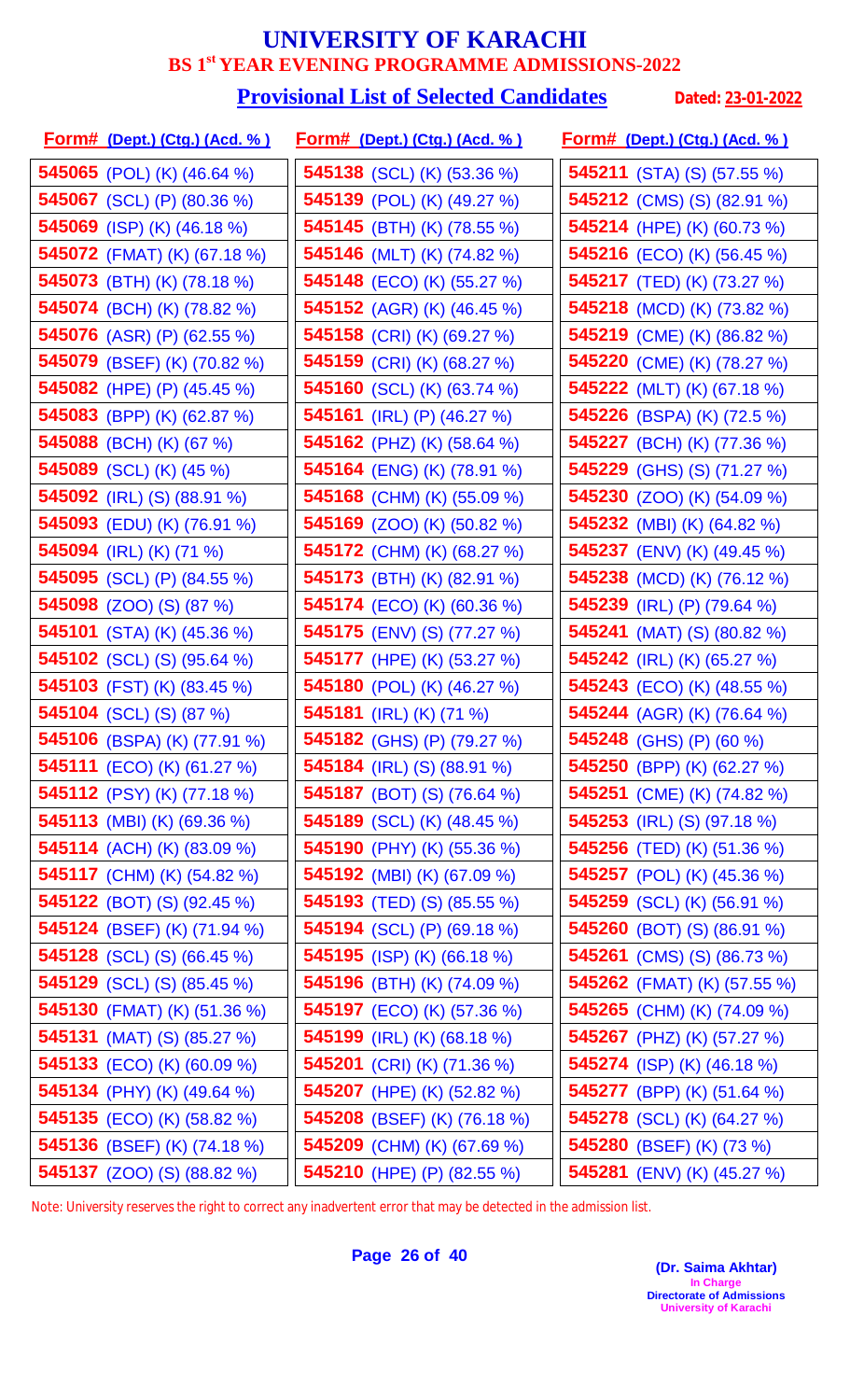#### **Provisional List of Selected Candidates** Dated: 23-01-2022

| <u>Form# (Dept.) (Ctg.) (Acd. % )</u> | <u>Form# (Dept.) (Ctg.) (Acd. %)</u> | <u>Form# (Dept.) (Ctg.) (Acd. %)</u> |
|---------------------------------------|--------------------------------------|--------------------------------------|
| <b>545283</b> (IRL) (S) (87.45 %)     | 545340 (ZOO) (K) (59.91 %)           | <b>545398</b> (ENV) (K) (59.09 %)    |
| <b>545285</b> (ACH) (K) (62.55 %)     | 545341 (BPP) (K) (64 %)              | 545399 (TED) (K) (65.91 %)           |
| 545286 (FMAT) (K) (70.45 %)           | <b>545342</b> (PHY) (K) (64.96 %)    | <b>545400</b> (GHS) (P) (55.73 %)    |
| <b>545289</b> (SCL) (S) (64.09 %)     | <b>545343</b> (EDU) (K) (54.09 %)    | 545402 (MBI) (K) (72.18 %)           |
| 545292 (BSPA) (K) (77.18 %)           | <b>545345</b> (IRL) (S) (87.64 %)    | 545405 (PSY) (K) (71.1 %)            |
| 545294 (MBI) (K) (80.82 %)            | <b>545347</b> (CME) (K) (68.18 %)    | <b>545408</b> (AGR) (S) (73.36 %)    |
| 545295 (FMAT) (K) (67 %)              | 545349 (FST) (K) (82.36 %)           | 545410 (PHZ) (S) (96.64 %)           |
| 545296 (CRI) (K) (76.67 %)            | 545350 (ISP) (K) (46.73 %)           | 545411 (MLT) (K) (69.45 %)           |
| 545297 (POL) (K) (48.18 %)            | <b>545352</b> (MBI) (K) (64.18 %)    | 545412 (CME) (K) (75.09 %)           |
| 545298 (MCD) (K) (77.55 %)            | 545353 (PSY) (K) (83.82 %)           | 545414 (HPE) (K) (48 %)              |
| 545300 (CME) (K) (70.45 %)            | 545354 (CHM) (K) (53.18 %)           | 545416 (IRL) (K) (70.27 %)           |
| <b>545301</b> (ECO) (K) (56.45 %)     | 545355 (BSPA) (K) (84.45 %)          | 545418 (PHY) (K) (52.09 %)           |
| 545302 (PHZ) (K) (53.18 %)            | 545358 (IRL) (K) (48.55 %)           | 545419 (PHY) (K) (62.27 %)           |
| 545305 (PHY) (K) (73.64 %)            | 545359 (ECO) (K) (59.09 %)           | <b>545420</b> (ISP) (K) (64.27 %)    |
| 545306 (CRI) (K) (67.36 %)            | 545360 (FST) (K) (88.55 %)           | 545422 (SCL) (P) (66.69 %)           |
| 545309 (ECO) (K) (58 %)               | 545361 (BSPA) (K) (78.91 %)          | 545423 (CMS) (K) (86 %)              |
| 545311 (PHZ) (K) (56.64 %)            | 545363 (ASR) (P) (83 %)              | <b>545424</b> (MBI) (K) (74.91 %)    |
| 545312 (CRI) (K) (66.36 %)            | <b>545364</b> (CMS) (K) (80.91 %)    | 545425 (ECO) (K) (59 %)              |
| 545313 (GHS) (P) (70.73 %)            | 545365 (MCD) (K) (84.91 %)           | 545427 (PHZ) (K) (56.09 %)           |
| <b>545315</b> (IRL) (S) (87.55 %)     | <b>545366</b> (BOT) (S) (50 %)       | <b>545428</b> (ECO) (K) (56.09 %)    |
| 545317 (BBA) (K) (85.82 %)            | 545368 (IRL) (S) (80.82 %)           | 545429 (CRI) (K) (68.46 %)           |
| 545318 (COM) (K) (77.09 %)            | 545373 (HPE) (K) (62 %)              | 545430 (IRL) (K) (65.73 %)           |
| 545319 (HPE) (P) (47.09 %)            | <b>545374</b> (APH) (K) (60.73 %)    | 545432 (SCL) (P) (74.18 %)           |
| 545320 (MLT) (K) (58.18 %)            | <b>545376</b> (STA) (K) (58.53 %)    | <b>545433</b> (TED) (K) (56.45 %)    |
| <b>545322</b> (ZOO) (S) (85.73 %)     | <b>545377</b> (CRI) (K) (73.35 %)    | <b>545434</b> (SCL) (K) (54.64 %)    |
| <b>545323</b> (SCL) (S) (65.73 %)     | <b>545378</b> (BSEF) (K) (68.96 %)   | <b>545437</b> (PHZ) (K) (61.09 %)    |
| <b>545324</b> (TED) (K) (76.67 %)     | 545380 (MAT) (K) (59.09 %)           | <b>545438</b> (POL) (K) (61.18 %)    |
| <b>545326</b> (BBA) (K) (87.64 %)     | 545381 (IRL) (K) (71 %)              | <b>545441</b> (MLT) (K) (74.18 %)    |
| <b>545327</b> (MCD) (K) (75 %)        | <b>545383</b> (BOT) (S) (72.55 %)    | <b>545442</b> (CMS) (K) (80 %)       |
| <b>545328</b> (MBI) (K) (79.64 %)     | 545384 (BSEF) (K) (70.28 %)          | <b>545444</b> (CHM) (K) (74.64 %)    |
| 545329 (PHZ) (K) (54.09 %)            | <b>545385</b> (TED) (S) (76.82 %)    | 545446 (IRL) (P) (77.09 %)           |
| 545331 (BPP) (K) (59.27 %)            | 545388 (BPP) (K) (56.55 %)           | 545447 (BSEF) (K) (72.27 %)          |
| 545333 (BSPA) (K) (81.09 %)           | 545390 (APH) (P) $(59.18\%)$         | <b>545448</b> (BBA) (K) (90.91 %)    |
| 545334 (BTH) (K) (94.27 %)            | 545391 (ACH) (K) (54.36 %)           | <b>545449</b> (ENV) (K) (59.82 %)    |
| 545336 (PHZ) (K) (76.27 %)            | 545392 (CHM) (K) (53.18 %)           | <b>545450</b> (AGR) (P) (69.82 %)    |
| 545337 (MBI) (K) (83.27 %)            | 545395 (ZOO) (P) (66.55 %)           | 545451 (SCL) (K) (52 %)              |
| 545338 (CHM) (K) (73.18 %)            | 545396 (POL) (K) (55.27 %)           | <b>545452</b> (IRL) (P) (55.27 %)    |
| 545339 (FST) (K) (82.36 %)            | 545397 (POL) (K) (67 %)              | 545454 (MAT) (K) (50.73 %)           |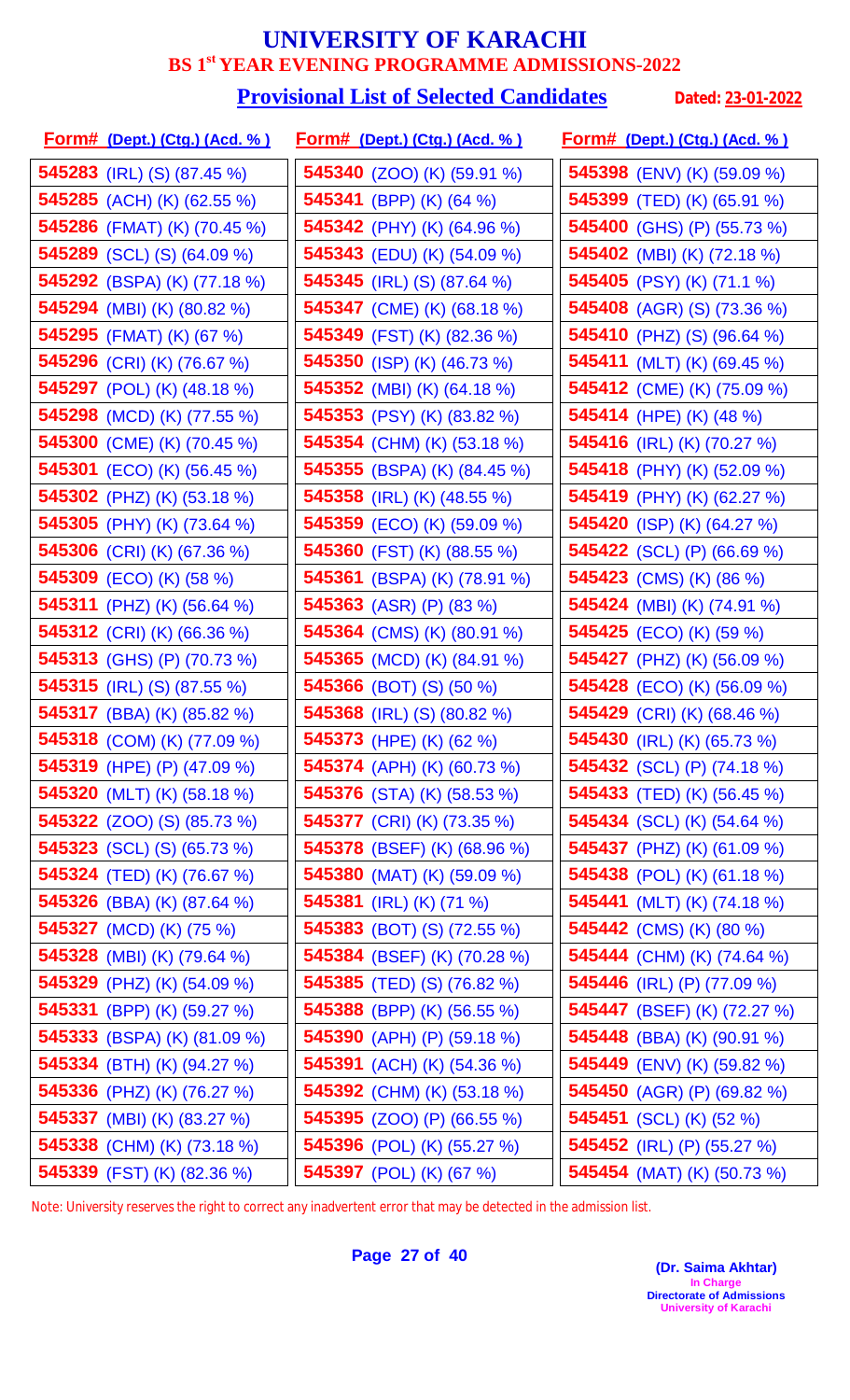#### **Provisional List of Selected Candidates** Dated: 23-01-2022

| <u>Form# (Dept.) (Ctg.) (Acd. %)</u> | <u>Form# (Dept.) (Ctg.) (Acd. %)</u> | <u>Form# (Dept.) (Ctg.) (Acd. %)</u> |
|--------------------------------------|--------------------------------------|--------------------------------------|
| 545458 (SCL) (K) (58.09 %)           | 545565 (ISP) (K) (80.18 %)           | 545653 (CHM) (K) (71.64 %)           |
| 545460 (BBA) (K) (94.64 %)           | 545566 (MBI) (K) (69.91 %)           | 545659 (PSY) (K) (79.82 %)           |
| <b>545462</b> (AGR) (K) (48.55 %)    | 545567 (CHM) (K) (68 %)              | 545660 (ENV) (P) (59.18 %)           |
| 545464 (CME) (K) (89 %)              | <b>545569</b> (ISP) (K) (48.55 %)    | <b>545662</b> (BSPA) (K) (86 %)      |
| <b>545467</b> (POL) (K) (58.09 %)    | <b>545574</b> (ASR) (K) (56.55 %)    | 545663 (GHS) (P) (56.09 %)           |
| 545469 (FMAT) (K) (83 %)             | 545577 (MAT) (K) (60.36 %)           | 545664 (FMAT) (K) (70.7 %)           |
| <b>545473</b> (SCL) (S) (66.73 %)    | 545579 (ECO) (K) (51.82 %)           | 545665 (CMS) (P) (80.45 %)           |
| 545474 (MCD) (K) (75 %)              | 545590 (SCL) (S) (96.64 %)           | 545666 (AGR) (K) (48.27 %)           |
| <b>545475</b> (ASR) (K) (65.91 %)    | 545594 (BSEF) (K) (72.55 %)          | 545669 (ZOO) (K) (50.27 %)           |
| 545476 (EDU) (K) (54.64 %)           | 545595 (ACH) (K) (56.55 %)           | 545671 (CHM) (K) (64 %)              |
| 545481 (POL) (K) (64.73 %)           | 545598 (PHY) (S) (86.18 %)           | <b>545674</b> (BPP) (S) (83.64 %)    |
| 545485 (BSEF) (K) (73.18 %)          | 545599 (TED) (K) (67.91 %)           | <b>545675</b> (BTH) (K) (68.09 %)    |
| 545487 (FMAT) (K) (55.36 %)          | <b>545601</b> (ZOO) (K) (48.91 %)    | 545676 (COM) (K) (81.64 %)           |
| <b>545502</b> (AGR) (S) (84.91 %)    | <b>545603</b> (BOT) (P) (62.73 %)    | <b>545678</b> (FMAT) (K) (61.73 %)   |
| 545508 (AGR) (K) (64.64 %)           | 545604 (ECO) (K) (56.64 %)           | 545679 (BBA) (K) (87 %)              |
| 545519 (IRL) (K) (61.91 %)           | 545608 (SCL) (K) (48.18 %)           | 545681 (POL) (S) (85.27 %)           |
| 545524 (ACH) (K) (58.09 %)           | 545609 (CRI) (K) (71 %)              | 545682 (TED) (K) (56.73 %)           |
| 545525 (BSPA) (K) (72.9 %)           | 545610 (ASR) (K) (52.09 %)           | 545683 (PHY) (K) (55.09 %)           |
| 545528 (ISP) (K) (49.55 %)           | <b>545611</b> (AGR) (S) (65 %)       | 545684 (SCL) (K) (50.91 %)           |
| 545530 (POL) (K) (47.91 %)           | <b>545614</b> (MCD) (K) (75.82 %)    | <b>545694</b> (ECO) (K) (57.45 %)    |
| 545531 (POL) (K) (53.36 %)           | 545615 (ISP) (P) (55.91 %)           | 545695 (POL) (K) (45.45 %)           |
| 545533 (EDU) (K) (52.45 %)           | 545616 (GHS) (K) (58.09 %)           | 545697 (SCL) (K) (46.91 %)           |
| 545534 (BCH) (K) (58.64 %)           | 545617 (BTH) (K) (67.09 %)           | <b>545698</b> (FMAT) (S) (85.45 %)   |
| <b>545537</b> (BCH) (K) (56.64 %)    | 545620 (MCD) (K) (75.82 %)           | 545700 (BCH) (S) (96.91 %)           |
| <b>545538</b> (POL) (K) (63.27 %)    | <b>545623</b> (GHS) (P) (61.09 %)    | 545706 (TED) (K) (53.27 %)           |
| <b>545539</b> (GHS) (K) (45.91 %)    | <b>545625</b> (ZOO) (P) (88.36 %)    | <b>545711</b> (ZOO) (K) (45.55 %)    |
| 545540 (BCH) (K) (57.18 %)           | <b>545626</b> (POL) (K) (48.55 %)    | <b>545712</b> (IRL) (K) (83.45 %)    |
| 545542 (MLT) (K) (66.18 %)           | 545627 (CHM) (K) (80.09 %)           | <b>545714</b> (CHM) (K) (65.18 %)    |
| <b>545545</b> (HPE) (K) (53.18 %)    | 545629 (BOT) (K) $(49.73\%)$         | <b>545715</b> (HPE) (K) (51.18 %)    |
| 545546 (ISP) (S) (91.82 %)           | 545630 (MAT) (K) (53.18 %)           | 545720 (MCD) (K) (80.73 %)           |
| 545547 (APH) (K) (63.18 %)           | 545633 (POL) (K) (57.27 %)           | <b>545730</b> (POL) (K) (61.18 %)    |
| 545548 (APH) (K) (75 %)              | 545635 (CHM) (S) (66 %)              | <b>545731</b> (ZOO) (S) (70.09 %)    |
| 545549 (CME) (K) (76.36 %)           | 545640 (ZOO) (K) (53.91 %)           | <b>545734</b> (STA) (K) (45.55 %)    |
| 545553 (ENV) (S) (84.82 %)           | 545645 (CRI) (K) (78.73 %)           | <b>545736</b> (AGR) (K) (49.64 %)    |
| <b>545555</b> (FMAT) (S) (68.09 %)   | <b>545648</b> (ECO) (K) (66.45 %)    | <b>545737</b> (POL) (K) (56.09 %)    |
| 545556 (ENV) (K) (46 %)              | 545649 (POL) (K) (53.36 %)           | <b>545738</b> (PSY) (K) (74.45 %)    |
| <b>545561</b> (ZOO) (K) (65.91 %)    | 545650 (ENV) (P) (77.55 %)           | 545739 (BCH) (K) (68.82 %)           |
| 545564 (HPE) (K) (50.27 %)           | 545652 (BSEF) (K) (67.18 %)          | 545740 (EDU) (K) (49.55 %)           |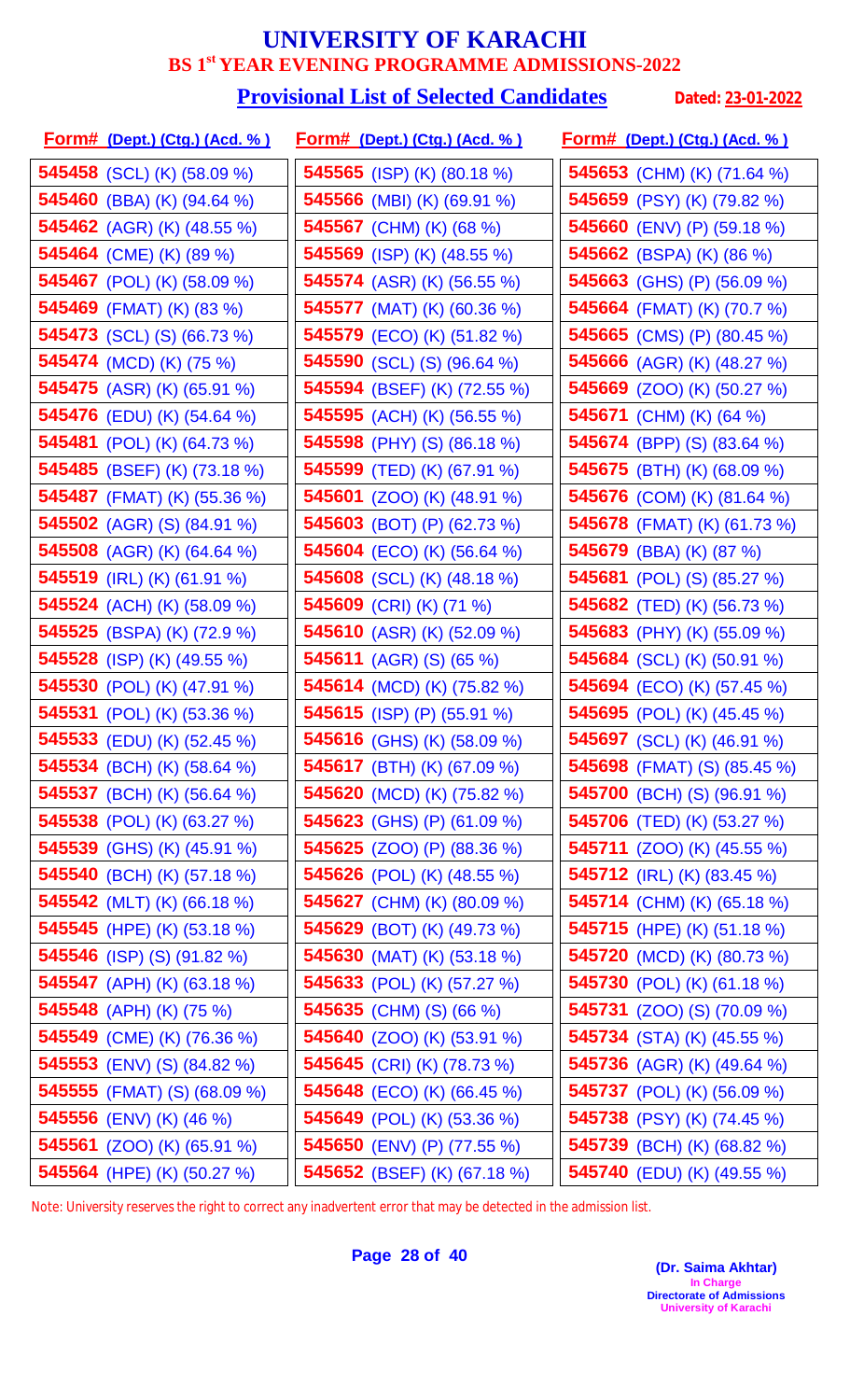#### **Provisional List of Selected Candidates** Dated: 23-01-2022

| <u>Form# (Dept.) (Ctg.) (Acd. %)</u> | <u>Form# (Dept.) (Ctg.) (Acd. %)</u> | <u>Form# (Dept.) (Ctg.) (Acd. %)</u> |
|--------------------------------------|--------------------------------------|--------------------------------------|
| <b>545741</b> (POL) (K) (61.82 %)    | 545835 (POL) (K) (48.18 %)           | 545906 (SCL) (K) (47.36 %)           |
| 545742 (FMAT) (K) (64.26 %)          | 545836 (CME) (K) (77.18 %)           | <b>545908</b> (ISP) (S) (80.91 %)    |
| 545750 (PHZ) (K) (64.64 %)           | 545839 (CMS) (K) (79.97 %)           | 545910 (MAT) (K) (59.18 %)           |
| <b>545753</b> (ENG) (K) (60.91 %)    | <b>545844</b> (IRL) (P) (72.91 %)    | 545912 (PSY) (K) (69.27 %)           |
| 545756 (ZOO) (K) (49.73 %)           | <b>545845</b> (ZOO) (P) (51.82 %)    | 545913 (SCL) (K) (47.36 %)           |
| 545760 (PSY) (K) (68.45 %)           | <b>545846</b> (FMAT) (K) (66.45 %)   | <b>545914</b> (POL) (K) (50.45 %)    |
| 545761 (BTH) (K) (78.91 %)           | 545848 (ZOO) (P) (55.18 %)           | 545917 (MCD) (K) (76.27 %)           |
| 545762 (PHY) (K) (49.64 %)           | 545849 (BSEF) (K) (65.71 %)          | 545919 (BTH) (K) (73.09 %)           |
| 545764 (PHZ) (K) (61.73 %)           | 545850 (CRI) (K) (76.36 %)           | 545921 (HPE) (S) (73 %)              |
| 545766 (CRI) (K) (82.45 %)           | 545854 (HPE) (P) (71 %)              | <b>545922</b> (POL) (K) (45.45 %)    |
| 545768 (FMAT) (K) (60 %)             | 545856 (STA) (K) (46.18 %)           | 545924 (BPP) (K) (51.91 %)           |
| <b>545771</b> (CRI) (K) (78.91 %)    | 545858 (CME) (K) (68.2 %)            | 545926 (BSPA) (K) (77.91 %)          |
| 545775 (HPE) (K) (62.18 %)           | 545860 (BCH) (K) (78.36 %)           | 545927 (COM) (K) (82.82 %)           |
| 545777 (IRL) (K) (75 %)              | 545861 (ENG) (K) (63.55 %)           | 545928 (CRI) (K) (71.1 %)            |
| 545781 (POL) (K) (60 %)              | 545864 (CMS) (K) (78.27 %)           | 545929 (STA) (K) (64.71 %)           |
| 545782 (CHM) (K) (57.27 %)           | 545868 (APH) (K) (48.45 %)           | 545930 (TED) (K) (61.73 %)           |
| 545786 (BCH) (K) (87.64 %)           | 545869 (SCL) (P) (67.18 %)           | <b>545931</b> (BPP) (K) (51.64 %)    |
| 545787 (BCH) (K) (82.82 %)           | <b>545871</b> (POL) (K) (50.18 %)    | <b>545932</b> (TED) (S) (88.91 %)    |
| 545791 (MAT) (K) (51.82 %)           | <b>545872</b> (STA) (K) (60 %)       | <b>545933</b> (ENG) (K) (79.64 %)    |
| 545792 (HPE) (K) (56.36 %)           | 545874 (ACH) (K) (74.91 %)           | 545934 (COM) (K) (82 %)              |
| 545793 (URD) (K) (45.91 %)           | 545875 (BSEF) (K) (71.27 %)          | 545935 (MBI) (K) (62.55 %)           |
| 545797 (COM) (K) (75.09 %)           | 545876 (FST) (K) (85 %)              | 545936 (URD) (K) (47.91 %)           |
| <b>545798</b> (ECO) (K) (49.55 %)    | 545877 (ECO) (K) (60.36 %)           | 545937 (CRI) (K) (66.45 %)           |
| <b>545799</b> (ASR) (K) (50.64 %)    | <b>545878</b> (CRI) (K) (66.27 %)    | <b>545938</b> (BCH) (K) (54 %)       |
| 545800 (ENG) (K) (68.09 %)           | 545879 (STA) (K) (47.27 %)           | <b>545940</b> (BCH) (K) (55.45 %)    |
| <b>545802</b> (BOT) (K) (50.18 %)    | 545880 (APH) (P) $(45.09\%)$         | <b>545941</b> (ENV) (K) (66 %)       |
| 545803 (BCH) (K) (45.45 %)           | <b>545881</b> (MBI) (K) (69.27 %)    | 545942 (ENG) (K) (77.91 %)           |
| 545804 (FST) (K) (90.09 %)           | <b>545882</b> (HPE) (K) (45.36 %)    | <b>545946</b> (SCL) (S) (94.64 %)    |
| <b>545807</b> (ENG) (K) (86 %)       | <b>545884</b> (ECO) (K) (64.73 %)    | <b>545948</b> (SCL) (K) (63.18 %)    |
| 545811 (IRL) (K) (68.18 %)           | 545885 (HPE) (K) (67.09 %)           | 545949 (COM) (K) (80.09 %)           |
| 545812 (IRL) (K) (91.27 %)           | <b>545888</b> (ZOO) (S) (68.45 %)    | 545952 (COM) (K) (75 %)              |
| <b>545813</b> (ACH) (K) (59.27 %)    | <b>545889</b> (GHS) (S) (83.09 %)    | 545954 (ACH) (K) (72 %)              |
| <b>545817</b> (ZOO) (P) (64.18 %)    | <b>545891</b> (ISP) (K) (46.18 %)    | 545958 (HPE) (S) (70 %)              |
| 545818 (AGR) (K) (59.09 %)           | 545892 (PSY) (K) (86.36 %)           | <b>545959</b> (TED) (S) (85.45 %)    |
| 545820 (CMS) (K) (78.91 %)           | <b>545896</b> (BSPA) (K) (82 %)      | <b>545960</b> (ECO) (K) (59.09 %)    |
| 545822 (HPE) (K) (56.55 %)           | 545897 (BOT) (K) (48.45 %)           | 545961 (BSEF) (K) (67.85 %)          |
| 545825 (ENG) (K) (75.09 %)           | 545900 (MCD) (K) (73.18 %)           | <b>545962</b> (ECO) (K) (57.55 %)    |
| 545831 (CRI) (K) (66.27 %)           | 545902 (BTH) (K) (85.82 %)           | 545963 (ECO) (K) (51.27 %)           |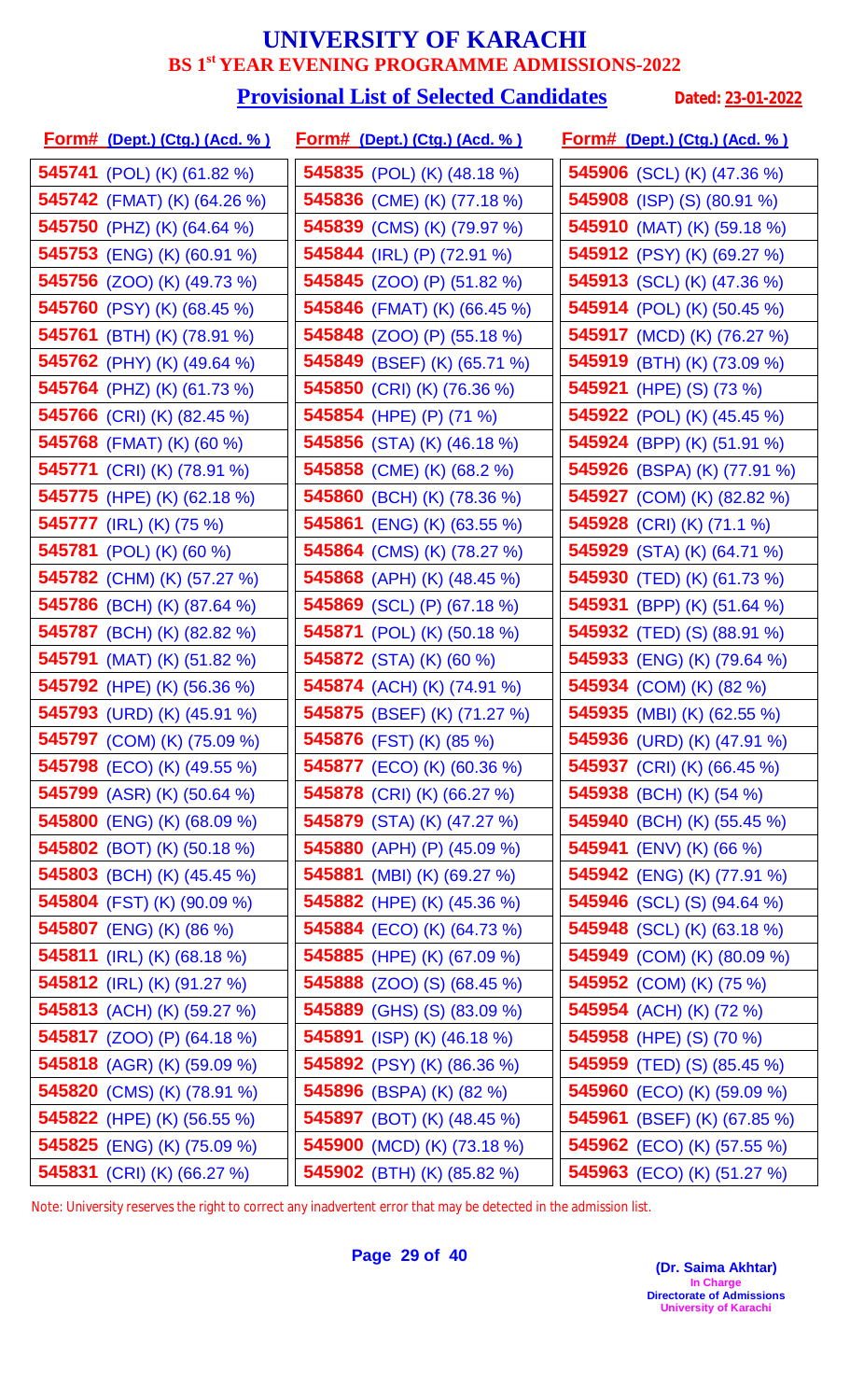#### **Provisional List of Selected Candidates** Dated: 23-01-2022

| <u>Form# (Dept.) (Ctg.) (Acd. % )</u> | <u>Form# (Dept.) (Ctg.) (Acd. %)</u> | <u>Form# (Dept.) (Ctg.) (Acd. %)</u> |
|---------------------------------------|--------------------------------------|--------------------------------------|
| <b>545965</b> (BBA) (K) (86 %)        | 546036 (BOT) (K) (50.18 %)           | 546100 (EDU) (K) (54.09 %)           |
| <b>545966</b> (GHS) (K) (46.09 %)     | 546037 (PHZ) (P) (52.18 %)           | 546101 (ACH) (K) (80.82 %)           |
| 545967 (BSEF) (K) (82 %)              | 546038 (ACH) (K) (61.09 %)           | 546103 (CRI) (K) (68.9 %)            |
| 545970 (ENG) (K) (95.82 %)            | 546039 (CRI) (K) (67.91 %)           | 546104 (CRI) (K) (82.09 %)           |
| 545971 (AGR) (S) (78.45 %)            | 546040 (PSY) (K) (79.73 %)           | 546105 (PHZ) (K) (47.18 %)           |
| 545973 (PSY) (K) (87.64 %)            | <b>546041</b> (ZOO) (S) (86.73 %)    | 546106 (PHZ) (K) $(49.55\%)$         |
| 545974 (SCL) (K) (53.91 %)            | 546042 (ASR) (K) (56.45 %)           | 546108 (MLT) (K) (56.36 %)           |
| 545975 (PHZ) (K) (54.45 %)            | <b>546043</b> (ZOO) (S) (76.36 %)    | 546109 (POL) (K) (46.45 %)           |
| 545976 (ENV) (P) (77 %)               | <b>546044</b> (ECO) (K) (57.45 %)    | <b>546110</b> (ECO) (K) (59.18 %)    |
| 545977 (POL) (K) (50.09 %)            | 546046 (ACH) (K) (75.82 %)           | <b>546111</b> (FMAT) (K) (52.45 %)   |
| 545978 (ACH) (K) (58.55 %)            | 546050 (ISP) (K) (50 %)              | <b>546112</b> (ZOO) (K) (53.36 %)    |
| 545981 (CMS) (K) (74.09 %)            | 546051 (PSY) (K) (79.91 %)           | <b>546113</b> (MCD) (K) (78.27 %)    |
| 545983 (ECO) (K) (53.36 %)            | 546052 (PSY) (K) (76.36 %)           | 546114 (POL) (K) (75.09 %)           |
| <b>545984</b> (BPP) (S) (76.18 %)     | <b>546053</b> (FMAT) (K) (56.09 %)   | <b>546115</b> (FMAT) (K) (70.18 %)   |
| 545985 (COM) (K) (75.82 %)            | 546056 (BSPA) (K) (79 %)             | 546116 (FMAT) (K) (55 %)             |
| 545987 (ACH) (K) (73.82 %)            | 546057 (BSPA) (K) (81 %)             | <b>546117</b> (GHS) (K) (45.27 %)    |
| 545988 (MCD) (K) (80.82 %)            | 546058 (CHM) (K) (53.18 %)           | <b>546118</b> (CMS) (K) (81.55 %)    |
| 545992 (MLT) (K) (66.18 %)            | 546059 (POL) (K) (58.73 %)           | <b>546119</b> (ENV) (P) (55.45 %)    |
| 545993 (ACH) (K) (74.91 %)            | 546060 (EDU) (K) (62 %)              | 546120 (BSEF) (K) (76.91 %)          |
| 545994 (APH) (K) (66.18 %)            | 546061 (CRI) (K) (65.64 %)           | <b>546121</b> (BBA) (K) (85.82 %)    |
| 545996 (PSY) (K) (77.82 %)            | 546063 (FMAT) (K) (56.09 %)          | 546125 (BTH) (K) (74.09 %)           |
| 545998 (FMAT) (K) (57.09 %)           | <b>546068</b> (ZOO) (S) (79.18 %)    | 546126 (HPE) (P) (73.36 %)           |
| 545999 (ACH) (K) (79.64 %)            | 546070 (CMS) (K) (83.82 %)           | <b>546127</b> (ECO) (K) (46.55 %)    |
| 546000 (ISP) (K) (76.91 %)            | 546072 (MBI) (K) (63.09 %)           | <b>546130</b> (IRL) (K) (83.36 %)    |
| <b>546001</b> (ACH) (K) (69.91 %)     | <b>546075</b> (BCH) (K) (48.45 %)    | 546131 (GHS) (K) (70 %)              |
| <b>546004</b> (ENV) (K) (61.55 %)     | <b>546076</b> (HPE) (K) (75.82 %)    | 546135 (PSY) (K) (70.4 %)            |
| 546005 (ZOO) (K) (50.45 %)            | 546077 (CHM) (K) (56.18 %)           | <b>546138</b> (ECO) (K) (46.45 %)    |
| 546009 (APH) (K) (48.45 %)            | <b>546079</b> (PSY) (K) (81.36 %)    | 546139 (URD) (K) (46.18 %)           |
| <b>546011</b> (AGR) (K) (48.18 %)     | <b>546084</b> (GHS) (K) (46.36 %)    | 546140 (MCD) (K) (71.88 %)           |
| 546012 (AGR) (K) (47.91 %)            | 546088 (APH) (K) (59.18 %)           | 546142 (HPE) (S) (86.91 %)           |
| <b>546014</b> (AGR) (K) (50.18 %)     | <b>546089</b> (ECO) (K) (47.36 %)    | <b>546144</b> (PHY) (S) (80.27 %)    |
| 546015 (COM) (K) (75 %)               | 546090 (PSY) (K) (86.82 %)           | 546145 (BTH) (K) (69.36 %)           |
| <b>546018</b> (EDU) (K) (57.45 %)     | 546091 (BSPA) (K) (79.18 %)          | 546147 (ENG) (K) (60.09 %)           |
| 546019 (PHY) (K) (70.27 %)            | 546093 (POL) (K) (52.55 %)           | <b>546148</b> (ACH) (K) (85.82 %)    |
| 546020 (GHS) (P) (51.91 %)            | <b>546095</b> (ECO) (K) (56.55 %)    | 546149 (FST) (K) (91 %)              |
| 546023 (ECO) (K) (56.45 %)            | 546097 (ECO) (K) (56.09 %)           | 546150 (IRL) (K) (74.91 %)           |
| 546032 (PHZ) (K) (53.36 %)            | 546098 (ECO) (K) (51.91 %)           | <b>546152</b> (BPP) (P) (67.45 %)    |
| 546035 (APH) (K) (63.45 %)            | 546099 (AGR) (K) (55.82 %)           | 546153 (ECO) (K) (48.45 %)           |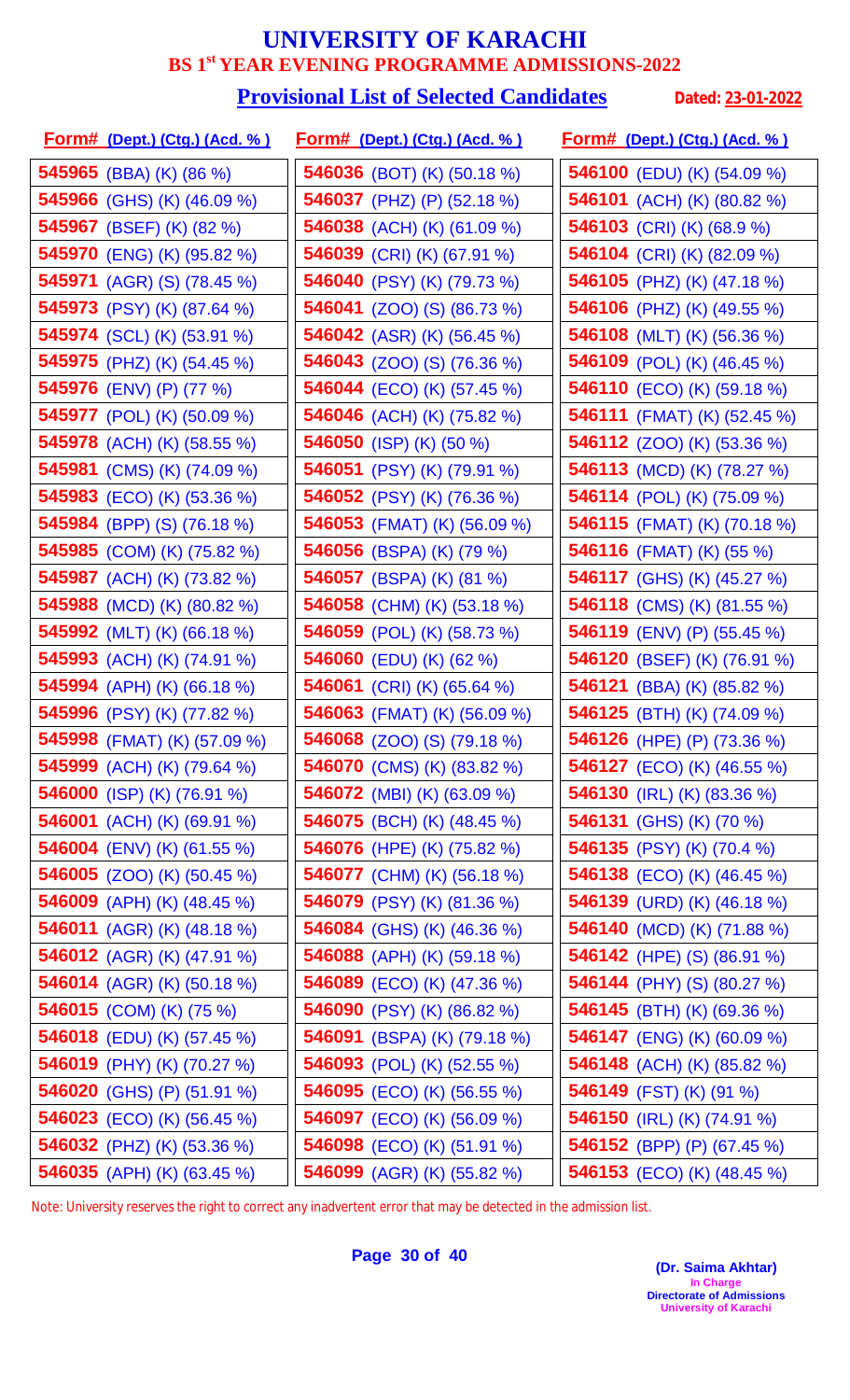#### **Provisional List of Selected Candidates** Dated: 23-01-2022

| <u>Form# (Dept.) (Ctg.) (Acd. %)</u> | <u>Form# (Dept.) (Ctg.) (Acd. %)</u> | <u> Form# (Dept.) (Ctg.) (Acd. % )</u> |
|--------------------------------------|--------------------------------------|----------------------------------------|
| <b>546154</b> (BSEF) (K) (67.18 %)   | <b>546224</b> (MBI) (K) (63.09 %)    | <b>546297</b> (FMAT) (K) (58 %)        |
| <b>546156</b> (FST) (K) (83.45 %)    | <b>546230</b> (FST) (K) (85.18 %)    | <b>546298</b> (MCD) (K) (80.09 %)      |
| 546157 (PHZ) (K) (65.91 %)           | <b>546232</b> (AGR) (P) (83.45 %)    | 546299 (MLT) (K) (86 %)                |
| 546159 (MCD) (K) (75.73 %)           | <b>546234</b> (POL) (K) (53.36 %)    | 546300 (PHY) (K) (48.18 %)             |
| 546160 (URD) (K) (74.84 %)           | 546235 (APH) (K) (64 %)              | 546302 (FMAT) (K) (52.91 %)            |
| 546161 (HPE) (K) (71 %)              | <b>546237</b> (ASR) (K) (88.91 %)    | <b>546304</b> (MAT) (K) (52.36 %)      |
| <b>546164</b> (ASR) (K) (55.27 %)    | <b>546238</b> (ZOO) (K) (47.73 %)    | 546309 (MCD) (K) (80.48 %)             |
| 546165 (BCH) (K) (77.36 %)           | 546239 (BBA) (K) (90.82 %)           | 546310 (ISP) (S) (84 %)                |
| <b>546168</b> (SCL) (S) (61.09 %)    | <b>546241</b> (BTH) (K) (71.09 %)    | <b>546312</b> (ENV) (S) (96.36 %)      |
| <b>546171</b> (SCL) (K) (51.45 %)    | <b>546242</b> (ENV) (P) (52.82 %)    | 546315 (PHZ) (P) $(63.64\%)$           |
| <b>546173</b> (HPE) (K) (61.09 %)    | 546244 (AGR) (P) (86.55 %)           | 546316 (CRI) (K) (67.91 %)             |
| <b>546174</b> (PHY) (K) (51.45 %)    | 546246 (PHZ) (K) (54.09 %)           | 546319 (CME) (K) (77.73 %)             |
| 546176 (BTH) (K) (78.82 %)           | 546248 (COM) (K) (82.27 %)           | 546321 (ACH) (K) (79.36 %)             |
| 546177 (BCH) (K) (77.36 %)           | 546250 (CMS) (K) (78.18 %)           | <b>546322</b> (PHY) (K) (47.36 %)      |
| 546178 (MCD) (K) (72.55 %)           | 546251 (MLT) (K) (62.45 %)           | <b>546323</b> (POL) (K) (50.82 %)      |
| 546179 (HPE) (K) (57 %)              | 546255 (SCL) (P) (70.64 %)           | <b>546324</b> (ENV) (K) (49.55 %)      |
| 546181 (BBA) (K) (91.27 %)           | 546259 (BSPA) (K) (80.91 %)          | <b>546326</b> (BOT) (K) (58.18 %)      |
| 546182 (HPE) (K) (46.09 %)           | 546260 (CRI) (K) (78.32 %)           | <b>546327</b> (SCL) (S) (79.91 %)      |
| 546183 (IRL) (K) (66.27 %)           | 546261 (CME) (K) (75.09 %)           | 546328 (COM) (K) (75 %)                |
| 546187 (CRI) (K) (70.17 %)           | <b>546264</b> (ECO) (K) (69.82 %)    | 546329 (ACH) (K) (62.27 %)             |
| 546188 (FMAT) (K) (63.09 %)          | 546265 (MAT) (K) (54.36 %)           | 546331 (COM) (K) (78.64 %)             |
| 546190 (BSEF) (K) (68.27 %)          | 546267 (MAT) (S) (89.73 %)           | <b>546332</b> (ENV) (K) (46.18 %)      |
| 546191 (BTH) (K) (77.91 %)           | <b>546269</b> (ECO) (K) (52.36 %)    | <b>546333</b> (ECO) (K) (57.55 %)      |
| <b>546194</b> (MCD) (K) (73.73 %)    | <b>546270</b> (BPP) (S) (84.91 %)    | <b>546336</b> (SCL) (K) (49.09 %)      |
| 546197 (PSY) (K) (69 %)              | <b>546271</b> (ZOO) (S) (78.45 %)    | 546337 (BPP) (K) (46 %)                |
| <b>546201</b> (ECO) (K) (69.18 %)    | <b>546272</b> (ISP) (K) (48.36 %)    | <b>546338</b> (BOT) (P) (67.09 %)      |
| 546202 (BPP) (P) (78.18 %)           | <b>546273</b> (ZOO) (K) (47.73 %)    | <b>546339</b> (PSY) (K) (83.45 %)      |
| 546203 (PSY) (K) (73.82 %)           | <b>546277</b> (ISP) (K) (55.18 %)    | <b>546341</b> (PSY) (K) (84.55 %)      |
| 546204 (ISP) (K) (52 %)              | 546279 (ISP) (K) $(52.36\%)$         | <b>546342</b> (BCH) (K) (65.91 %)      |
| <b>546205</b> (FMAT) (K) (51.45 %)   | <b>546280</b> (TED) (K) (51.91 %)    | <b>546344</b> (PHY) (S) (93.82 %)      |
| 546208 (BTH) (K) (75.09 %)           | <b>546282</b> (CME) (S) (86.55 %)    | 546345 (EDU) (K) (51.27 %)             |
| 546209 (CMS) (K) (78.91 %)           | 546284 (URD) (P) $(77.36\%)$         | 546348 (IRL) (K) $(45.45\%)$           |
| 546210 (CME) (K) (64.91 %)           | 546287 (APH) (K) (78.27 %)           | 546349 (PSY) (K) (80.64 %)             |
| <b>546212</b> (ZOO) (K) (55.73 %)    | <b>546289</b> (CHM) (K) (53.27 %)    | 546351 (APH) (K) (63.09 %)             |
| <b>546218</b> (PHY) (K) (50.36 %)    | <b>546292</b> (ACH) (K) (57.55 %)    | <b>546352</b> (MAT) (K) (60.64 %)      |
| 546219 (SCL) (K) (55.45 %)           | <b>546293</b> (SCL) (P) (62.91 %)    | 546353 (CME) (K) (79 %)                |
| 546221 (PSY) (K) (76.27 %)           | <b>546295</b> (ZOO) (K) (47.09 %)    | 546354 (ENG) (K) (63.18 %)             |
| <b>546223</b> (BOT) (K) (52.73 %)    | <b>546296</b> (BBA) (K) (86 %)       | 546355 (HPE) (K) (54.55 %)             |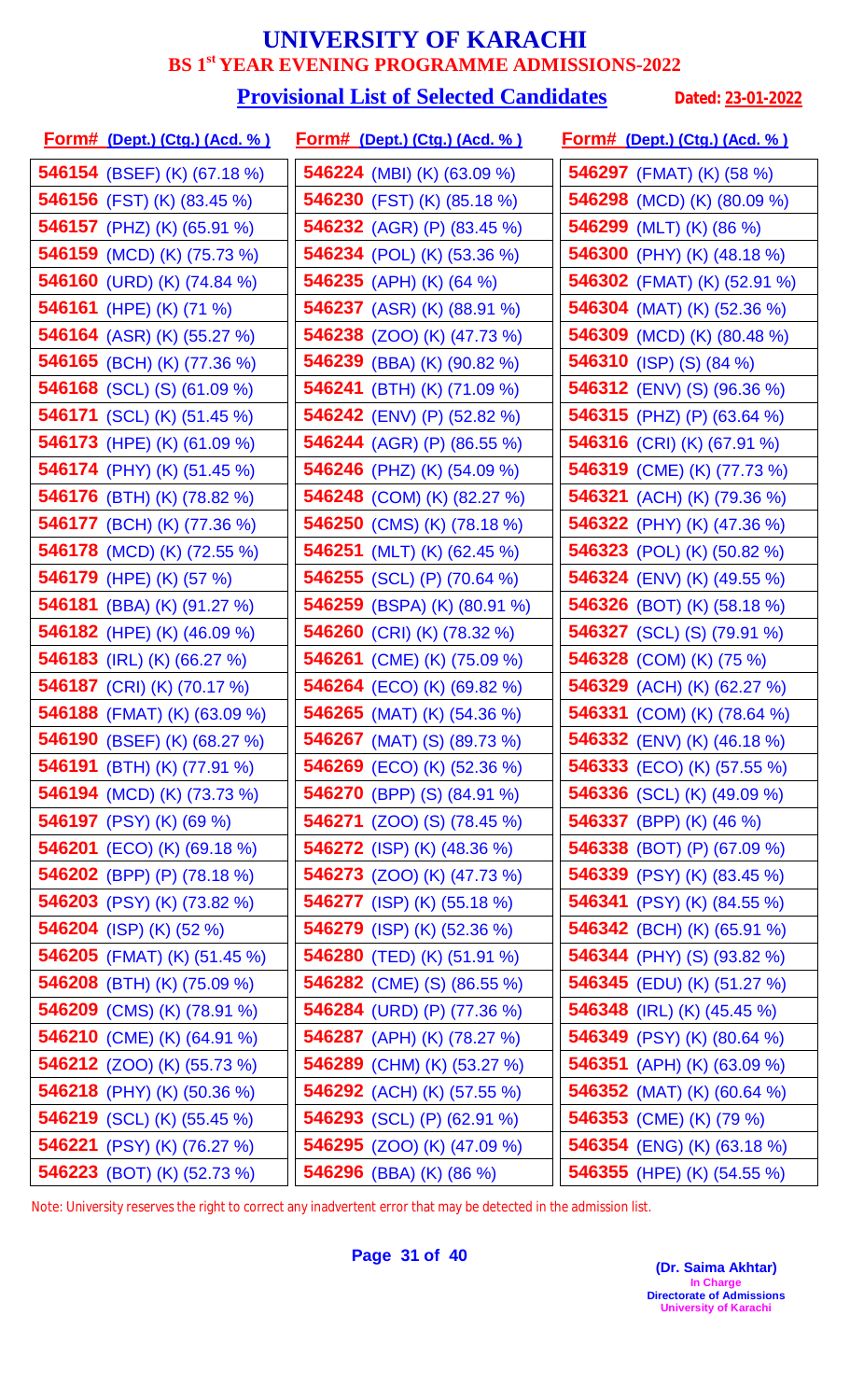#### **Provisional List of Selected Candidates** Dated: 23-01-2022

| <u>Form# (Dept.) (Ctg.) (Acd. % )</u> | <u>Form# (Dept.) (Ctg.) (Acd. %)</u> | <u> Form# (Dept.) (Ctg.) (Acd. % )</u> |
|---------------------------------------|--------------------------------------|----------------------------------------|
| <b>546356</b> (IRL) (K) (67.09 %)     | <b>546418</b> (SCL) (S) (96.36 %)    | 546485 (BBA) (K) (85.42 %)             |
| <b>546361</b> (PHY) (S) (82.09 %)     | 546420 (MCD) (K) (76.29 %)           | 546486 (MLT) (K) (83.91 %)             |
| 546363 (BTH) (K) (80.91 %)            | <b>546421</b> (GHS) (P) (56.82 %)    | 546488 (PHY) (S) (94.64 %)             |
| 546365 (CHM) (K) (61.27 %)            | <b>546422</b> (ACH) (K) (64.45 %)    | 546489 (BCH) (K) (54.36 %)             |
| 546367 (BOT) (K) (48.55 %)            | 546423 (APH) (P) (87.91 %)           | 546494 (STA) (K) (60 %)                |
| 546368 (IRL) (K) $(45.82\%)$          | 546424 (PSY) (K) (80.91 %)           | 546496 (BCH) (K) (62.18 %)             |
| 546369 (TED) (S) (69.18 %)            | 546426 (CMS) (K) (74.09 %)           | 546497 (PHZ) (S) (89 %)                |
| 546370 (ACH) (K) (73.82 %)            | 546431 (ECO) (K) (66.18 %)           | 546499 (MBI) (K) (68 %)                |
| 546371 (MLT) (K) (57.45 %)            | 546432 (ISP) (S) (86 %)              | 546502 (CRI) (K) (70.42 %)             |
| <b>546372</b> (BOT) (P) (49.55 %)     | 546435 (IRL) (K) (69.73 %)           | 546504 (PSY) (K) (78.36 %)             |
| 546373 (CRI) (K) (76.83 %)            | 546436 (HPE) (K) (50.73 %)           | <b>546506</b> (ENG) (K) (63.67 %)      |
| <b>546374</b> (IRL) (P) (68.27 %)     | 546437 (BTH) (K) (74.55 %)           | 546510 (GHS) (P) (80 %)                |
| 546375 (BSEF) (K) (73.73 %)           | 546440 (CMS) (P) (84.09 %)           | <b>546511</b> (IRL) (S) (87.55 %)      |
| 546376 (IRL) (P) (69.18 %)            | 546444 (BCH) (K) (59.91 %)           | <b>546512</b> (BTH) (K) (73.64 %)      |
| 546378 (TED) (K) (56.09 %)            | 546446 (SCL) (K) (47.45 %)           | 546514 (PSY) (K) (81.91 %)             |
| 546380 (FMAT) (K) (68.18 %)           | 546447 (SCL) (K) (45.45 %)           | 546515 (HPE) (S) (63.55 %)             |
| <b>546381</b> (CMS) (P) (89.18 %)     | 546449 (PSY) (K) (70 %)              | <b>546516</b> (ZOO) (S) (79.64 %)      |
| 546382 (ENG) (K) (61.18 %)            | 546451 (MBI) (K) (62.55 %)           | 546517 (CHM) (K) (76.91 %)             |
| 546383 (EDU) (K) (65.27 %)            | 546453 (FMAT) (K) (53.45 %)          | 546518 (BTH) (K) (73 %)                |
| 546384 (APH) (K) (60.27 %)            | 546455 (SCL) (S) (76.18 %)           | 546519 (CMS) (K) (85.82 %)             |
| 546385 (ECO) (K) (73.82 %)            | 546458 (ECO) (K) (69.09 %)           | 546520 (STA) (K) (79.09 %)             |
| 546386 (MLT) (K) (60.73 %)            | <b>546461</b> (BOT) (S) (94.73 %)    | <b>546522</b> (AGR) (S) (96.91 %)      |
| 546387 (CRI) (K) (69.18 %)            | 546462 (FMAT) (K) (59.09 %)          | 546523 (CMS) (K) $(76.55\%)$           |
| 546389 (ISP) (K) (47.27 %)            | 546463 (PHY) (S) (95.64 %)           | <b>546524</b> (CHM) (K) (56.18 %)      |
| 546390 (BCH) (K) (76.27 %)            | 546464 (HPE) (K) (77.55 %)           | <b>546527</b> (GHS) (K) (48.55 %)      |
| <b>546393</b> (AGR) (S) (94.27 %)     | <b>546466</b> (POL) (S) (85.82 %)    | 546529 (HPE) (K) (53.73 %)             |
| <b>546394</b> (ZOO) (K) (58.64 %)     | 546468 (BSEF) (K) (68.27 %)          | <b>546530</b> (PHZ) (K) (65.09 %)      |
| 546398 (CHM) (K) (62.73 %)            | 546469 (EDU) (K) (63.65 %)           | <b>546531</b> (ZOO) (S) (82.27 %)      |
| 546400 (POL) (K) (48.55 %)            | <b>546472</b> (POL) (K) (50.09 %)    | <b>546532</b> (MBI) (K) (83 %)         |
| 546401 (MBI) (K) (66.18 %)            | <b>546473</b> (ENV) (S) (83.82 %)    | <b>546533</b> (ZOO) (S) (97.73 %)      |
| <b>546403</b> (BOT) (S) (94.73 %)     | 546474 (ECO) (K) (51.27 %)           | <b>546536</b> (HPE) (P) (51.09 %)      |
| 546404 (COM) (K) (84.45 %)            | 546475 (TED) (S) (88.09 %)           | 546539 (ENG) (K) (76.73 %)             |
| 546407 (ENG) (K) (78.64 %)            | <b>546476</b> (SCL) (S) (79.91 %)    | 546540 (ASR) (K) (69.18 %)             |
| <b>546409</b> (GHS) (P) (52.73 %)     | 546477 (BCH) (K) (63.73 %)           | 546541 (AGR) (K) (60.36 %)             |
| <b>546413</b> (HPE) (P) (55.45 %)     | 546479 (APH) (K) (52.45 %)           | 546546 (PHZ) (K) (62.55 %)             |
| <b>546414</b> (SCL) (S) (56 %)        | 546481 (EDU) (K) (57.18 %)           | 546549 (CHM) (K) (53.55 %)             |
| 546416 (SCL) (P) (90.91 %)            | 546482 (PHY) (K) (45.64 %)           | <b>546552</b> (STA) (S) (55.82 %)      |
| 546417 (TED) (S) (80.82 %)            | 546484 (SCL) (K) (63.09 %)           | <b>546553</b> (IRL) (S) (87.55 %)      |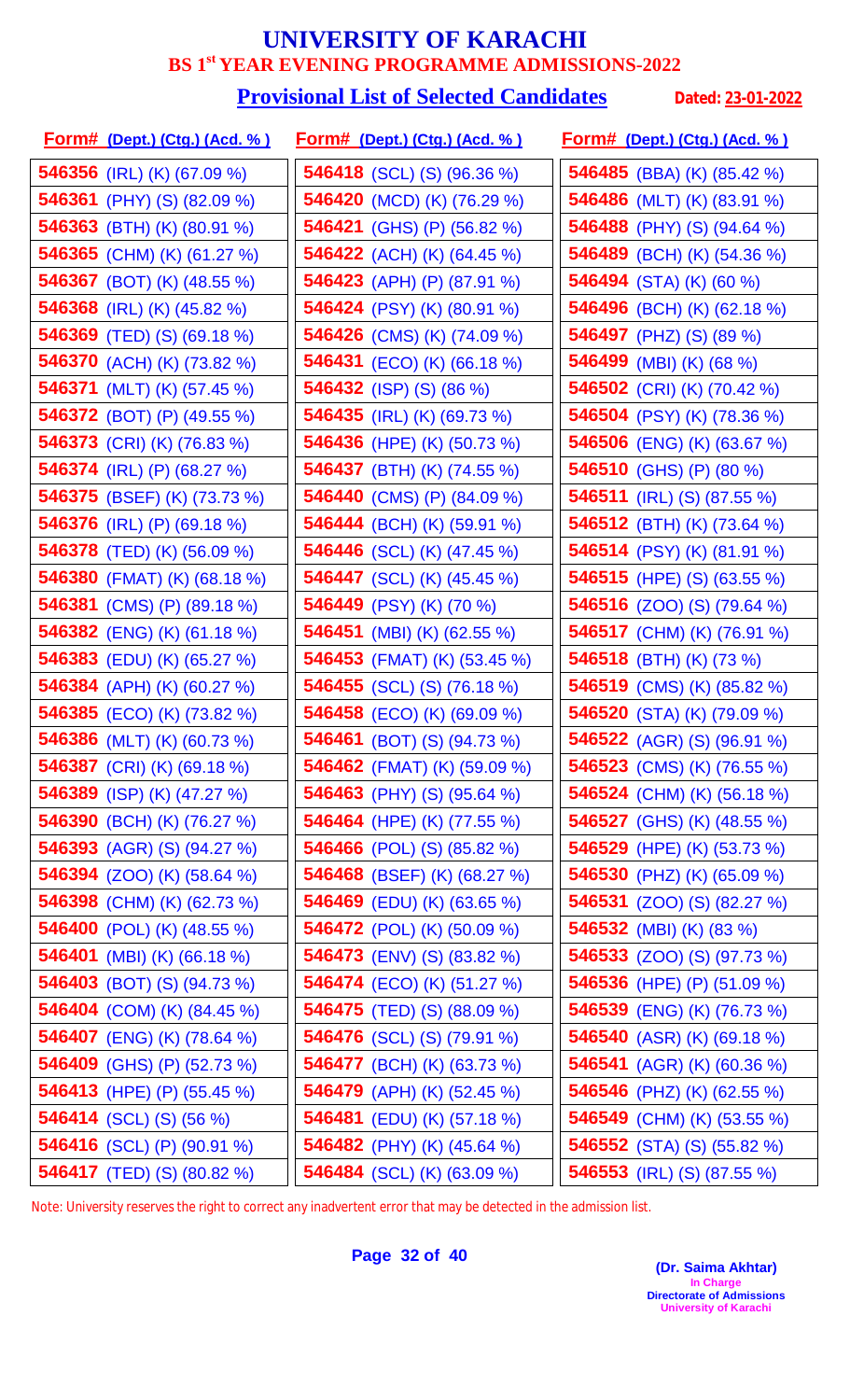#### **Provisional List of Selected Candidates** Dated: 23-01-2022

| <u>Form# (Dept.) (Ctg.) (Acd. %)</u> | <u>Form# (Dept.) (Ctg.) (Acd. %)</u> | <u>Form# (Dept.) (Ctg.) (Acd. %)</u> |
|--------------------------------------|--------------------------------------|--------------------------------------|
| <b>546555</b> (ZOO) (K) (73.09 %)    | 546620 (BSEF) (K) (81.55 %)          | 546699 (CRI) (K) (65.45 %)           |
| 546557 (PSY) (K) (81.09 %)           | 546623 (BTH) (K) (79 %)              | 546704 (CME) (K) (68.73 %)           |
| 546558 (BSPA) (K) (78.82 %)          | 546624 (BSEF) (K) (78.91 %)          | 546705 (BOT) (P) (83 %)              |
| 546559 (BTH) (K) (73 %)              | 546626 (CHM) (K) (71.64 %)           | <b>546709</b> (ECO) (K) (51.91 %)    |
| 546560 (ENG) (K) (60 %)              | 546630 (CMS) (K) (75.82 %)           | 546710 (HPE) (K) (63.27 %)           |
| 546562 (AGR) (K) (71.64 %)           | <b>546631</b> (SCL) (K) (56.91 %)    | <b>546711</b> (EDU) (K) (48.64 %)    |
| 546563 (AGR) (K) (46 %)              | 546632 (ACH) (K) (63.45 %)           | 546712 (CRI) (K) (71.09 %)           |
| 546564 (AGR) (K) (47 %)              | 546633 (POL) (K) (66.18 %)           | 546714 (CRI) (K) (77.55 %)           |
| <b>546565</b> (ZOO) (S) (86.73 %)    | 546634 (PHY) (S) (68.18 %)           | 546715 (FST) (K) (83.91 %)           |
| 546566 (CMS) (K) (74 %)              | <b>546635</b> (ECO) (K) (48.55 %)    | 546716 (ASR) (S) (70.27 %)           |
| 546572 (AGR) (P) (51.82 %)           | <b>546641</b> (ZOO) (S) (92.82 %)    | 546718 (BSEF) (K) (67.18 %)          |
| 546575 (BPP) (K) (70.12 %)           | 546642 (ENV) (K) (62.64 %)           | 546719 (MAT) (K) (72 %)              |
| 546577 (CME) (K) (69.27 %)           | 546645 (APH) (K) (49.64 %)           | 546720 (BCH) (K) (49.27 %)           |
| 546578 (HPE) (S) (58 %)              | 546646 (IRL) (K) (48 %)              | 546721 (STA) (K) $(59.55\%)$         |
| 546579 (STA) (K) (45.36 %)           | <b>546647</b> (ECO) (K) (69.09 %)    | 546724 (CRI) (K) (69.49 %)           |
| 546580 (ENV) (S) (72.82 %)           | 546649 (COM) (K) (82.91 %)           | <b>546726</b> (BBA) (K) (88 %)       |
| <b>546581</b> (STA) (S) (52.09 %)    | <b>546650</b> (ENG) (K) (61.82 %)    | 546727 (CRI) (K) (66.41 %)           |
| <b>546582</b> (MBI) (K) (63.45 %)    | 546653 (IRL) (P) (55 %)              | <b>546728</b> (SCL) (S) (72.7 %)     |
| 546583 (EDU) (K) (73.18 %)           | 546654 (ECO) (K) (61.64 %)           | <b>546730</b> (BOT) (S) (80.09 %)    |
| 546586 (SCL) (S) (49.55 %)           | 546657 (AGR) (K) (47.82 %)           | 546731 (PHY) (K) (51.73 %)           |
| 546587 (HPE) (K) (47.36 %)           | 546658 (ACH) (K) (72.91 %)           | 546733 (ENV) (K) (60 %)              |
| 546588 (MLT) (K) (76.09 %)           | <b>546659</b> (SCL) (S) (73.27 %)    | 546738 (APH) (K) (47.36 %)           |
| 546591 (CRI) (K) (67.09 %)           | <b>546661</b> (SCL) (K) (48.18 %)    | <b>546739</b> (GHS) (P) (56.55 %)    |
| 546593 (SCL) (K) (46.18 %)           | 546662 (SCL) (P) (64.27 %)           | <b>546740</b> (AGR) (K) (52.45 %)    |
| 546594 (ACH) (K) (65.97 %)           | 546663 (IRL) (K) (73 %)              | 546742 (ISP) (K) (51.73 %)           |
| <b>546596</b> (EDU) (K) (49.36 %)    | <b>546664</b> (ECO) (K) (62 %)       | <b>546744</b> (ENG) (K) (68.82 %)    |
| 546601 (HPE) (P) (52.64 %)           | <b>546665</b> (POL) (K) (58.09 %)    | <b>546747</b> (PSY) (K) (80.82 %)    |
| 546602 (MBI) (K) (63.09 %)           | <b>546666</b> (TED) (K) (61.18 %)    | <b>546748</b> (POL) (S) (86.55 %)    |
| 546606 (APH) (K) (67.09 %)           | <b>546667</b> (BBA) (K) (85.91 %)    | <b>546750</b> (ZOO) (S) (86.73 %)    |
| 546607 (ZOO) (P) (71.82 %)           | 546670 (CHM) (K) (79.82 %)           | 546752 (MLT) (K) (72.18 %)           |
| 546609 (EDU) (K) $(49.64\%)$         | 546674 (BSEF) (K) (74.09 %)          | <b>546756</b> (BCH) (K) (71.36 %)    |
| 546611 (ACH) (K) (75.09 %)           | <b>546681</b> (ECO) (K) (67.18 %)    | 546760 (CRI) (K) (67.51 %)           |
| 546612 (FST) (K) (82.91 %)           | <b>546683</b> (ECO) (K) (59.27 %)    | 546761 (SCL) (K) (47 %)              |
| <b>546613</b> (PHY) (K) (45.45 %)    | 546685 (BCH) (K) (63.55 %)           | 546762 (STA) (P) (61 %)              |
| <b>546615</b> (SCL) (S) (71.91 %)    | 546686 (GHS) (P) (72.55 %)           | 546764 (AGR) (K) (76.27 %)           |
| 546616 (BPP) (K) (60.45 %)           | 546687 (IRL) (P) $(64.18\%)$         | 546766 (MBI) (K) (64 %)              |
| 546618 (AGR) (S) (94 %)              | 546690 (POL) (S) (86.36 %)           | <b>546768</b> (SCL) (S) (77.27 %)    |
| <b>546619</b> (SCL) (S) (86.73 %)    | 546698 (HPE) (K) (59.64 %)           | 546772 (SCL) (K) (45.09 %)           |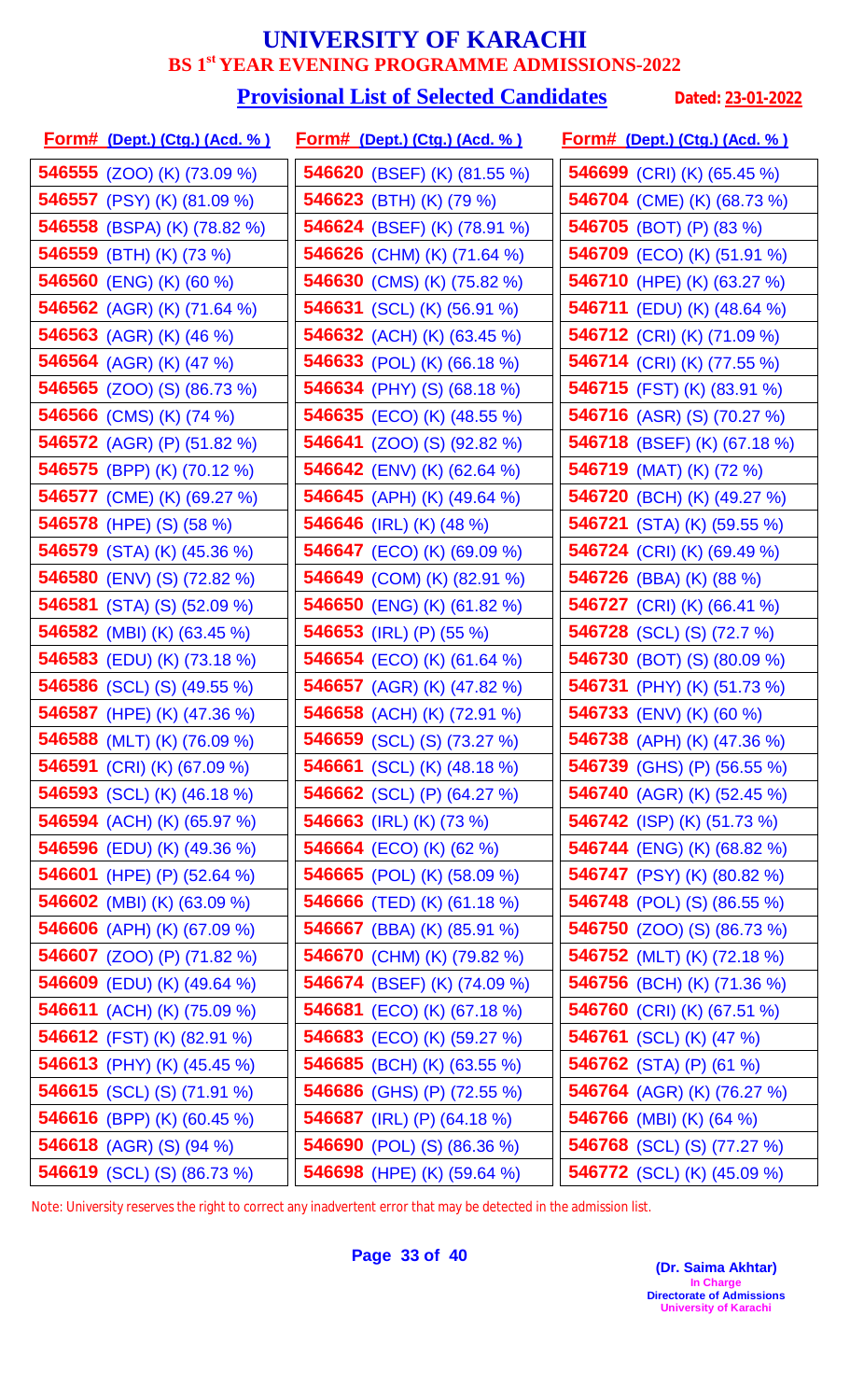#### **Provisional List of Selected Candidates** Dated: 23-01-2022

| <u>Form# (Dept.) (Ctg.) (Acd. %)</u> | <u>Form# (Dept.) (Ctg.) (Acd. %)</u> | <u>Form# (Dept.) (Ctg.) (Acd. % )</u> |
|--------------------------------------|--------------------------------------|---------------------------------------|
| 546775 (MCD) (K) (83.91 %)           | 546853 (PSY) (K) (82.73 %)           | <b>546914</b> (IRL) (K) (73.09 %)     |
| <b>546776</b> (POL) (S) (89.18 %)    | 546854 (CRI) (K) (69.45 %)           | 546915 (EDU) (K) (54.18 %)            |
| 546777 (IRL) (P) (60 %)              | <b>546856</b> (HPE) (K) (54.82 %)    | <b>546916</b> (ISP) (S) (86.73 %)     |
| 546779 (HPE) (P) (86.09 %)           | <b>546862</b> (ZOO) (S) (75.09 %)    | 546917 (CRI) (K) (68.82 %)            |
| 546780 (HPE) (K) (67.91 %)           | 546863 (CHM) (K) (53.18 %)           | 546922 (CRI) (K) (69.35 %)            |
| <b>546781</b> (ENV) (K) (53.18 %)    | 546864 (MCD) (K) (77.18 %)           | <b>546924</b> (TED) (K) (65.27 %)     |
| <b>546782</b> (STA) (K) (48.82 %)    | <b>546865</b> (ECO) (K) (60.36 %)    | <b>546925</b> (ZOO) (P) (56.55 %)     |
| 546783 (GHS) (P) (58.09 %)           | 546867 (ECO) (K) (59.64 %)           | <b>546926</b> (ZOO) (K) (54.91 %)     |
| <b>546785</b> (BPP) (K) (51.45 %)    | 546868 (BTH) (K) (70.91 %)           | 546931 (FMAT) (K) (67.18 %)           |
| 546789 (AGR) (S) (69.64 %)           | 546869 (STA) (P) (60.82 %)           | <b>546933</b> (ENV) (K) (64.82 %)     |
| <b>546790</b> (ECO) (K) (62.55 %)    | <b>546871</b> (AGR) (S) (96.73 %)    | 546935 (AGR) (K) (48.45 %)            |
| <b>546792</b> (MCD) (K) (73.18 %)    | <b>546872</b> (SCL) (K) (68.64 %)    | <b>546937</b> (APH) (K) (63.36 %)     |
| 546794 (BSEF) (K) (73.18 %)          | <b>546873</b> (BOT) (K) (54 %)       | <b>546940</b> (IRL) (S) (91.91 %)     |
| <b>546796</b> (SCL) (S) (58.27 %)    | 546877 (APH) (K) (60.27 %)           | <b>546941</b> (BSEF) (K) (67.18 %)    |
| 546801 (IRL) (K) (73 %)              | 546878 (EDU) (K) (63.27 %)           | 546942 (BSPA) (K) (80.91 %)           |
| 546802 (PHY) (S) (68.09 %)           | 546879 (POL) (K) (45.55 %)           | 546943 (BPP) (P) (67.18 %)            |
| 546811 (BSEF) (K) (72 %)             | 546880 (CRI) (K) (73.62 %)           | 546944 (APH) (K) (64.45 %)            |
| 546813 (STA) (K) (52.64 %)           | 546882 (COM) (K) (75.82 %)           | 546945 (CRI) (K) (67.94 %)            |
| 546815 (MAT) (S) (76.27 %)           | <b>546883</b> (ZOO) (S) (76.64 %)    | 546948 (URD) (S) (68.82 %)            |
| 546819 (SCL) (K) (45.27 %)           | 546885 (STA) (K) (46.27 %)           | 546953 (POL) (S) (87 %)               |
| 546820 (FST) (K) (86.55 %)           | 546887 (STA) (K) (75.16 %)           | 546955 (IRL) (S) (97.18 %)            |
| 546822 (SCL) (K) (53.55 %)           | 546889 (TED) (K) (84.82 %)           | 546956 (PHY) (K) (53.36 %)            |
| 546823 (POL) (K) (55.91 %)           | 546890 (BSPA) (K) (74.48 %)          | <b>546957</b> (FMAT) (P) (69.64 %)    |
| <b>546827</b> (EDU) (K) (78.64 %)    | <b>546891</b> (EDU) (K) (50.73 %)    | 546958 (ECO) (K) (65.18 %)            |
| 546828 (BSPA) (K) (72.42 %)          | 546892 (ENG) (K) (74.09 %)           | 546960 (STA) (K) (69 %)               |
| 546830 (POL) (K) $(48.64\%)$         | <b>546893</b> (SCL) (K) (45.45 %)    | <b>546962</b> (AGR) (K) (56.09 %)     |
| 546831 (AGR) (S) $(81.73\%)$         | 546896 (HPE) (K) (54.09 %)           | 546963 (COM) (K) (76.27 %)            |
| 546832 (MBI) (K) (71.36 %)           | 546898 (ENV) (K) (50.82 %)           | <b>546964</b> (MAT) (K) (52.36 %)     |
| 546833 (CMS) (K) (72.73 %)           | <b>546899</b> (HPE) (K) (47.64 %)    | <b>546965</b> (PHY) (K) (46.55 %)     |
| 546835 (BSPA) (K) (77.45 %)          | 546900 (BSPA) (K) (77.45 %)          | 546971 (BSEF) (K) (71 %)              |
| <b>546838</b> (GHS) (S) (71.82 %)    | 546901 (ACH) (K) (57.91 %)           | <b>546972</b> (ZOO) (K) (58.91 %)     |
| <b>546839</b> (SCL) (S) (84.91 %)    | 546904 (STA) (K) (64.73 %)           | 546976 (ISP) (K) (57.27 %)            |
| 546842 (MBI) (K) (78 %)              | 546905 (CRI) (K) (66.18 %)           | 546979 (CRI) (K) (68.15 %)            |
| 546843 (STA) (K) (51.91 %)           | <b>546906</b> (ENV) (K) (51.45 %)    | <b>546980</b> (ISP) (K) (48.18 %)     |
| 546844 (CRI) (K) (68 %)              | 546910 (ISP) (K) (47.27 %)           | <b>546984</b> (ASR) (K) (69.36 %)     |
| <b>546846</b> (ZOO) (S) (73.45 %)    | 546911 (BPP) (P) (68 %)              | 546987 (SCL) (S) (75.45 %)            |
| 546848 (CRI) (K) (83.82 %)           | <b>546912</b> (FST) (K) (82.36 %)    | 546989 (SCL) (K) (48.27 %)            |
| 546852 (SCL) (K) (48.18 %)           | 546913 (ASR) (S) (82.64 %)           | 546990 (IRL) (K) (77.55 %)            |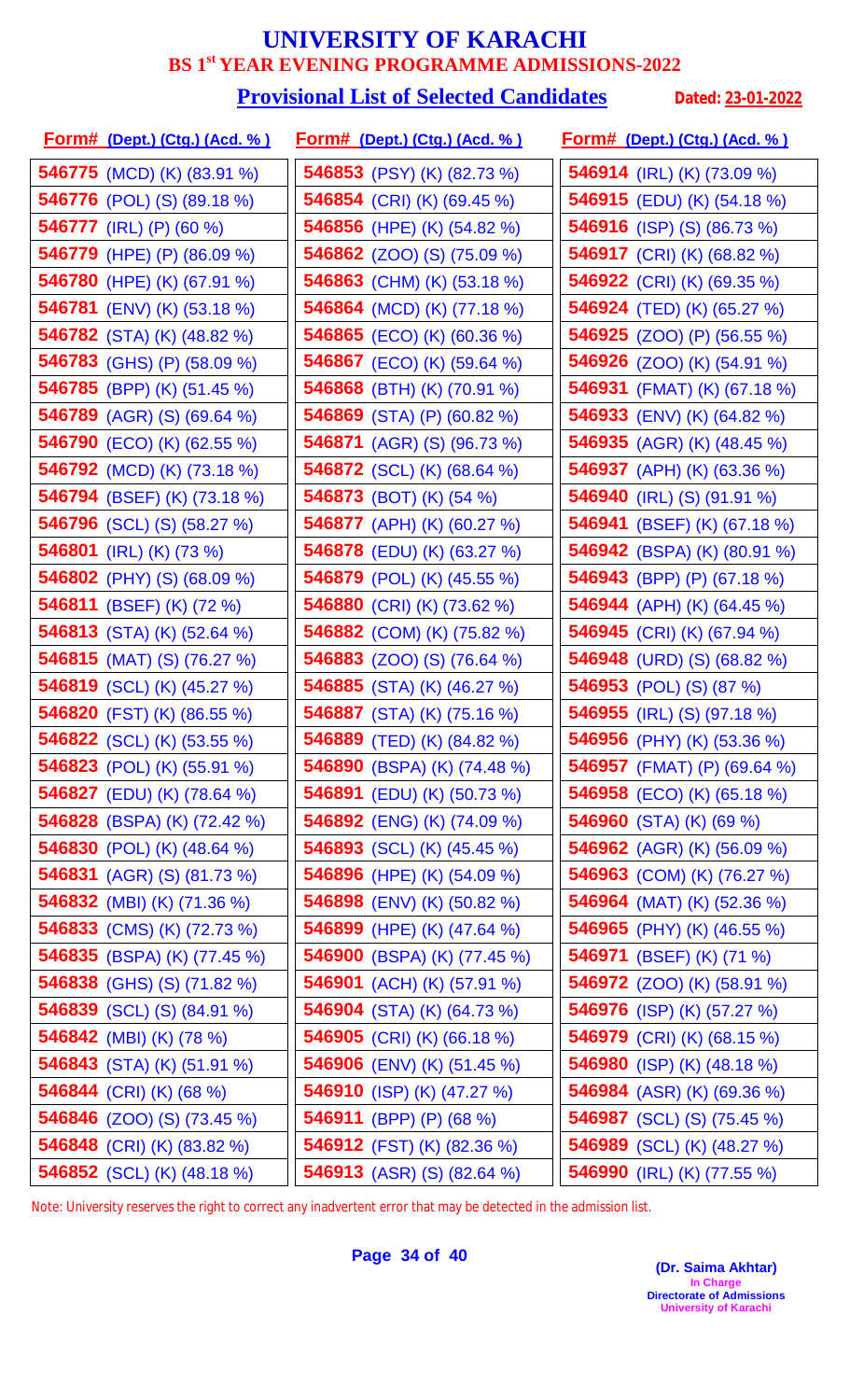# **Provisional List of Selected Candidates** Dated: 23-01-2022

| <u>Form# (Dept.) (Ctg.) (Acd. % )</u> | <u>Form# (Dept.) (Ctg.) (Acd. %)</u> | <u>Form# (Dept.) (Ctg.) (Acd. % )</u> |  |
|---------------------------------------|--------------------------------------|---------------------------------------|--|
| <b>547000</b> (SCL) (S) (84.91 %)     | 547104 (ASR) (K) (50.82 %)           | 547221 (APH) (K) (69.18 %)            |  |
| <b>547004</b> (EDU) (K) (58.17 %)     | <b>547105</b> (FMAT) (K) (65.19 %)   | 547222 (ECO) (K) (69.27 %)            |  |
| 547005 (AGR) (K) (49 %)               | 547106 (APH) (K) (73.82 %)           | <b>547223</b> (POL) (S) (87.09 %)     |  |
| <b>547006</b> (BPP) (K) (47.36 %)     | <b>547107</b> (CME) (K) (77.55 %)    | 547226 (CMS) (K) (77.55 %)            |  |
| 547007 (HPE) (K) (76.55 %)            | 547108 (MCD) (K) (73.26 %)           | <b>547227</b> (MCD) (K) (81 %)        |  |
| 547008 (ECO) (K) (57.27 %)            | 547118 (PSY) (K) (82.91 %)           | <b>547234</b> (FMAT) (K) (54.27 %)    |  |
| 547009 (CMS) (K) (82.27 %)            | 547120 (PSY) (K) (80.18 %)           | 547237 (URD) (P) (63.09 %)            |  |
| 547010 (HPE) (K) (47.45 %)            | <b>547121</b> (IRL) (K) (61.09 %)    | 547241 (MLT) (K) $(62.18\%)$          |  |
| <b>547013</b> (FMAT) (K) (58.55 %)    | 547125 (BTH) (K) (78.36 %)           | 547245 (AGR) (P) (86.91 %)            |  |
| 547015 (SCL) (P) (94.82 %)            | 547129 (BPP) (K) (49.55 %)           | 547248 (CRI) (K) (69 %)               |  |
| 547016 (BSEF) (K) (78.91 %)           | 547132 (POL) (K) (50.82 %)           | 547249 (PHZ) (S) (66.09 %)            |  |
| 547018 (ISP) (P) (50.91 %)            | <b>547143</b> (BTH) (K) (74.91 %)    | <b>547255</b> (SCL) (P) (64.93 %)     |  |
| 547019 (EDU) (K) (60.09 %)            | <b>547148</b> (STA) (K) (49.55 %)    | 547260 (POL) (K) (51.55 %)            |  |
| <b>547022</b> (ZOO) (K) (47.36 %)     | 547153 (POL) (K) (57.27 %)           | <b>547261</b> (CRI) (K) (71.64 %)     |  |
| 547024 (CMS) (K) (76.36 %)            | 547155 (PHY) (S) (95.64 %)           | 547262 (CHM) (K) (63.55 %)            |  |
| 547025 (ENV) (P) (65.91 %)            | <b>547159</b> (ISP) (K) (49.45 %)    | 547263 (IRL) (P) (56.09 %)            |  |
| 547030 (CMS) (K) (90.45 %)            | <b>547164</b> (MBI) (K) (73.09 %)    | <b>547266</b> (IRL) (K) (51.27 %)     |  |
| 547035 (AGR) (K) (46.91 %)            | <b>547166</b> (FMAT) (K) (52.45 %)   | <b>547271</b> (SCL) (K) (48.09 %)     |  |
| 547040 (GHS) (K) (75.58 %)            | 547169 (CHM) (K) (62.55 %)           | 547273 (CRI) (K) (78.91 %)            |  |
| 547043 (GHS) (P) (67.33 %)            | <b>547170</b> (ECO) (K) (66.45 %)    | 547279 (MLT) (K) (71.36 %)            |  |
| 547044 (TED) (K) (61.27 %)            | <b>547172</b> (BOT) (S) (84.55 %)    | 547281 (HPE) (K) (48.55 %)            |  |
| 547048 (ZOO) (P) (54.36 %)            | <b>547174</b> (STA) (K) (53 %)       | 547283 (PHZ) (P) (71.27 %)            |  |
| 547049 (AGR) (S) (50.45 %)            | <b>547175</b> (AGR) (S) (74 %)       | 547288 (MLT) (K) $(63.55\%)$          |  |
| <b>547050</b> (EDU) (K) (49.36 %)     | <b>547180</b> (GHS) (S) (71.27 %)    | <b>547289</b> (ECO) (K) (52.36 %)     |  |
| 547051 (CRI) (K) (70 %)               | <b>547185</b> (ECO) (K) (57.45 %)    | <b>547290</b> (MBI) (K) (69.82 %)     |  |
| 547055 (PSY) (K) (73 %)               | <b>547186</b> (BSPA) (K) (73.79 %)   | <b>547292</b> (MLT) (K) (61.18 %)     |  |
| 547064 (STA) (P) $(45.45\%)$          | 547188 (ECO) (K) (49 %)              | 547295 (ACH) (K) (67.91 %)            |  |
| 547066 (SCL) (P) (69.27 %)            | <b>547192</b> (TED) (K) (58.36 %)    | 547300 (HPE) (K) $(46.27\%)$          |  |
| <b>547069</b> (IRL) (K) (45.82 %)     | 547201 (AGR) (K) (69.04 %)           | <b>547301</b> (GHS) (P) (57.45 %)     |  |
| <b>547072</b> (BCH) (K) (48.91 %)     | 547202 (BPP) (K) (61.06 %)           | <b>547305</b> (TED) (K) (65.18 %)     |  |
| 547073 (MBI) (K) $(64.27%)$           | 547203 (BTH) (K) (74.82 %)           | 547306 (ECO) (K) (70.45 %)            |  |
| 547076 (PSY) (K) (76.18 %)            | 547207 (MAT) (P) (58.55 %)           | 547308 (PHY) (P) (74.82 %)            |  |
| <b>547078</b> (ASR) (K) (59.09 %)     | 547208 (ENG) (K) (60 %)              | 547310 (MBI) (K) (76.36 %)            |  |
| 547084 (PSY) (K) (69.64 %)            | <b>547211</b> (ACH) (K) (60.82 %)    | 547311 $(ZOO)$ (P) $(67.09\%)$        |  |
| <b>547091</b> (BBA) (K) (88.91 %)     | 547212 (HPE) (P) (49.64 %)           | 547314 (URD) (P) $(46.27%)$           |  |
| 547092 (MLT) (K) (63.36 %)            | 547213 (AGR) (K) (54.27 %)           | <b>547315</b> (ZOO) (S) (81.73 %)     |  |
| 547094 (HPE) (P) (47.18 %)            | 547215 (BSEF) (K) (68.27 %)          | 547317 (APH) (K) (59.18 %)            |  |
| 547098 (PHY) (P) (78.45 %)            | 547220 (PHY) (K) (46 %)              | 547320 (FMAT) (P) (87.45 %)           |  |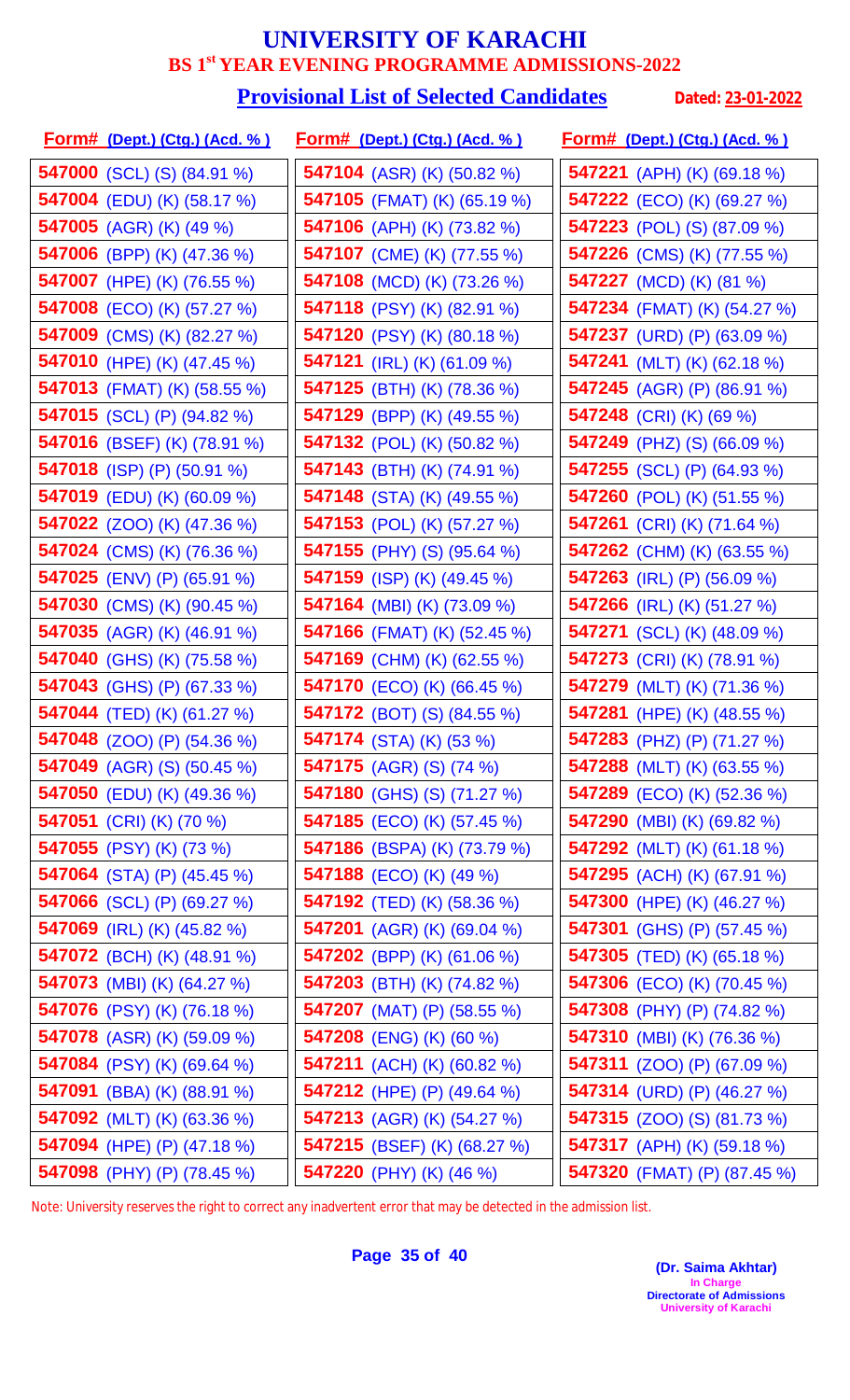#### **Provisional List of Selected Candidates** Dated: 23-01-2022

| <u>Form# (Dept.) (Ctg.) (Acd. % )</u> | <u>Form# (Dept.) (Ctg.) (Acd. %)</u> | <u>Form# (Dept.) (Ctg.) (Acd. % )</u> |
|---------------------------------------|--------------------------------------|---------------------------------------|
| <b>547321</b> (POL) (K) (53.36 %)     | 547437 (GHS) (K) (46 %)              | <b>547537</b> (IRL) (K) (65.91 %)     |
| 547322 (PHZ) (K) (50.82 %)            | <b>547439</b> (SCL) (K) (54.18 %)    | <b>547538</b> (SCL) (S) (85.91 %)     |
| 547324 (MBI) (K) (70.27 %)            | 547445 (PSY) (K) (83 %)              | 547539 (SCL) (P) (77.73 %)            |
| 547328 (IRL) (P) (60.82 %)            | <b>547447</b> (FMAT) (S) (71.73 %)   | 547540 (SCL) (S) (82.27 %)            |
| 547330 (ACH) (K) (69.09 %)            | 547448 (CHM) (K) (72.18 %)           | 547543 (MLT) (K) (61.73 %)            |
| <b>547332</b> (ASR) (K) (55.82 %)     | <b>547449</b> (ECO) (K) (60.36 %)    | <b>547551</b> (MBI) (K) (63.36 %)     |
| <b>547335</b> (ENV) (K) (47.27 %)     | 547450 (CRI) (K) (84.82 %)           | 547552 (CHM) (K) (74.91 %)            |
| 547336 (TED) (K) (60.91 %)            | <b>547452</b> (BTH) (K) (68 %)       | 547554 (BTH) (K) (69.91 %)            |
| 547339 (MAT) (P) (70.36 %)            | 547453 (MLT) (K) (59.27 %)           | 547556 (SCL) (K) (46.09 %)            |
| <b>547340</b> (ZOO) (S) (88.55 %)     | 547456 (BOT) (P) (72.73 %)           | <b>547557</b> (FST) (K) (81.73 %)     |
| <b>547342</b> (ZOO) (S) (86 %)        | 547458 (BBA) (K) (89.36 %)           | 547558 (GHS) (K) (55.09 %)            |
| 547346 (IRL) (K) (67.18 %)            | <b>547461</b> (SCL) (S) (90 %)       | 547560 (FST) (K) (82.27 %)            |
| 547353 (SCL) (K) (57.45 %)            | 547466 (ASR) (P) (50 %)              | 547562 (ACH) (K) (70.91 %)            |
| 547354 (PHZ) (K) (57.27 %)            | <b>547468</b> (BSPA) (K) (83.45 %)   | 547563 (BSEF) (K) (66.09 %)           |
| <b>547357</b> (HPE) (K) (55.18 %)     | 547471 (ISP) (K) (50.64 %)           | 547564 (GHS) (K) (54.55 %)            |
| 547360 (ACH) (K) (56.64 %)            | <b>547476</b> (STA) (P) (62.36 %)    | 547566 (AGR) (P) (61.45 %)            |
| 547362 (IRL) (P) (51.09 %)            | <b>547477</b> (CMS) (K) (82.82 %)    | 547568 (BTH) (K) (69.36 %)            |
| 547373 (ENV) (K) (50.82 %)            | <b>547483</b> (HPE) (K) (65.18 %)    | 547569 (PSY) (K) (71 %)               |
| 547377 (IRL) (P) (64 %)               | 547485 (CHM) (K) (72.18 %)           | 547572 (MAT) (K) (53.64 %)            |
| 547380 (FMAT) (K) (52.55 %)           | 547486 (FMAT) (K) (54.27 %)          | <b>547574</b> (IRL) (S) (94.64 %)     |
| 547389 (ZOO) (K) (57.91 %)            | 547487 (CMS) (K) (82.27 %)           | <b>547575</b> (ECO) (K) (50.36 %)     |
| 547393 (SCL) (K) (46.91 %)            | 547488 (FMAT) (K) (57.27 %)          | 547576 (AGR) (K) (76.18 %)            |
| 547394 (SCL) (S) (70.64 %)            | <b>547491</b> (MAT) (K) (52.36 %)    | <b>547580</b> (BBA) (K) (85.45 %)     |
| <b>547395</b> (COM) (K) (81.64 %)     | <b>547492</b> (COM) (K) (80.91 %)    | 547583 (MBI) (K) (68 %)               |
| 547398 (PSY) (K) (70.45 %)            | <b>547494</b> (IRL) (S) $(94.64\%)$  | 547586 (HPE) (K) (57.27 %)            |
| <b>547399</b> (APH) (S) (81.91 %)     | 547497 (BOT) (S) $(85.27\%)$         | <b>547587</b> (SCL) (S) (56.09 %)     |
| <b>547409</b> (ENV) (P) (52.64 %)     | 547498 (CHM) (K) (62.55 %)           | 547594 (MLT) (K) (72 %)               |
| <b>547410</b> (BBA) (K) (92.27 %)     | <b>547502</b> (MCD) (K) (77 %)       | <b>547595</b> (SCL) (P) (68.91 %)     |
| 547411 (BSEF) (K) (70.29 %)           | 547504 (TED) (K) (50.45 %)           | <b>547599</b> (ECO) (K) (60.09 %)     |
| <b>547414</b> (MAT) (K) (61.27 %)     | <b>547507</b> (BSPA) (K) (73.27 %)   | <b>547601</b> (AGR) (K) (70.36 %)     |
| 547415 (HPE) (K) (53 %)               | 547510 (BBA) (K) (88.91 %)           | 547602 (PSY) (K) (69.55 %)            |
| 547418 (CRI) (K) (66.64 %)            | 547512 (SCL) (K) (47.27 %)           | <b>547606</b> (SCL) (K) (46.92 %)     |
| 547419 (ENG) (K) (65.91 %)            | 547518 (ENG) (K) (72.18 %)           | <b>547607</b> (EDU) (K) (49.36 %)     |
| <b>547422</b> (MBI) (K) (76.27 %)     | 547523 (BCH) (K) (52.45 %)           | 547609 (TED) (K) (66.91 %)            |
| <b>547424</b> (MCD) (K) (84.55 %)     | <b>547528</b> (ENV) (S) (86.82 %)    | <b>547610</b> (POL) (S) (86.55 %)     |
| 547425 (BPP) (K) (62.5 %)             | 547529 (AGR) (K) (60.45 %)           | <b>547612</b> (BOT) (K) (54.82 %)     |
| 547429 (POL) (K) (54.09 %)            | 547530 (BBA) (K) (94 %)              | 547615 (ZOO) (K) (47.45 %)            |
| 547435 (MCD) (K) (74.18 %)            | 547534 (ISP) (K) (65.18 %)           | 547617 (IRL) (S) (96.91 %)            |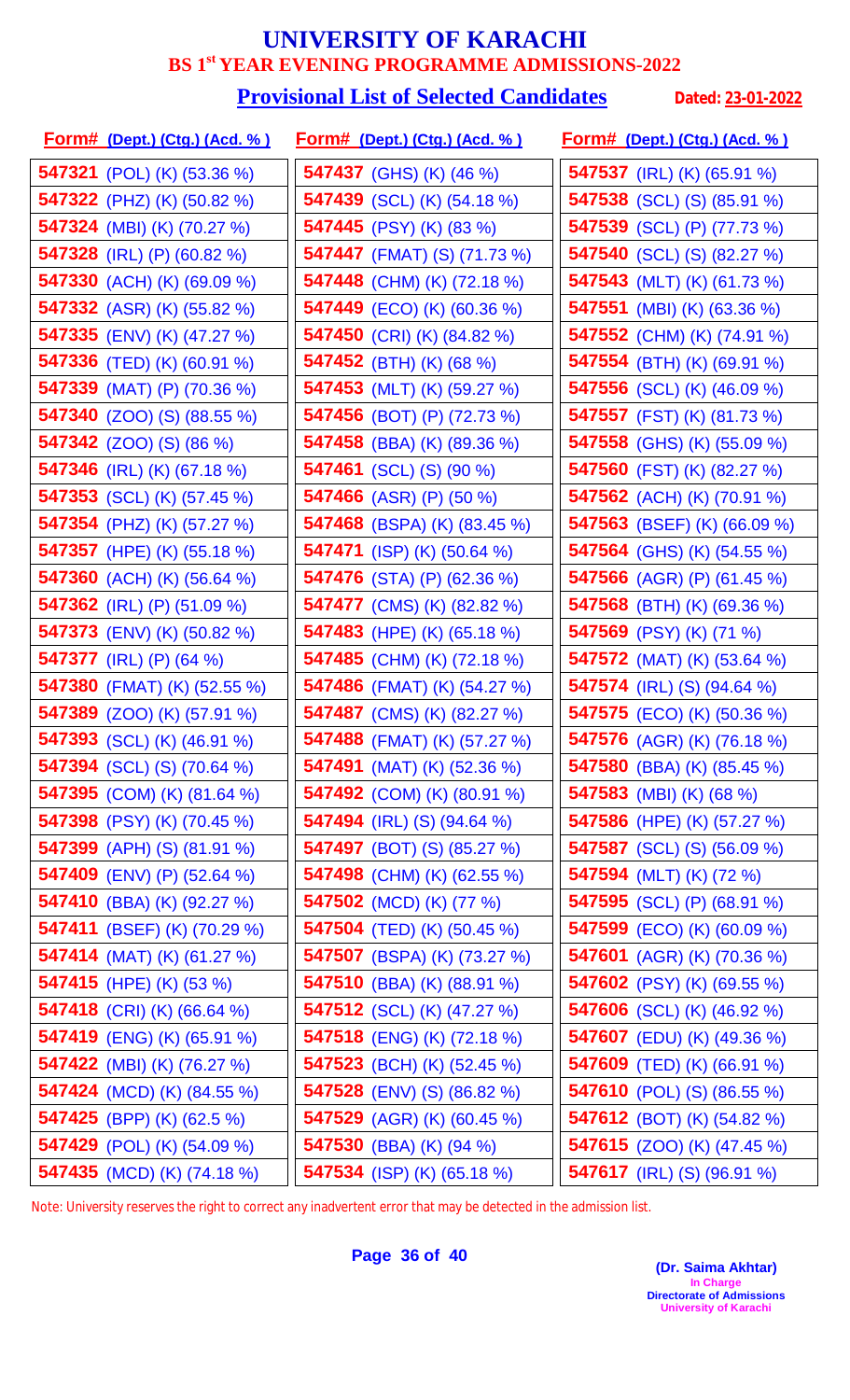#### **Provisional List of Selected Candidates** Dated: 23-01-2022

| <u>Form# (Dept.) (Ctg.) (Acd. % )</u> | <u>Form# (Dept.) (Ctg.) (Acd. %)</u> | <u>Form# (Dept.) (Ctg.) (Acd. % )</u> |
|---------------------------------------|--------------------------------------|---------------------------------------|
| <b>547618</b> (ZOO) (K) (62.55 %)     | <b>547736</b> (PHY) (K) (48.27 %)    | 547829 (HPE) (S) (73.18 %)            |
| 547619 (GHS) (K) (53.27 %)            | <b>547739</b> (MAT) (S) (87.82 %)    | 547830 (POL) (K) (46.45 %)            |
| <b>547620</b> (SCL) (K) (49.36 %)     | 547740 (BSEF) (K) (70.45 %)          | 547831 (CRI) (K) (71.64 %)            |
| <b>547622</b> (PHZ) (K) (61.18 %)     | <b>547741</b> (BBA) (K) (85.27 %)    | <b>547832</b> (AGR) (K) (47.36 %)     |
| <b>547628</b> (GHS) (P) (64.09 %)     | 547744 (ACH) (K) (60 %)              | <b>547833</b> (BOT) (P) (54.36 %)     |
| 547633 (AGR) (P) (65 %)               | <b>547745</b> (HPE) (S) (70 %)       | <b>547835</b> (MBI) (K) (90.64 %)     |
| 547635 (BSEF) (K) (68.26 %)           | 547747 (POL) (K) (45.45 %)           | 547836 (SCL) (K) (47.27 %)            |
| <b>547645</b> (STA) (S) (60.36 %)     | 547750 (SCL) (P) (86.82 %)           | 547839 (SCL) (K) (58.82 %)            |
| 547648 (SCL) (P) (73.27 %)            | 547752 (IRL) (K) (72.91 %)           | 547840 (SCL) (K) (61.27 %)            |
| 547651 (CHM) (K) (56.73 %)            | 547758 (BSEF) (K) (73.09 %)          | <b>547841</b> (ENV) (K) (61.91 %)     |
| <b>547653</b> (IRL) (K) (46.55 %)     | 547761 (PHZ) (K) (50.82 %)           | 547844 (IRL) (K) (66.91 %)            |
| 547659 (URD) (K) (81.36 %)            | <b>547766</b> (EDU) (K) (61.64 %)    | <b>547845</b> (POL) (K) (54.09 %)     |
| 547660 (AGR) (P) (57.27 %)            | 547771 (APH) (K) (49.45 %)           | 547847 (ECO) (K) (56.18 %)            |
| <b>547661</b> (MBI) (K) (71.36 %)     | 547774 (CRI) (K) (71.09 %)           | <b>547851</b> (CRI) (K) (71.36 %)     |
| 547663 (ENG) (K) (77.91 %)            | <b>547775</b> (MBI) (K) (82.36 %)    | 547853 (GHS) (K) (50 %)               |
| 547668 (STA) (K) $(48%)$              | 547780 (POL) (K) (59.27 %)           | 547854 (GHS) (K) (59.27 %)            |
| <b>547672</b> (BOT) (S) (63.64 %)     | <b>547790</b> (ACH) (K) (67.47 %)    | <b>547855</b> (ECO) (K) (58.18 %)     |
| <b>547674</b> (EDU) (K) (56.45 %)     | 547791 (CHM) (K) (64.62 %)           | <b>547857</b> (MAT) (S) (72.55 %)     |
| 547675 (IRL) (S) (87.45 %)            | 547792 (FST) (K) (89.64 %)           | 547859 (IRL) (K) (63.18 %)            |
| 547680 (ASR) (K) (51.45 %)            | 547793 (PHY) (K) (48.45 %)           | 547860 (HPE) (P) (57.18 %)            |
| <b>547682</b> (ECO) (K) (62.91 %)     | 547794 (SCL) (K) (73.09 %)           | <b>547864</b> (POL) (K) (62 %)        |
| <b>547694</b> (SCL) (S) (58.55 %)     | <b>547795</b> (ENV) (K) (50.18 %)    | 547865 (CHM) (K) (56.18 %)            |
| 547701 (IRL) (K) (82.27 %)            | <b>547796</b> (ENG) (K) (64 %)       | <b>547866</b> (SCL) (S) (96.73 %)     |
| <b>547702</b> (POL) (K) (68.82 %)     | <b>547797</b> (HPE) (K) (75.09 %)    | <b>547868</b> (TED) (K) (58.18 %)     |
| 547707 (COM) (K) (75.82 %)            | 547798 (PSY) (K) (78.91 %)           | 547869 (PSY) (K) (72 %)               |
| 547708 (ENV) (P) (72.36 %)            | 547799 (SCL) (K) (47.27 %)           | <b>547876</b> (SCL) (P) (70.09 %)     |
| <b>547716</b> (SCL) (S) (66.27 %)     | 547801 (ECO) (K) (73.73 %)           | <b>547877</b> (MBI) (K) (69.91 %)     |
| 547717 (HPE) (K) (58.73 %)            | <b>547805</b> (BTH) (K) (77.09 %)    | 547878 (EDU) (K) (49.64 %)            |
| <b>547718</b> (SCL) (K) (46.18 %)     | <b>547807</b> (COM) (K) (75 %)       | 547879 (CHM) (K) (83.36 %)            |
| <b>547720</b> (COM) (K) (83.27 %)     | 547808 (SCL) (P) (71.18 %)           | 547884 (ECO) (K) (59.82 %)            |
| <b>547721</b> (PHZ) (K) (62.18 %)     | 547810 (SCL) (K) (51.45 %)           | <b>547886</b> (URD) (K) (75.64 %)     |
| <b>547722</b> (MLT) (K) (62.18 %)     | 547811 (CHM) (K) (53.36 %)           | 547887 (CRI) (K) (65.71 %)            |
| <b>547723</b> (BOT) (P) (73.82 %)     | <b>547812</b> (SCL) (S) (82 %)       | 547888 (PSY) (K) (70.91 %)            |
| 547726 (ACH) (K) (85.82 %)            | <b>547815</b> (PHZ) (K) (49.18 %)    | <b>547890</b> (ZOO) (K) (50 %)        |
| <b>547727</b> (CMS) (K) (85 %)        | 547820 (POL) (K) (51.82 %)           | 547892 (PHZ) (K) (82.91 %)            |
| 547731 (SCL) (K) (46.82 %)            | <b>547823</b> (ECO) (K) (61.36 %)    | <b>547893</b> (TED) (S) (69.18 %)     |
| 547734 (ZOO) (P) (71.73 %)            | 547824 (ECO) (K) (60.82 %)           | 547894 (MAT) (K) (65.09 %)            |
| 547735 (TED) (K) (57.62 %)            | 547828 (BBA) (K) (86.91 %)           | 547895 (PSY) (K) (82 %)               |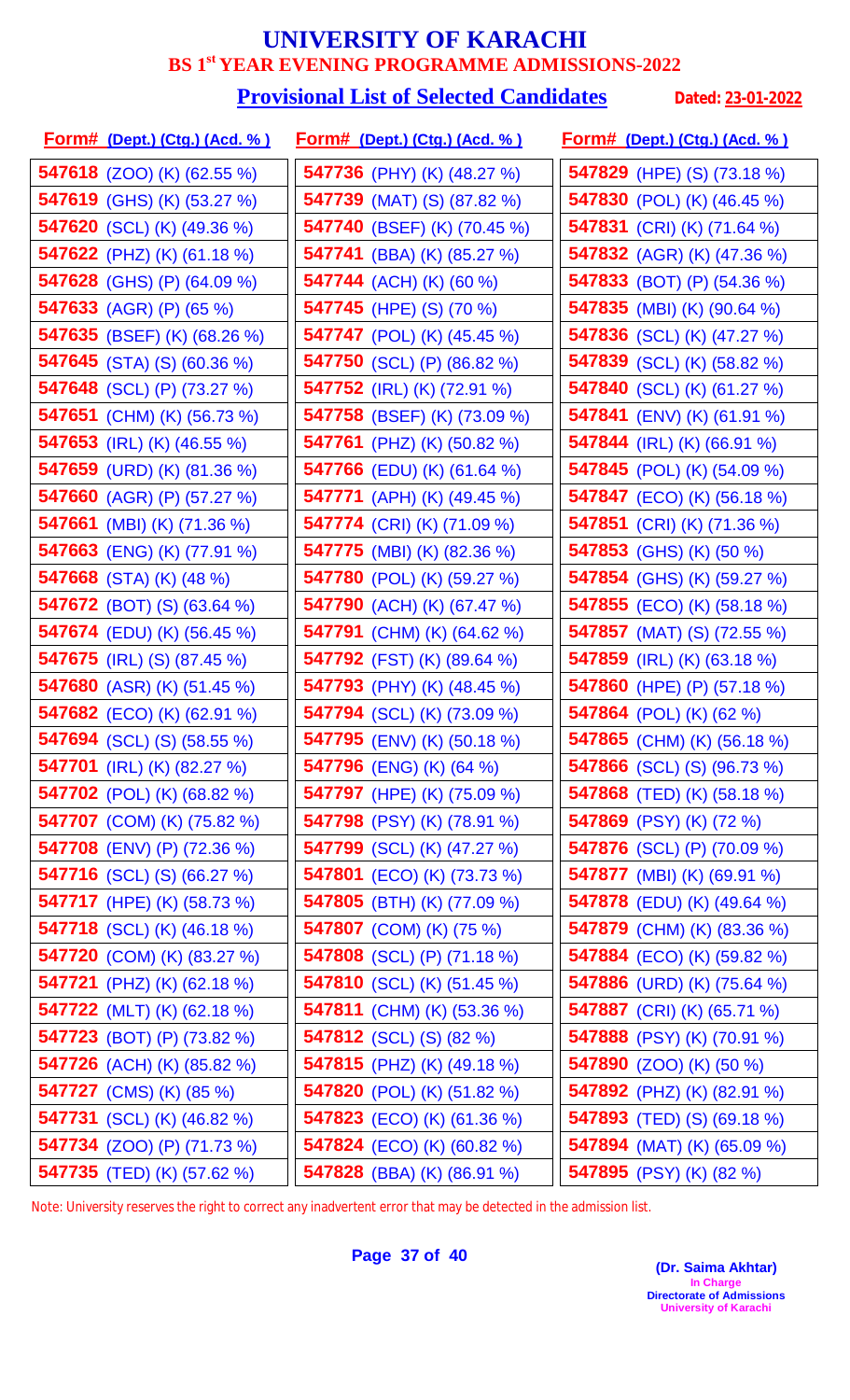#### **Provisional List of Selected Candidates** Dated: 23-01-2022

| <u>Form# (Dept.) (Ctg.) (Acd. %)</u> | <u>Form# (Dept.) (Ctg.) (Acd. %)</u> | <u> Form# (Dept.) (Ctg.) (Acd. % )</u> |
|--------------------------------------|--------------------------------------|----------------------------------------|
| <b>547896</b> (POL) (P) (70.18 %)    | <b>547984</b> (SCL) (K) (49.55 %)    | 548072 (PSY) (K) (72.93 %)             |
| 547897 (AGR) (P) (49.55 %)           | <b>547987</b> (ENV) (K) (60.36 %)    | 548076 (HPE) (K) (59.09 %)             |
| 547898 (MCD) (K) (77.18 %)           | <b>547989</b> (IRL) (K) (52.91 %)    | <b>548077</b> (SCL) (K) (57.27 %)      |
| 547899 (BOT) (P) (75 %)              | 547997 (CHM) (K) (60 %)              | 548079 (HPE) (K) (48.73 %)             |
| <b>547901</b> (IRL) (K) (61.27 %)    | <b>547999</b> (ECO) (K) (60.36 %)    | 548085 (IRL) (S) $(89.45\%)$           |
| <b>547905</b> (POL) (K) (53.18 %)    | <b>548001</b> (POL) (K) (56.82 %)    | <b>548086</b> (SCL) (K) (51.91 %)      |
| <b>547907</b> (GHS) (K) (71.45 %)    | 548002 (IRL) (P) $(49.45\%)$         | <b>548101</b> (BCH) (K) (51.45 %)      |
| <b>547908</b> (GHS) (K) (48.55 %)    | 548003 (BBA) (K) (87.45 %)           | <b>548102</b> (ZOO) (K) (56.64 %)      |
| <b>547909</b> (EDU) (K) (56.18 %)    | 548004 (URD) (K) $(45.36\%)$         | 548103 (PHZ) (K) (48.45 %)             |
| 547910 (HPE) (K) (68.27 %)           | <b>548005</b> (SCL) (S) (74.18 %)    | 548104 (PHY) (K) (71.43 %)             |
| <b>547912</b> (CRI) (K) (67.18 %)    | <b>548008</b> (SCL) (K) (46.45 %)    | 548106 (BSEF) (K) (74.91 %)            |
| <b>547914</b> (POL) (S) (86.73 %)    | <b>548010</b> (CRI) (K) (67.62 %)    | <b>548109</b> (ISP) (K) (63.64 %)      |
| <b>547916</b> (TED) (S) (74.55 %)    | 548014 (ISP) (K) $(66.91\%)$         | <b>548128</b> (ECO) (K) (82.91 %)      |
| 547917 (MCD) (K) (73.73 %)           | 548015 (ISP) (K) (63.09 %)           | <b>548134</b> (ZOO) (K) (61.73 %)      |
| <b>547920</b> (TED) (K) (56.09 %)    | 548016 (ECO) (K) (59.27 %)           | 548139 (IRL) (K) (48 %)                |
| <b>547922</b> (FMAT) (K) (52.45 %)   | 548018 (BSEF) (K) (73.18 %)          | <b>548141</b> (PSY) (K) (69.18 %)      |
| <b>547923</b> (URD) (P) (49.45 %)    | <b>548022</b> (MCD) (K) (78.09 %)    | 548143 (MAT) (P) $(77.18\%)$           |
| 547924 (APH) (K) $(68.18\%)$         | <b>548024</b> (GHS) (S) (60.36 %)    | 548144 (CME) (P) (64.82 %)             |
| 547925 (CMS) (K) (76.27 %)           | 548030 (COM) (K) (79.73 %)           | <b>548150</b> (ENV) (K) (45.36 %)      |
| 547927 (COM) (K) (74.36 %)           | 548031 (HPE) (K) (46.45 %)           | 548159 (PHY) (K) (53 %)                |
| 547929 (SCL) (K) (47.64 %)           | 548032 (ECO) (K) (67 %)              | 548160 (CMS) (K) (78.27 %)             |
| 547935 (SCL) (K) (51.27 %)           | 548033 (HPE) (K) (61.18 %)           | <b>548161</b> (ZOO) (K) (51.82 %)      |
| <b>547936</b> (BTH) (K) (77.91 %)    | <b>548035</b> (AGR) (K) (50.18 %)    | <b>548162</b> (ECO) (K) (61.27 %)      |
| 547950 (ACH) (K) (71.09 %)           | <b>548036</b> (HPE) (K) (50 %)       | 548164 (IRL) (K) (66.18 %)             |
| <b>547952</b> (BTH) (K) (68.64 %)    | 548037 (MLT) (K) $(57.55\%)$         | <b>548166</b> (SCL) (K) (47.45 %)      |
| <b>547956</b> (ECO) (K) (65.91 %)    | 548040 (SCL) (P) (69.55 %)           | 548169 (IRL) (K) (57.18 %)             |
| 547960 (BCH) (K) (66.27 %)           | 548046 (ECO) (K) (48.64 %)           | 548171 (ACH) (K) (79.41 %)             |
| <b>547962</b> (FMAT) (K) (61.18 %)   | <b>548047</b> (SCL) (K) (65.36 %)    | <b>548175</b> (ECO) (K) (50.82 %)      |
| 547969 (ECO) (K) (64.73 %)           | <b>548048</b> (SCL) (K) (48.55 %)    | <b>548176</b> (POL) (K) (52.64 %)      |
| 547971 (SCL) (K) (55 %)              | <b>548054</b> (POL) (K) (58.55 %)    | <b>548177</b> (PHY) (K) (46.55 %)      |
| 547972 (TED) (S) (78.73 %)           | 548060 (MLT) (K) (68.27 %)           | 548179 (PHZ) (K) (56.64 %)             |
| 547974 (PHZ) (K) (65.09 %)           | 548061 (URD) (K) (50.45 %)           | <b>548184</b> (ENV) (K) (54.36 %)      |
| 547976 (HPE) (K) (60.27 %)           | <b>548062</b> (ENG) (K) (60.36 %)    | <b>548185</b> (ECO) (K) (61.36 %)      |
| 547977 (EDU) (K) (60 %)              | 548066 (ISP) (K) (51.36 %)           | 548188 (AGR) (K) (63.09 %)             |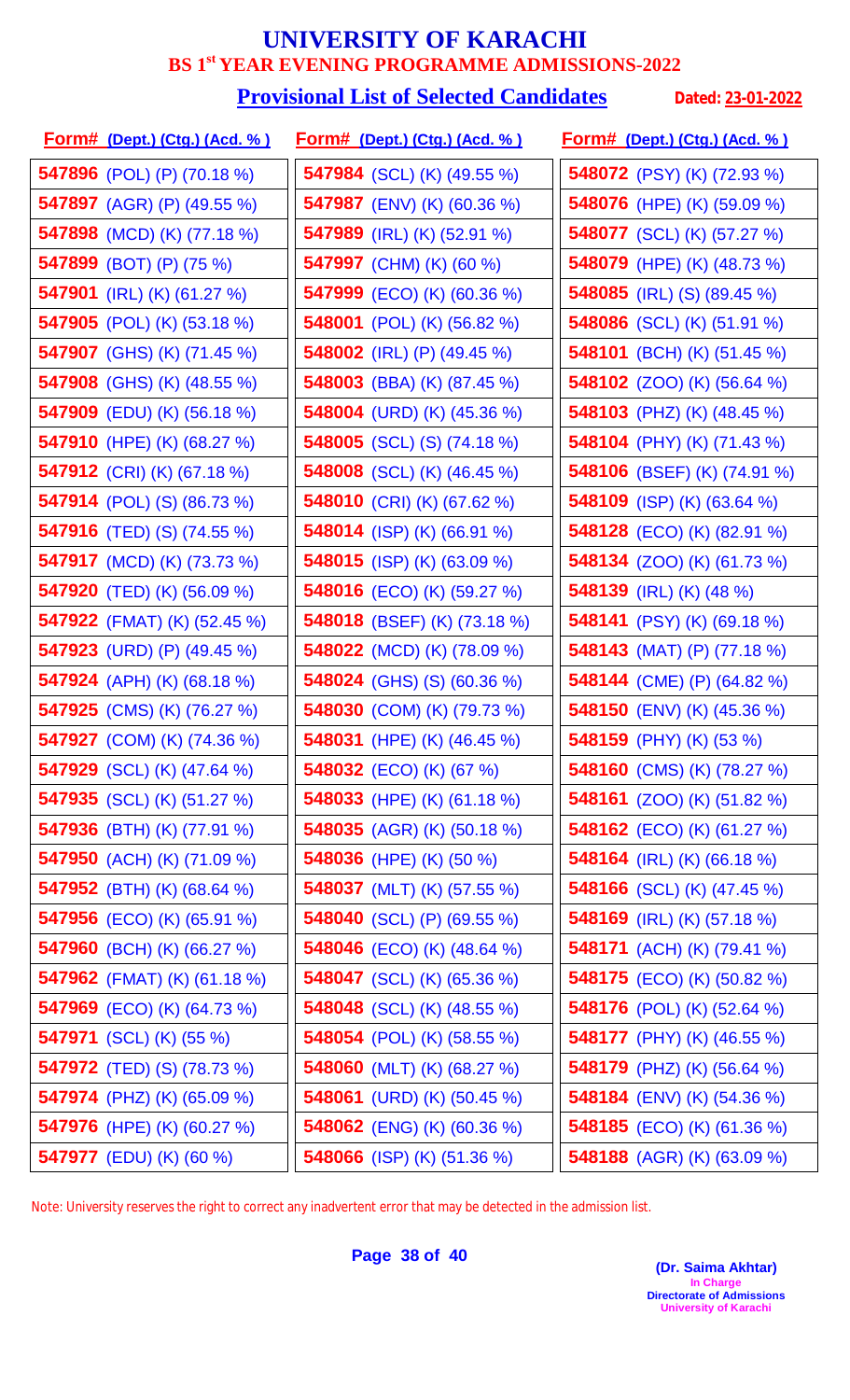#### **Provisional List of Selected Candidates** Dated: 23-01-2022

| <u>Form# (Dept.) (Ctg.) (Acd. %)</u> | <u>Form# (Dept.) (Ctg.) (Acd. %)</u> | <u>Form# (Dept.) (Ctg.) (Acd. %)</u> |
|--------------------------------------|--------------------------------------|--------------------------------------|
| <b>548189</b> (MCD) (K) (74.91 %)    | <b>548322</b> (BBA) (K) (86.73 %)    | <b>548411</b> (ECO) (K) (64 %)       |
| 548191 (GHS) (K) (45.73 %)           | <b>548324</b> (PSY) (K) (75.09 %)    | 548414 (ASR) (P) (61 %)              |
| 548195 (TED) (K) (67.09 %)           | <b>548325</b> (PSY) (K) (78.64 %)    | 548427 (POL) (K) (47.73 %)           |
| 548196 (TED) (K) (71.64 %)           | 548327 (FMAT) (K) (72.82 %)          | 548430 (BCH) (K) (66.45 %)           |
| <b>548198</b> (SCL) (S) (84.73 %)    | 548334 (SCL) (K) (55.27 %)           | <b>548438</b> (PHY) (S) (85.45 %)    |
| 548200 (BSEF) (K) (80.33 %)          | <b>548336</b> (EDU) (K) (68.18 %)    | 548443 (COM) (K) (76.18 %)           |
| 548201 (SCL) (K) (46.09 %)           | 548338 (EDU) (K) (67.45 %)           | 548444 (ECO) (K) (62.09 %)           |
| <b>548206</b> (SCL) (P) (84.09 %)    | <b>548339</b> (ENG) (K) (75.73 %)    | <b>548445</b> (BSEF) (K) (66.45 %)   |
| 548210 (MBI) (K) (72 %)              | 548340 (ENG) (K) (65.82 %)           | <b>548446</b> (MAT) (S) (83.82 %)    |
| 548211 (EDU) (K) (53.82 %)           | 548342 (BCH) (K) (69.36 %)           | 548448 (FMAT) (K) (53.18 %)          |
| <b>548212</b> (ASR) (K) (50.18 %)    | 548345 (ISP) (K) (57.18 %)           | <b>548451</b> (AGR) (P) (74.55 %)    |
| <b>548214</b> (BCH) (K) (50.18 %)    | <b>548347</b> (FST) (K) (94.91 %)    | <b>548453</b> (EDU) (K) (61.36 %)    |
| <b>548219</b> (ECO) (K) (63.27 %)    | <b>548348</b> (ZOO) (K) (50.82 %)    | <b>548458</b> (BOT) (K) (49.73 %)    |
| 548221 (FMAT) (K) (66.18 %)          | <b>548354</b> (ECO) (K) (59.09 %)    | 548459 (BTH) (K) (75.09 %)           |
| 548223 (SCL) (K) (46.45 %)           | 548359 (CHM) (K) (77.55 %)           | 548460 (FMAT) (K) (58.73 %)          |
| 548228 (PHY) (K) (64.73 %)           | <b>548362</b> (GHS) (P) (61.36 %)    | 548461 (POL) (K) (91 %)              |
| <b>548229</b> (POL) (K) (49.45 %)    | <b>548365</b> (BCH) (K) (60.45 %)    | <b>548464</b> (POL) (K) (54.64 %)    |
| <b>548233</b> (ZOO) (K) (64 %)       | 548370 (HPE) (K) (54 %)              | <b>548466</b> (FMAT) (K) (54.82 %)   |
| 548235 (EDU) (K) (62.9 %)            | 548375 (HPE) (K) (53.45 %)           | 548469 (SCL) (K) (53.45 %)           |
| <b>548237</b> (ZOO) (K) (52.64 %)    | <b>548376</b> (POL) (S) (87.18 %)    | <b>548471</b> (ZOO) (K) (47.82 %)    |
| 548239 (FST) (K) (84.36 %)           | 548377 (EDU) (K) (55.45 %)           | 548472 (ISP) (K) (49.45 %)           |
| 548245 (POL) (K) (72.27 %)           | 548380 $(ZOO)$ (K) $(61.09\%)$       | <b>548474</b> (TED) (S) (73 %)       |
| 548246 (COM) (K) (82.82 %)           | <b>548382</b> (PHZ) (K) (55.18 %)    | <b>548475</b> (PHY) (K) (50.18 %)    |
| <b>548251</b> (TED) (K) (68.09 %)    | 548383 (CHM) (K) (54.45 %)           | <b>548477</b> (POL) (K) (56.45 %)    |
| <b>548252</b> (SCL) (K) (47.36 %)    | <b>548384</b> (ZOO) (K) (47.27 %)    | <b>548479</b> (POL) (K) (47.36 %)    |
| 548255 (PHZ) (P) (70.18 %)           | 548385 (TED) (K) (57.27 %)           | 548482 (ASR) (K) (55.18 %)           |
| <b>548258</b> (PHY) (K) (47.45 %)    | 548390 (ENV) (K) (67.58 %)           | <b>548483</b> (ZOO) (K) (85.73 %)    |
| 548264 (MBI) (K) (76.73 %)           | <b>548393</b> (ZOO) (S) (70.09 %)    | 548487 (ECO) (K) (50.82 %)           |
| 548266 (ACH) (K) (58.55 %)           | <b>548396</b> (AGR) (K) (61.64 %)    | <b>548489</b> (MAT) (K) (57.18 %)    |
| <b>548277</b> (FMAT) (K) (53.27 %)   | 548401 (MLT) (K) (67.45 %)           | 548490 (GHS) (K) (57.45 %)           |
| 548282 (TED) (K) (53.27 %)           | 548404 (HPE) (K) (58.55 %)           | <b>548491</b> (POL) (S) (51.27 %)    |
| 548317 (BSPA) (K) (74.14 %)          | 548405 (ECO) (K) (62.45 %)           | 548493 (SCL) (K) (62.55 %)           |
| 548318 (ENV) (P) (69 %)              | 548408 (SCL) (K) (53.64 %)           | 548495 (SCL) (K) (48.55 %)           |
| <b>548320</b> (BOT) (S) (87.82 %)    | 548410 (BTH) (K) (81.09 %)           | 548498 (CHM) (K) (62.18 %)           |